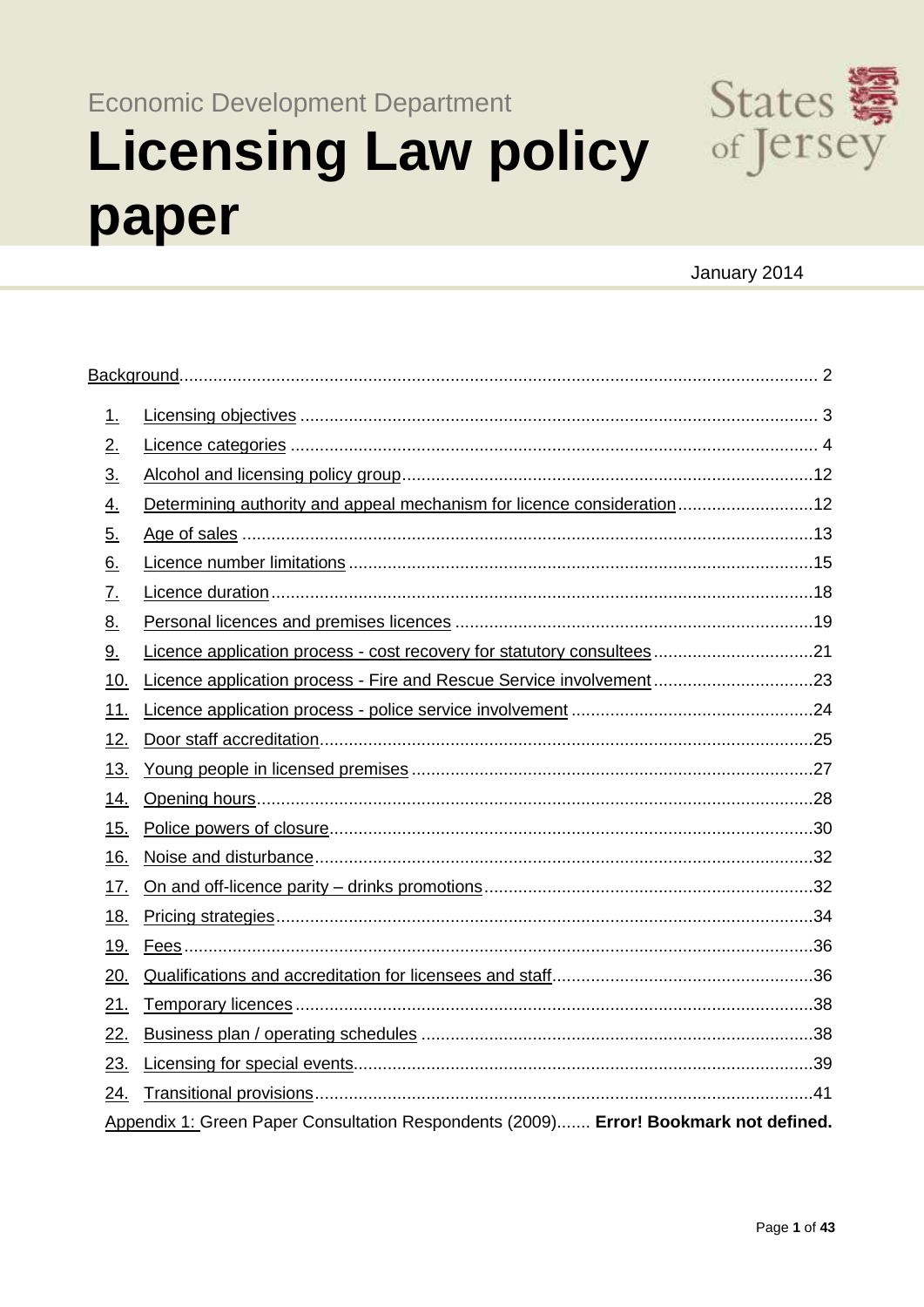#### **Background**

<span id="page-1-0"></span>This Licensing Law Policy Paper proposes a programme of change following the conclusion of Economic Development Department's 2009 consultation on a Green Paper that proposed changes to Jersey's existing Licensing Law.

That Green Paper, which was drafted in conjunction with Health & Social Services and Home Affairs Departments, sought opinion from various stakeholders regarding high level licensing policy<sup>1</sup> and the need for a re-think on associated public health and public order objectives.

In bringing forward this Policy Paper, the Economic Development Minister is clear that the vast majority of Islanders drink responsibly and safely and is keen to ensure that the new law reflects this. There is however, a minority that does not act in a responsible or safe manner and it is equally important that the new law supports appropriate law enforcement measures to counter this.

It is important to note that a culture of sensible drinking supports pubs and clubs as part of the fabric of our society, creates thriving communities and makes an important contribution to employment and the economy at a time of economic uncertainty.

The 2009 Green Paper explored options for the future development of licensing legislation and sought opinions on all areas of licensing policy<sup>2</sup>, including 'sacred cows' such as the continued involvement of the Licensing Assembly and the age restrictions for alcohol sales.

The Economic Development Minister and his officers have developed the proposals in this Policy Paper based on the Green Paper feedback that was received from key stakeholders -including organisations and individuals involved in the licensed trade and its regulation plus States Departments. This feedback has added considerable detail and clarity to ideas originally expressed in the Green Paper and introduced new concepts and different viewpoints. This has enabled these more detailed and workable proposals to be drawn up.

 $1$  The Green Paper sought opinion on 6 key areas: high level policy issues; the licensing process; licensing; general provisions for the sale and consumption of alcohol on licensed premises; off-licences; enforcement

 $\frac{1}{2}$ 30 responses were received from a broad cross-section of stakeholders (see Appendix 1)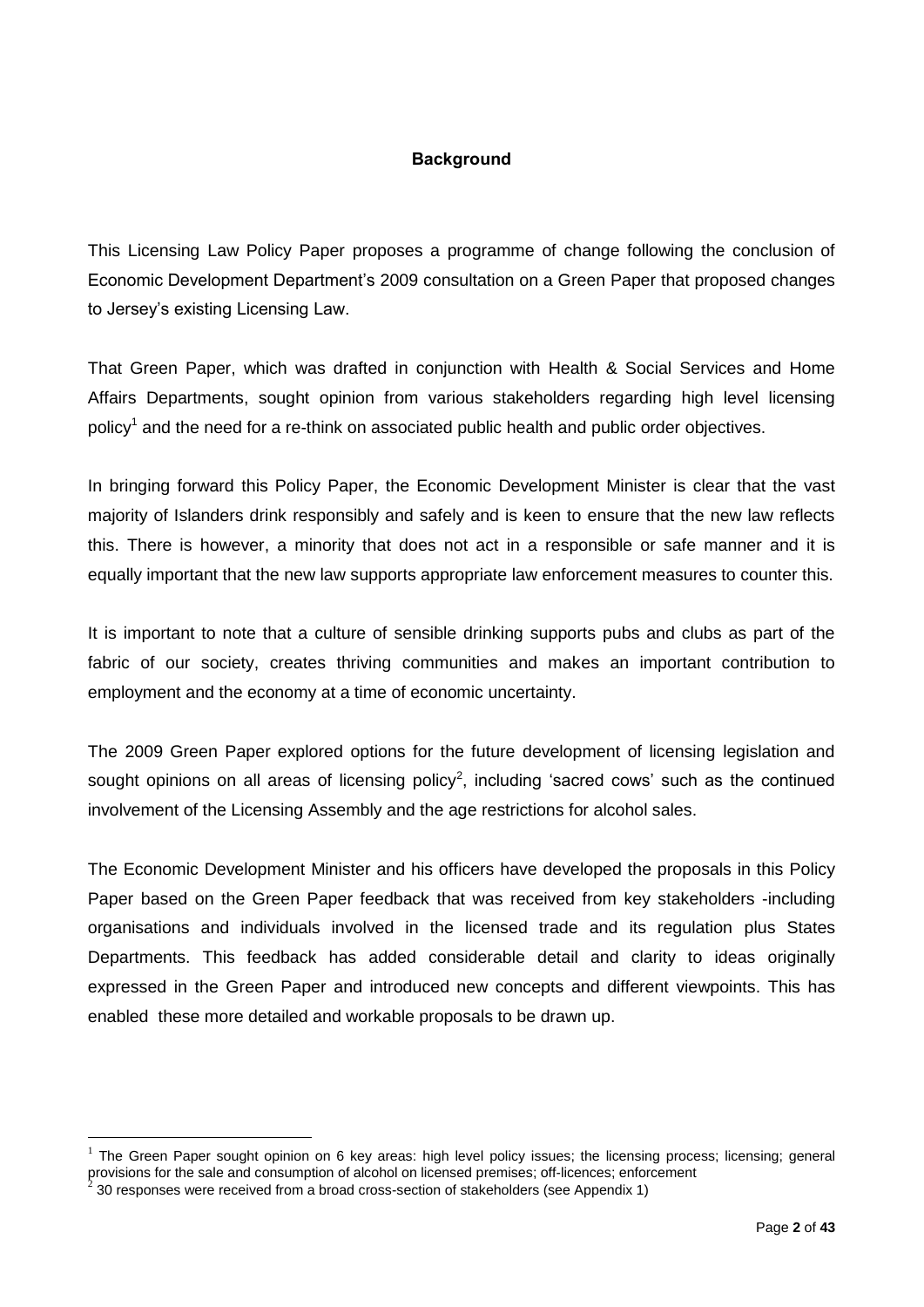While the Economic Development Minister is ultimately responsible for the Licensing Law, the responsibility for maintaining the safety and suitability of such premises falls upon the uniformed services, the Fire and Rescue Service and the States Police. Likewise, the Economic Development Department is not responsible for meeting the healthcare needs either of those immediately affected by over-consumption of alcohol or those with illnesses resulting from longterm alcohol consumption, as this falls to the Health and Social Services Department.

Consequently, the States of Jersey Police, the Fire and Rescue Service and the Health Promotion Unit have been significantly engaged in this process, and the Minister would like to thank the representatives of those organisations for the work which they have undertaken to assist in the development of licensing policy.

Given the historic difficulties encountered in trying to balance the diverse interests of licence holders, consumers, professional bodies and government departments, it is not realistic to expect that consensus can be found on all points. This Licensing Policy Paper shows the thinking of the Minister on key elements of licensing policy, to indicate what can be expected when legislation is brought forward.

The paper sets out the intention to develop new licensing legislation in two phases. Phase 1, to commence in early 2014, will be to develop an overarching system for the management of licences in Jersey. This will not come into force immediately. Phase 2 will then create a system of licence categories to replace the current system, and bring the legislation fully into force. It is currently anticipated that this will take place in 2015.

This Licensing Law Policy paper is intended to be read alongside Council of Minister's draft Alcohol and Licensing Strategy and the Health and Social Services Department's discussion document *Preventing Harm caused by alcohol,* both of which can be downloaded from [www.gov.je/consult.](http://www.gov.je/consult)

#### <span id="page-2-0"></span>**1. Licensing objectives**

During the Green Paper consultation there was unanimous support for the proposal to introduce a set of licensing objectives, specifically concerning public health and public order. It is recognised that excessive consumption of alcohol is damaging to health and that in some cases it can lead to anti-social behaviour and violence. The establishment of five clear objectives should help ensure that all parties involved in the licensing process are focused on common goals essential to the balance of differing interests and the well-being of our community.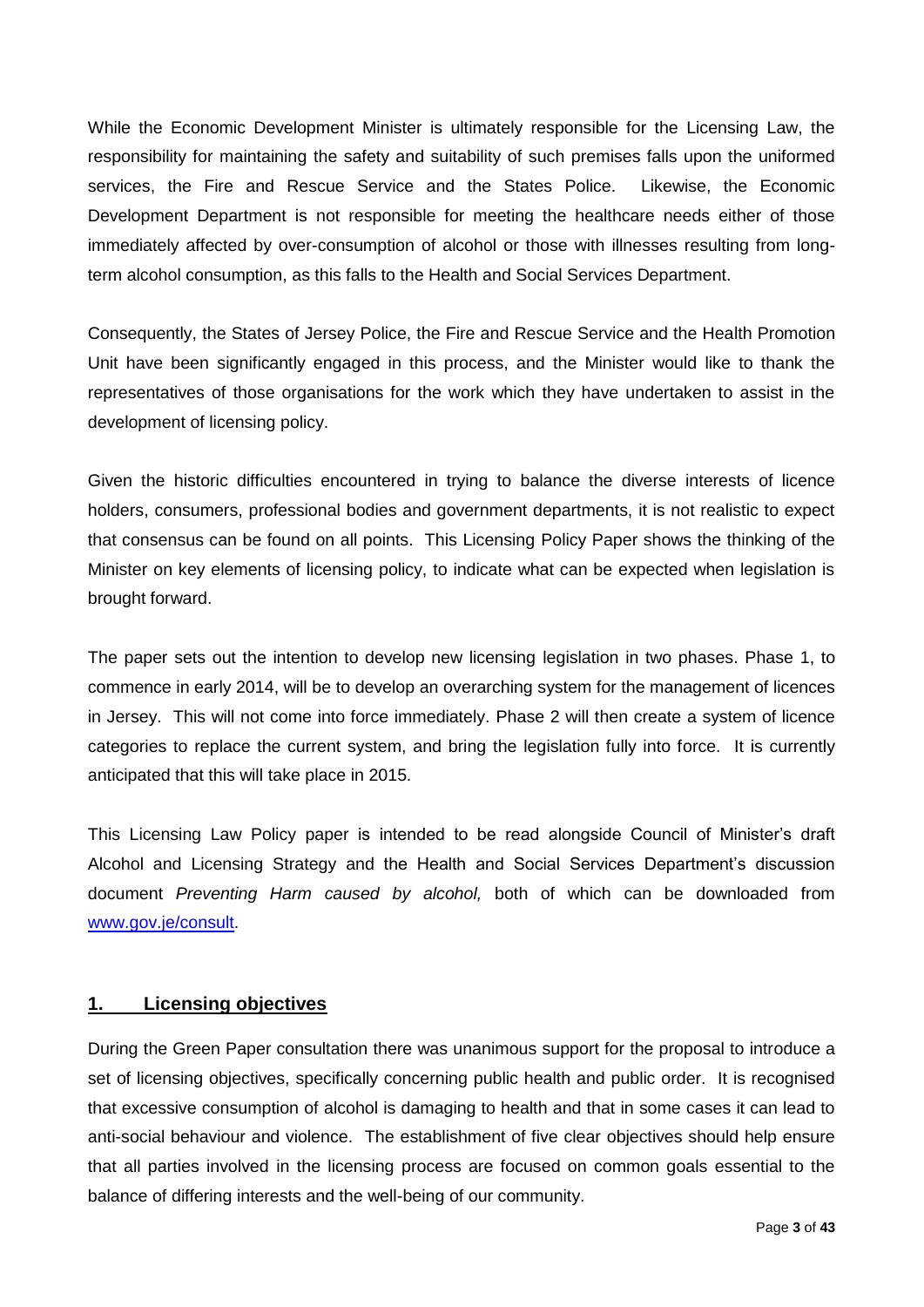The five licensing objectives are:

- To help reduce alcohol related crime and disorder
- To better secure public safety
- To help reduce public nuisance
- To better protect and improve public health
- To help protect children from alcohol related harm

Scotland overhauled their own Licensing arrangements in 2009 including the introduction five similar objectives (which are identical to the four Licensing Objectives detailed in the UK's Licensing Act 2003 with the addition of '*protecting and improving public health'*), and subsequent surveys have suggested that awareness surrounding licensing issues has been raised and that licensing standards have increased to some extent. $3$ 

The introduction of these objectives clearly defines what we are seeking to achieve from a new licensing law.

#### <span id="page-3-0"></span>**2. Licence categories**

Of all of the components of the licensing law policy paper, the licence category system has been the most challenging to develop.

During the Green Paper consultation, considerable support was expressed for a reduction in the number of licence categories (only two respondents said they would not be in favour) down from the current nine different types (categories one to six, plus three types of licence within category seven).

This solution and others are examined below. As indicated in the introduction, it is not intended to bring any changes to the licence system forward immediately, but rather to develop the overarching law and set the Alcohol and Licensing Policy Group in place before moving forward with a new system of categories.

 $^3$  An evaluation of the implementation of the objectives of Licensing (Scotland) Act 2005; June 2011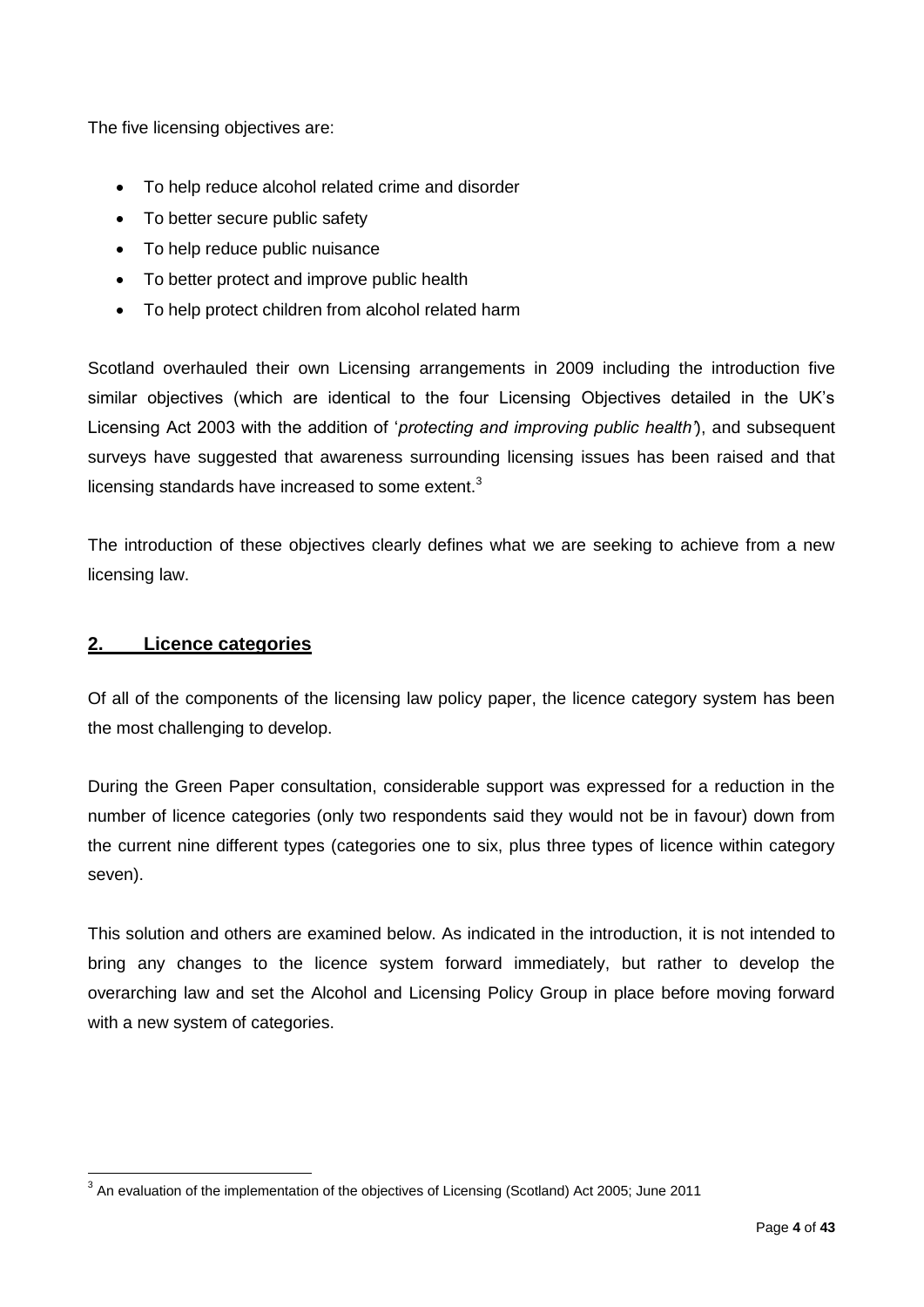#### • A single licence – UK method

In the UK, there is only one 'type' of on-licence, and the conditions of each licence are developed by the relevant licensing authority according to the needs of the business and the context in which it is operating. This is the most flexible and responsive outcome as it allows the licensing system to exactly meet the needs of each business and also allows the wellbeing of nearby residents and other businesses etc. considered on a case-by-case basis.

However, in the UK, local licensing authorities determine applications. They are convened and managed solely for the purpose of making decisions about licensing matters, and so the level of effort that they can therefore invest into each licensing decision (be it consideration, reconsideration, variation or withdrawal) is much higher than is realistically possible locally.

In Jersey, the licensing decisions are taken by the Licensing Assembly, which is comprised of the Bailiff and the Jurats. In another setting these persons are separately tasked with taking necessary decisions of law and fact in the higher Courts in Jersey. The Licensing Assembly cannot, therefore, devote the same resources to each liquor licence that the UK licensing authorities can as its members have other, arguably more important roles and give their time on a voluntary basis.

With this in mind, whatever system is developed needs to ensure that there is no significant additional burden placed on the Assembly. There is therefore a requirement for a defined framework within which to consider licences.

In the course of work on the licensing law, an attempt has been made to develop an 'open' licence system similar to the UK under which each individual premises is granted a 'bespoke' licence developed from a set of templates but conditioned individually. No way could be found to reconcile that model with the continued reliance on the Licensing Assembly.

**Given that public support (as expressed in the 2009 Green Paper) for the Licensing Assembly is high, and the Assembly offers its services for free, no licensing system which requires replacing the Licensing Assembly can be supported.**

#### Fewer licence categories – a simplified method

If the 'one licence' model is abandoned, then to meet the expectations as expressed by respondents to the Green Paper the overall number of licence categories should be reduced. This would mean a redistribution of the current licences across new licence categories.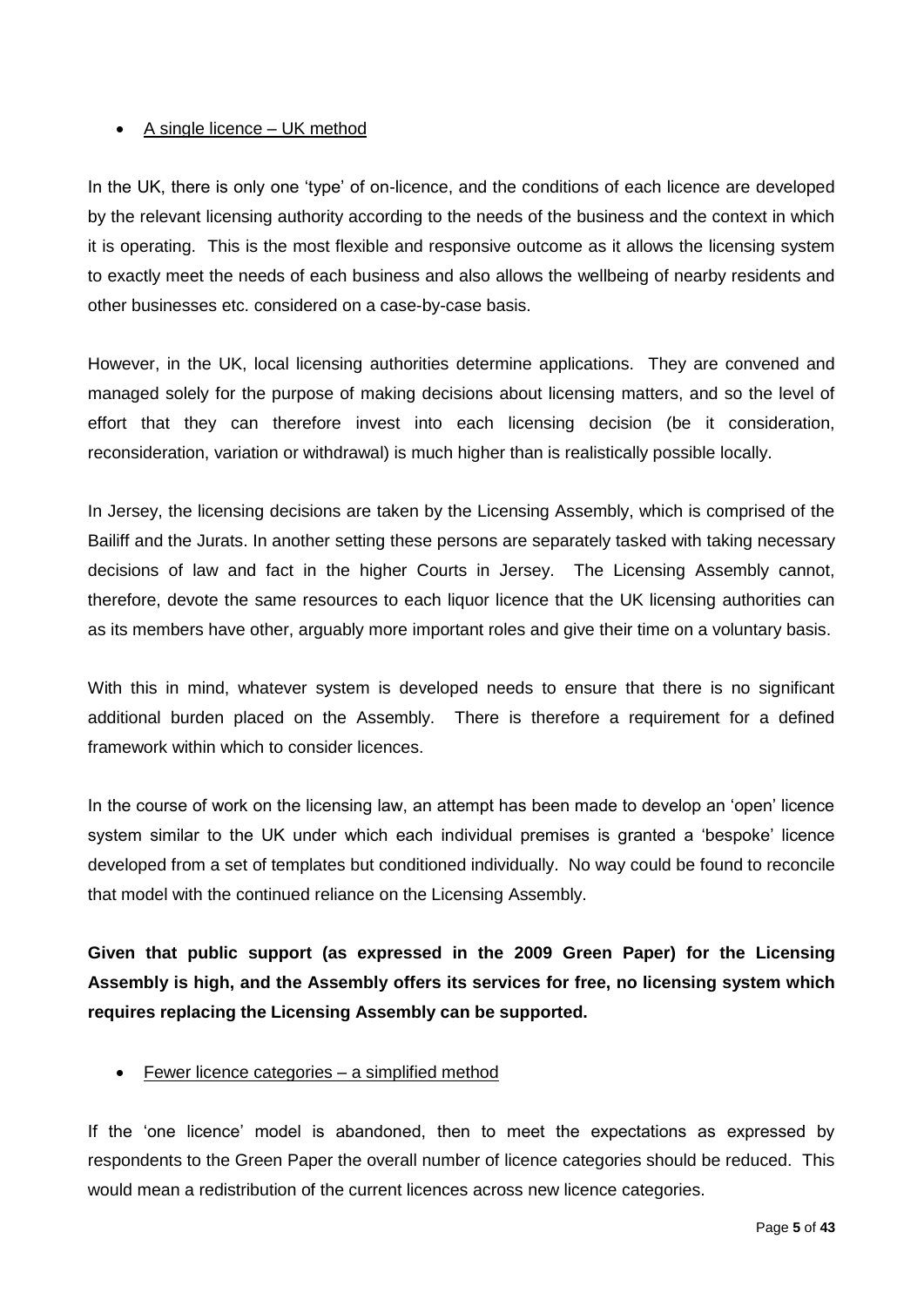The challenge in developing any new categorisation system is the existence of businesses which have built their operation models to fit the current system. The 1974 category system has established itself firmly in the industry and defines the mode of operation of the businesses selling alcohol in Jersey.

One central principle of this policy work has been that existing business models should be protected. If a business has established itself in the licensed trade acting responsibly in an acceptable manner then it is not reasonable to restrict how that business can act by changing its licence category. This means that there is no scope to merge licensing categories if this will have a restrictive effect.

Another central principle has been that there should be no wholesale liberalisation of the licensed sector, as this would not be in keeping with the responses to the Green Paper in 2009 or the general direction of States policy. This means that there is no scope to merge licensing categories if this will have a permissive effect.

As an example of the restrictions that this placed upon the development process, the combination of hotel, restaurant and club licences (licence categories two, three and five) was discussed, on the grounds that these businesses had primary purposes that were not the supply of alcohol, they all closed at 1.00am, and that they all appear to be of less concern in terms of policing etc. than public houses.

However, any amalgamation of those categories would have to take account of the operation of all of the businesses affected. In the case above, unless government was willing to restrict the operation of some licence holders, or allow more permissive operation of others, a category would have to simultaneously take account of the different restrictions on all the categories to be amalgamated.

The outcome of this would be that a single licence type would need to simultaneously permit the public to be served alcohol at tables (from restaurant licence) and restrict them from entry (from hotel and club licence), require a list of members (from club licence), require drinkers to be resident (from hotel licence), require that food be served etc.

This could be resolved by liberalising the arrangements to allow hotels and private members clubs to provide alcohol by table service to the public (as restaurants can), and abandon the need for clubs to provide lists of members, etc. This would allow several categories to be amalgamated, with the effect of simplifying the licensing system. It would also have the effect of allowing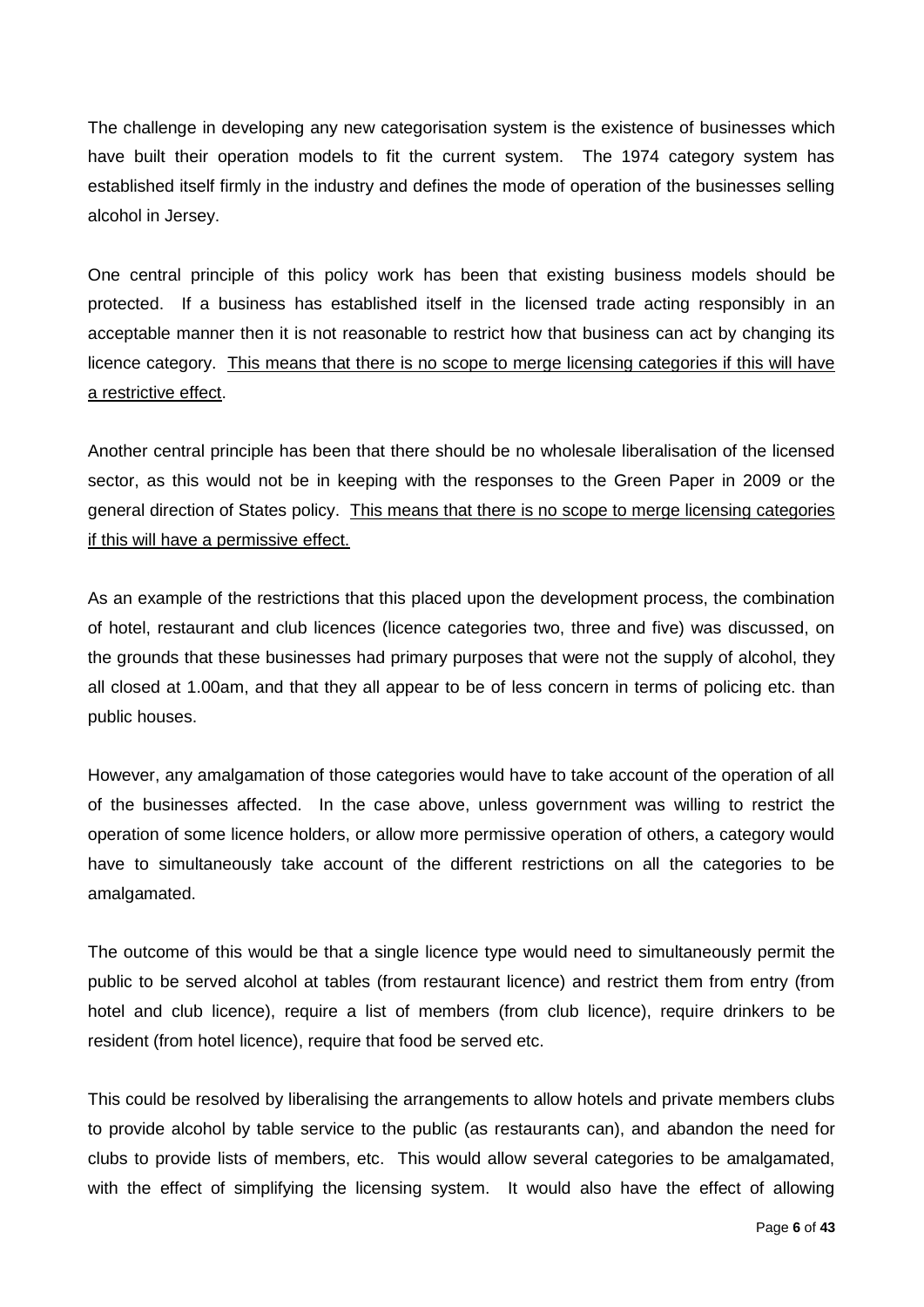approximately 50 additional premises that do not currently serve alcohol to the public to do so. Alternatively, the limitations currently placed upon hotels and clubs could be applied to restaurants, which would potentially force a change to the business model of over 100 licence holders.

**Therefore, while a reduction in the number of categories would be a welcome simplification to the licensing system, it cannot be achieved without a significant re-ordering of the businesses in the licensed sector. Nothing in the consultation so far carried out on this issue has indicated that this would be in the interests of the Island.** 

#### Multiple licensing and 'zoned' licences

One issue with the potential for confusion is the existence of multiple licences in respect of the same business. The system of multiple licencing is entrenched in the local licensed sector, with many on-licences holding more than one category of licence<sup>4</sup>. This allows flexibility but has the potential to cause confusion, as multiple licensing regimes are in operation over the same area.

In practice, it is generally accepted that the most permissive of the active licences generally applies, although this is not formally clarified in the law and the conflicting provisions of licences can cause difficulties.

Attempts to do away with multiple licensing have encountered the same difficulties as the amalgamation of licence categories – either businesses are negatively affected by the withdrawal of an established licence, or some merged category is created to combine licences which will fail to meet all the necessary requirements.

In order to provide clarity as to the operation of licences, it is proposed that where multiple licences apply they are made 'zonal', and each applies to an exclusive part of a business. For instance, if a business operated a restaurant and a hotel from one premises (as several do), then the business would be required to indicate to the Licensing Assembly where the boundary of each sections lies, and each section would be licensed separately.

This would ensure that an area was only licensed for one purpose, avoiding conflicting requirements and simplifying compliance, and would have an effect on fees, as the per-person element of each licence would be chargeable only on the designated area, not the entire premises as is currently the case. It would also allow for the clear stipulation of where the licensed areas ended, which under the current law is less than clear, as the 'premises' itself holds a licence in all

 4 As of 2011, 385 on-licences held 517 licences between them – an average of 1.3 licences per business, with several business holding 3 licences.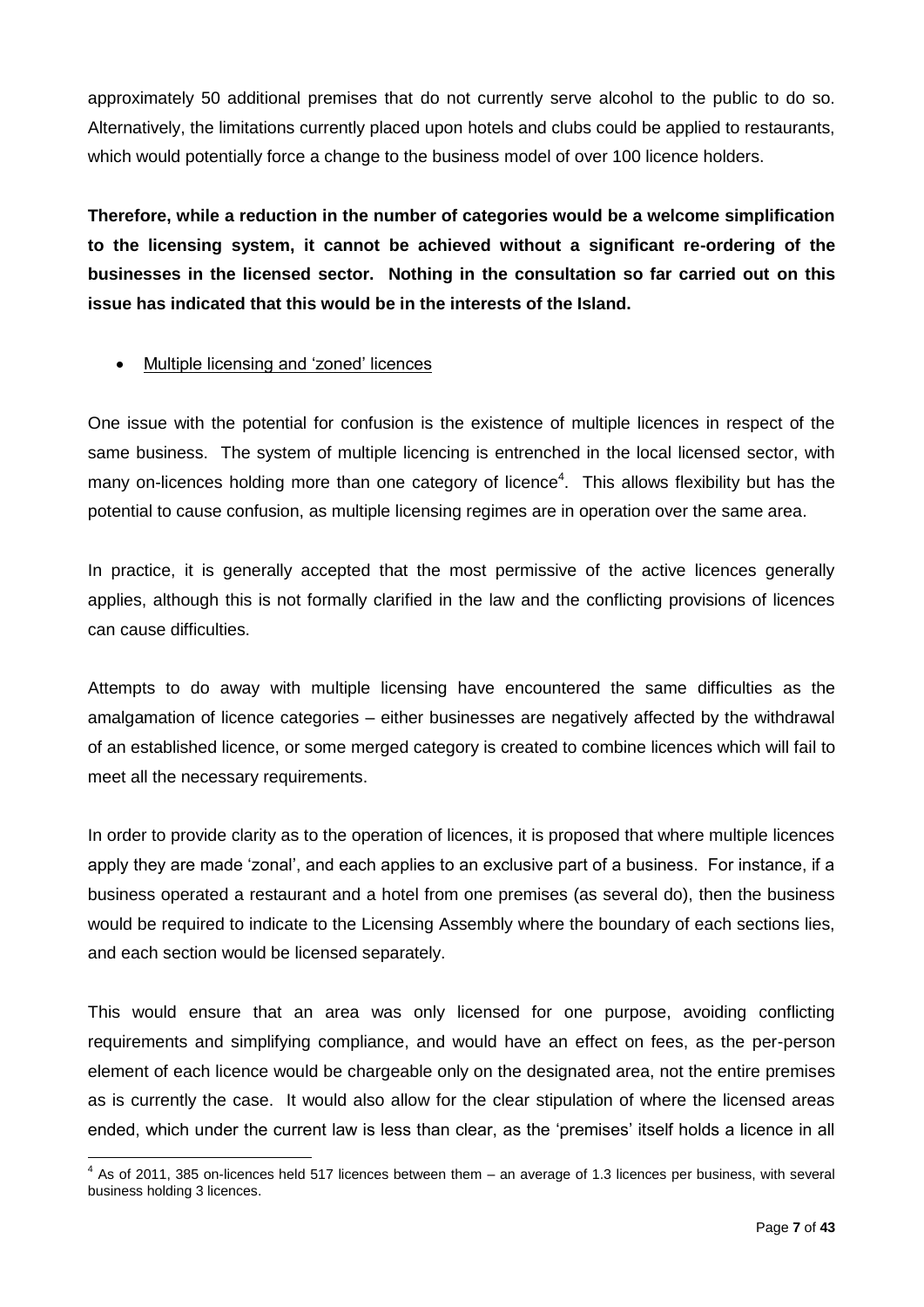cases, regardless of whether the premises is simply a facility for the provision of alcohol or part of a larger business.

In some cases, the dividing line between licences can be rather arbitrary – such as the point at which a hotel or restaurant bar area ends. In these cases, the intention is to allow suitable premises to run a public bar as part of their other operations, if the Licensing Assembly deems it acceptable that they do so.

By doing this, the compliance burden for restaurants currently holding licences for public bars is reduced<sup>5</sup>, those businesses will require only one licence, and the liberalisation of alcohol sales is avoided by requiring the Licensing Assembly to approve the operation of a bar – in the same manner that they must currently approve 1<sup>st</sup> category licences.

#### • A revised seven-category system

In light of the above considerations, the proposal is that the licence system be revised into the following categories-

#### Category A licences would replace Taverner's licences

These licences would be suitable for operators **whose** *primary* **business is the sale of intoxicating drinks**, and would allow any member of the public over 18 to purchase alcohol from a bar. These businesses would cease to serve alcohol at 11.00pm, and the current provisions for drinking up time would be retained.

The more limited opening hours reflect the historic position of these establishments and the reluctance of society in general to allow all of them to open into the night, with a view that drinking hours should be regulated in the general interest of public health and public order.

The difference between Taverner's licences and Category A permits would primarily be the enhanced compliance requirements outlined elsewhere in this paper.

#### Category B licences for hotels would replace Residential licences

This licence would cater for hotels and would allow the sale of alcohol to residents & bona fide guests at any time (at the licence holder's discretion).

 $\overline{a}$  $5$  Over 60 premises hold licences for both restaurants and public bars.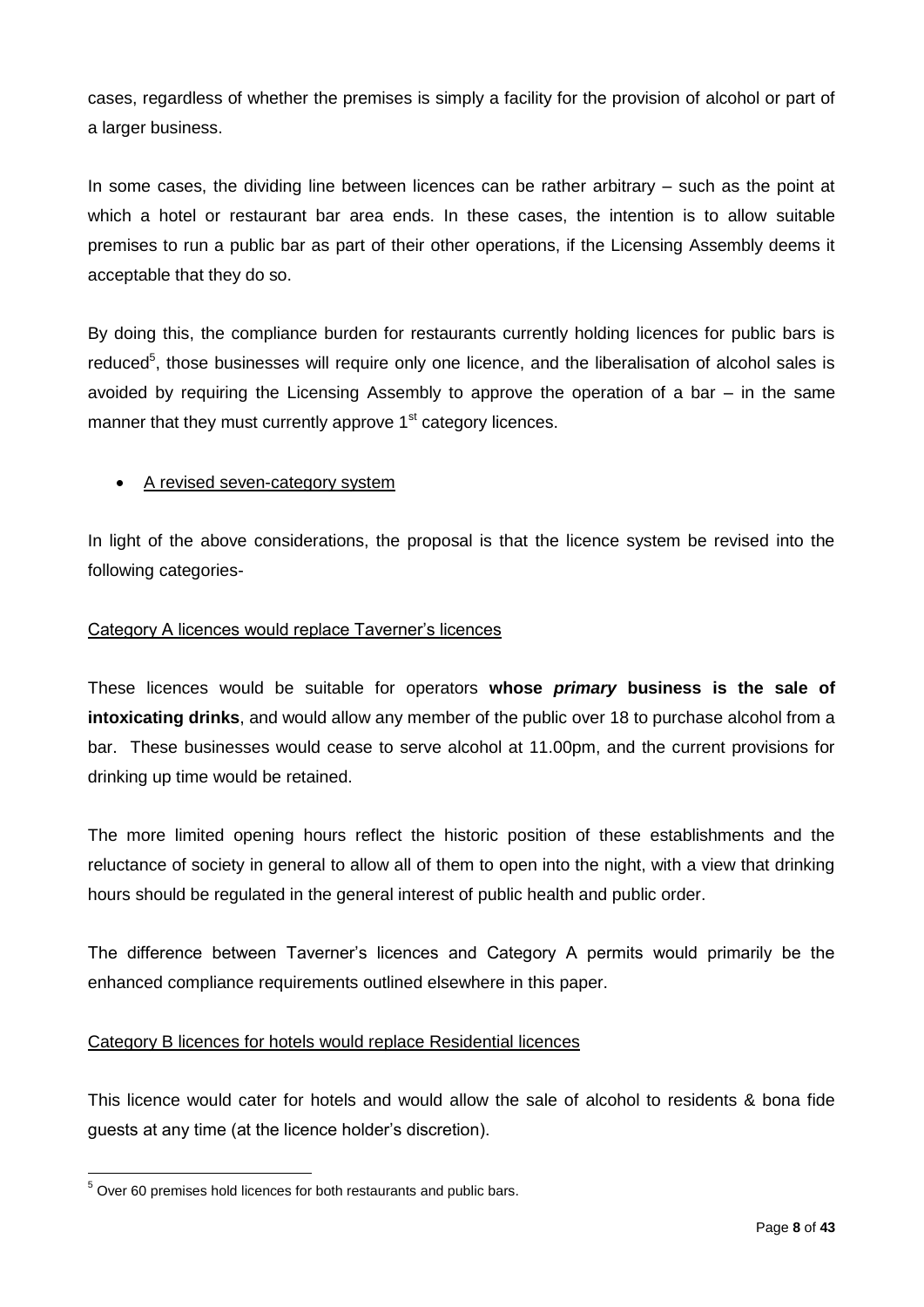Under the current regime hotels fall into two distinct categories, Residential, which focuses on persons accommodated for reward (residents) and prohibits serving members of the general public, and Comprehensive which allows both (within the permitted hours). The proposed scheme would see the elimination of the Comprehensive category which currently does not allow for the delimitation of multiple operating models for the purpose of applying licence conditions.

Establishments which fall into this category will be designated as either permitted to operate a public bar or not depending on the suitability of the premises. The Licensing Assembly would be responsible for deciding which hotels will be entitled to operate a public bar with respect to new applications or requests to upgrade.

#### Category C licences would replace Restaurant licences

This licence would authorise the sale of alcohol for consumption whilst taking a meal on the premises up until 1.00 am where **the** *primary* **purpose of the premises must be the business of a restaurant** and alcohol must be served whilst seated at a table**.** However, restaurants would also be designated as permitted to operate a public bar until 11.00 pm or not depending on the suitability of the premises.

The Licensing Assembly would be responsible for deciding which restaurants will be entitled to operate a public bar with respect to new applications or requests to upgrade.

# Category D licences would replace the  $5<sup>th</sup>$  category (private members clubs)

This would be a direct replacement and there would be no significant changes to the licence conditions.

#### Category E licence would be a 'nightclub' category

This would be a dedicated nightclub licence. It would be subject to a restrictive regime, and contain the strictest provisions in respect of security, staffing, maintenance of order, suppression of noise and the behaviour of patrons. It would also attract the most consideration from the police and fire services, as these businesses create the greatest risk of public order and public safety issues.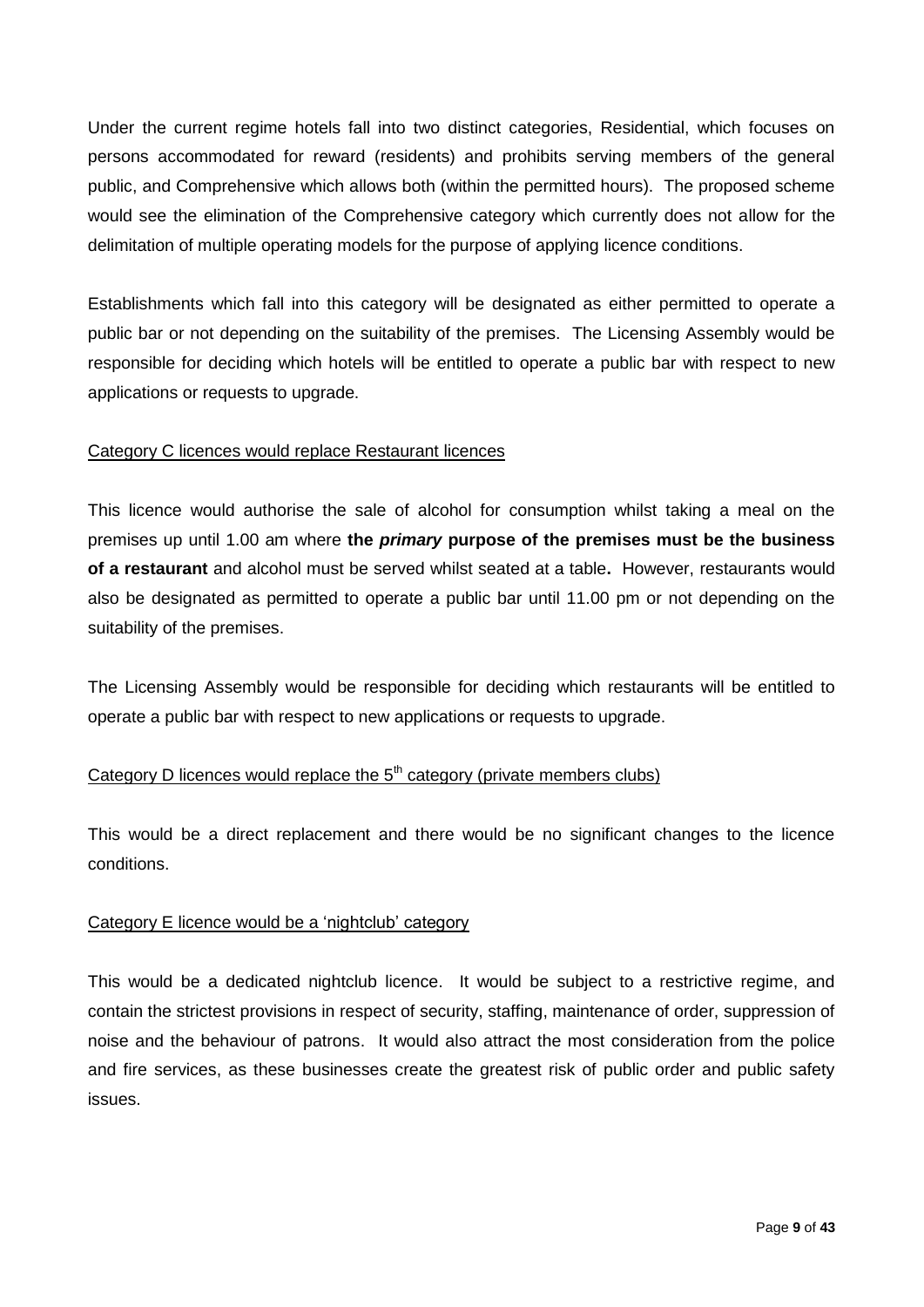This would be the least numerous type of licence. It would comprise those businesses which now operate as nightclubs, as well as those which are currently open until 1.00am primarily to sell alcohol by virtue of their status as a place of entertainment.

The Licensing Assembly would be responsible for the designation of a 1.00 am or 2.00 am licence. The Licensing Assembly may wish to take into consideration policy set by the political oversight group in this matter.

#### Category F licence would be for 'places of entertainment'

This category would contain those establishments which previously fell into category seven as cinemas, theatres and other such places of entertainment. The licence conditions would remain the same with a 1.00 am threshold for the sale of alcohol on weekdays and the usual closing time for all other days as per the existing permitted hours.

# Category G would replace the current  $6<sup>th</sup>$  category for off-licensed premises

It is not anticipated that there will be significant changes to the conditions for premises operating as off-licences, beyond the compliance requirements detailed elsewhere in this paper.

#### **Outcome**

To an observer who was blind to the category of licence held by each business, the outcome of this new scheme would be a system of alcohol provision that looks very much like the current one. That being said, the new licence scheme will be better managed with less confusion and will support a rationalised fee structure.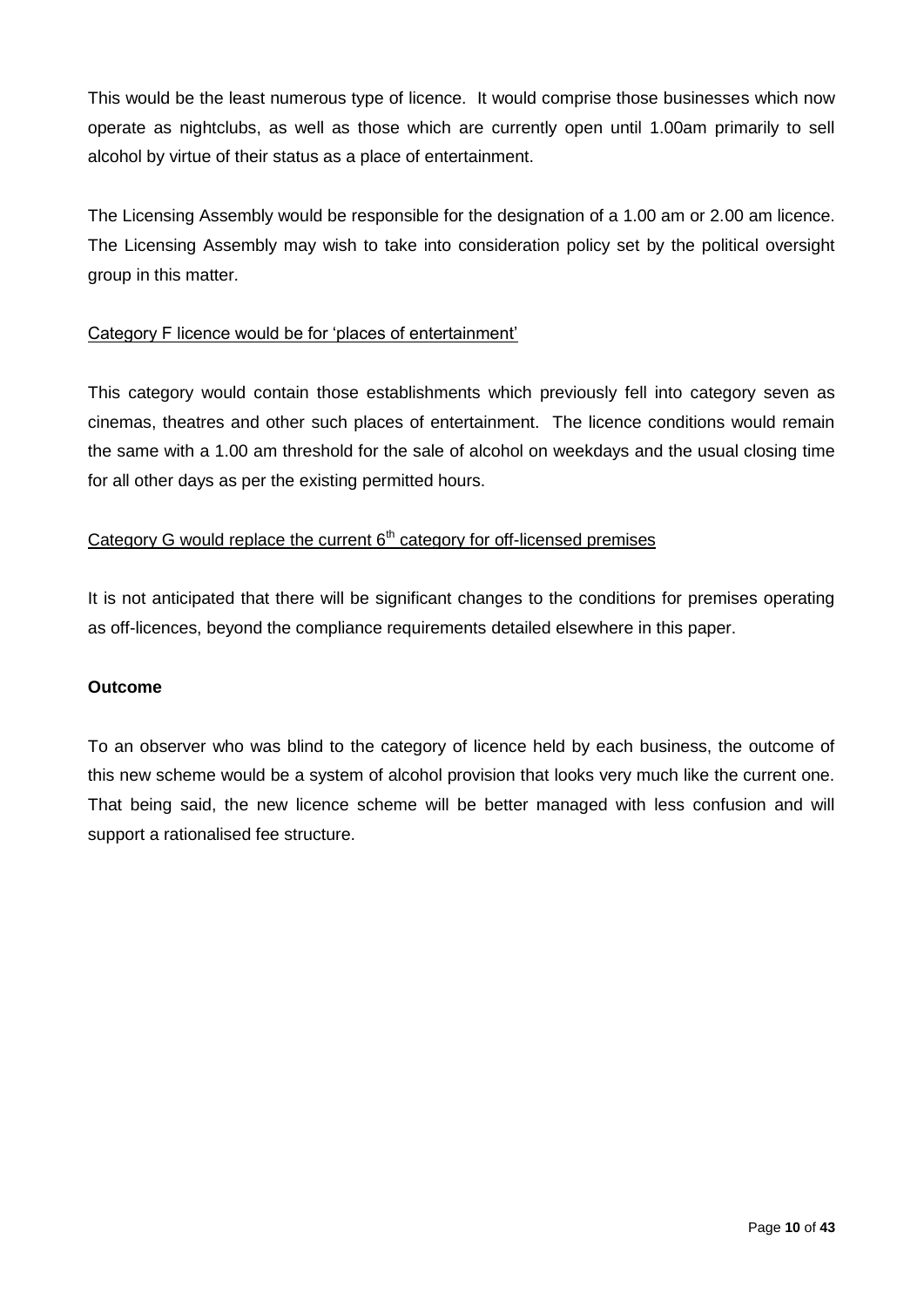|                                                                                                    | <b>Phase 1: Framework law</b>                                                 | <b>Phase 2: Sub-ordinate legislation</b><br>Including confirmation of transitional arrangements                                 |                                                           |                                               |                                                              |
|----------------------------------------------------------------------------------------------------|-------------------------------------------------------------------------------|---------------------------------------------------------------------------------------------------------------------------------|-----------------------------------------------------------|-----------------------------------------------|--------------------------------------------------------------|
| <b>Premise licence</b><br>be applied.                                                              | No time limit on duration of licence.<br>Standard and specific conditions can | Note – this is a guide only and must be read alongside the more<br>details information above.                                   |                                                           |                                               |                                                              |
| Category                                                                                           | <b>Purpose</b>                                                                | <b>Proposed hours for</b><br>serving alcohol<br>subject to review<br>as part of<br>development of<br>subordinate<br>legislation | <b>Persons over</b><br>18 who can<br>be served<br>alcohol | <b>Persons</b><br>under 18<br>on<br>premises? | <b>Other</b><br>standard<br>conditions                       |
| A                                                                                                  | Pub licence                                                                   | Until 11.00pm <sup>A</sup>                                                                                                      | Any person                                                | Until<br>9.00pm                               |                                                              |
| В                                                                                                  | <b>Hotel licence</b>                                                          | At any time <sup>B</sup>                                                                                                        | Any resident<br>or their guest <sup>D</sup>               | At any time                                   |                                                              |
| C                                                                                                  | <b>Restaurant licence</b>                                                     | Until 1.00am <sup>C</sup>                                                                                                       | Any person<br>having a meal                               | Until<br>1.00am                               |                                                              |
| D                                                                                                  | Private members<br>club licence                                               | Until 1.00am                                                                                                                    | Members and<br>guests only                                | If member<br>or guest                         |                                                              |
| Е                                                                                                  | Nightclub licence                                                             | Until 1.00am or<br>2.00am $E$                                                                                                   | Any person                                                | At no time<br>while<br>alcohol is<br>served   | Door staff<br>accreditatio<br>n;<br>suppressio<br>n of noise |
| F                                                                                                  | Place of<br>entertainment<br>licence                                          | Until 1.00 am                                                                                                                   | Any person<br>partaking in<br>entertainment               | <b>Until 1.00</b><br>am                       |                                                              |
| G                                                                                                  | Off-licence                                                                   | Until 10.00pm                                                                                                                   | Any person                                                | <b>No</b><br>limitation                       |                                                              |
| <b>Personal licence</b><br><b>Special events licence</b><br>be applied<br><b>Temporary licence</b> | Standard conditions will be applied<br>Standard and specific conditions can   |                                                                                                                                 |                                                           |                                               |                                                              |
| is undertaken                                                                                      | Time limited whilst compliance work                                           |                                                                                                                                 |                                                           |                                               |                                                              |

In each case the new scheme would have standard conditions in respect of each category, and retain sufficient flexibility to allow specific conditions to be applied to a licence if the Licensing Assembly saw fit, based on the advice received. Also, there will be the capacity to modify licences which were subject to reconsideration due to public disorder or breach of an existing licence condition, for instance to apply restrictive conditions in the interest of meeting the licensing objectives.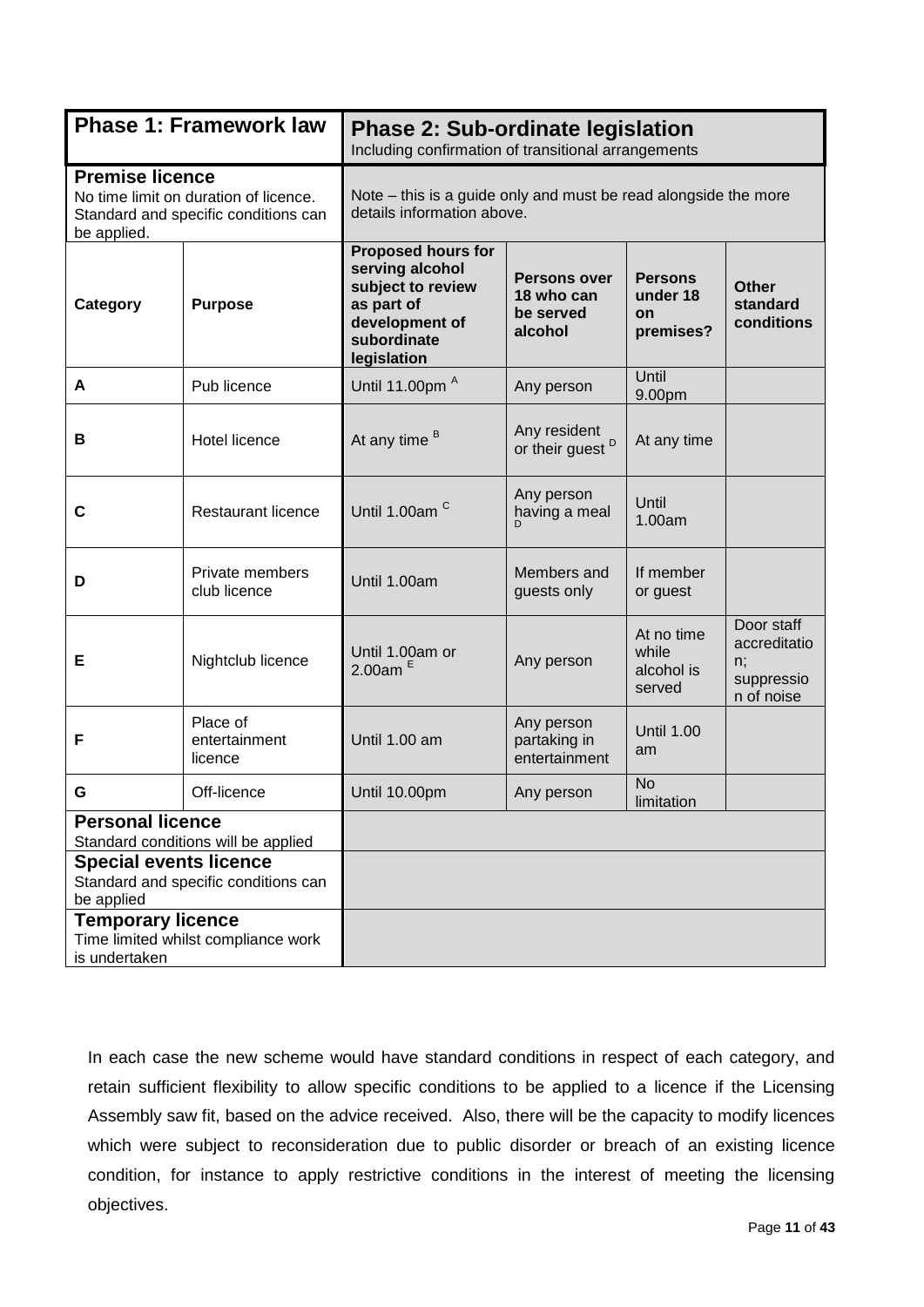#### <span id="page-11-0"></span>**3. Alcohol and Licensing Policy Group**

The management of the alcohol industry is not simply a matter that concerns the Economic Development Department. The new law will reflect this by widening the scope of consultation on alcohol licences to include all uniformed services within Home Affairs. This will ensure that the Licensing Assembly has access to expert opinion on each individual application.

However, there is also a requirement to ensure that the general approach to liquor licensing is well managed. In order to develop effective policy for the treatment of licences it is therefore important that there be on-going consideration of the objectives of the licensing law at political level.

Under the new law, such consideration could be offered by an advisory group consisting of the Chief Minister (Chair), the Minister for Economic Development, the Minister for Home Affairs and the Minister for Health and Social Services.

These Ministers (with officer support) would advise the Economic Development Minister, in support of an annual report, issued by the Economic Development Minister to the Licensing Assembly. The purpose of that annual report is to provide direction to the Assembly on matters related to the issuing of all alcohol licences and associated conditions. This would help to ensure that the overall treatment of liquor licences could be seen to be transparent, fair, consistent and reasonable.

#### <span id="page-11-1"></span>**4. Determining authority and appeal mechanism for licence consideration**

In Jersey, liquor licences are controlled by the Licensing Assembly, which is constituted from the Jurats, and headed by the Bailiff. This is a somewhat different system from that in the UK, which uses local licencing authorities composed of dedicated adjudicators. The responsibility for determining licensing applications fits well with the role of the Jurats as 'judges of fact', although as the Jurats have an integral role in the justice system of the Island, they cannot devote the time or resources to the issue of licensing that might be available from a dedicated authority.

The current arrangements for determining licences is supported by the responses to the Green Paper, with respondents indicating that in general terms the current Licensing Assembly system worked well, although a desire was expressed for more frequent meetings, accessible at shorter notice.

One inherent advantage of the Jurat system is that highly experienced judges are available effectively for free. Given that the total income derived from licensing fees is only intended to increase in line with inflation, there will be no reserve of funds to develop and run an independent determining body similar to that in the UK. Further, the Jurats have indicated that they are content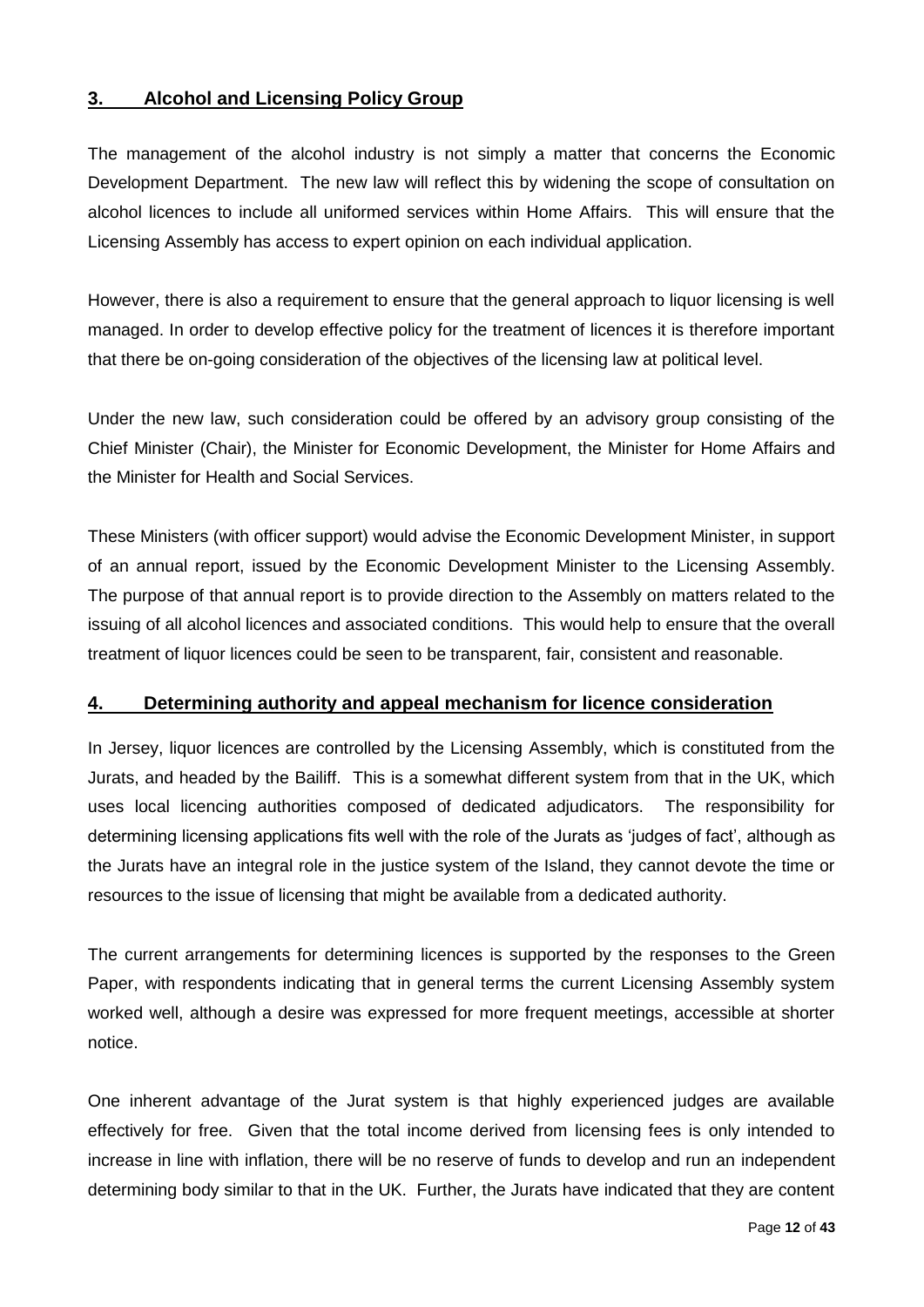with the responsibility as it lies, and given that there has been no widespread call for an overhaul of this area it would seem unwise to try to re-develop an effective system.

That being said, there continues to be an issue with the effective appeals against decisions of the Authority. As the Jurats and the Bailiff comprise (in other circumstances) the highest court in the jurisdiction, licensing applications are effectively sent 'straight to the top' on first consideration. This creates difficulties in managing appeals, which should naturally flow to a higher authority for consideration.

To resolve this issue, the Licensing Assembly has suggested that under the new scheme it should sit only with a presiding judge and two Jurats, and that there should be a route of appeal to the Royal Court which would sit as the Superior Number (i.e. at least 5 Jurats) in order to give a wider perspective on appeals.

The Licensing Assembly's suggestion is supported.

# <span id="page-12-0"></span>**5. Age of sales**

It is clear from the responses to the Green Paper that there is general support<sup>6</sup> for maintaining the statutory minimum age for the purchase of alcohol for consumption within on-licensed premises at 18. This is in keeping with the 'age of majority' in most jurisdictions<sup>7</sup>, including Jersey<sup>8</sup>, notwithstanding that some rights usually associated with adulthood are now available at a younger age (in particular marriage<sup>9</sup> and the right to vote<sup>10</sup>) than the age of majority. Also, the concept of legal drinking at this age appears to be firmly fixed in the public consciousness.

That being said, some governmental stakeholders have asserted that an increase in the age of permitted sales, for instance to 21, would be likely to result in a decrease in overall alcohol consumption. Assuming that 18-20 year olds acted in accordance with the law, this would be likely, if only because every individual would consume less alcohol while under 21.

Realistically, though, it must be acknowledged that this might not be the case. Given the prevalence of underage drinking in all jurisdictions (45% of pupils aged 11-15 admitted drinking alcohol in 2010 in the UK and 36% of 14-15 year olds reported drinking alcohol in Jersey in

 $6$  Licensing Law Green Paper 2009 - 20/26 (77%) respondents to the survey agree with minimum age staying at 18. Only 1 respondent suggested an increase to the age of consent (the Head of Health Protection Services). The other (20%) did not comment or have not completed relevant question.

<sup>7</sup> World Health Organisation, *Global Status Report on Alcohol and Health 2011*, Geneva.

Of the 147 reporting jurisdictions, approx. 100 had a minimum age of 'serving or selling' alcohol set at 18.<br><sup>8</sup> Age of Meierity (Jaraay) Law 1999.

Age of Majority (Jersey) Law 1999

Age of majority (Jersey) Law 1999<br>Marriage and Civil Status (Jersey) Law 2001

<sup>10</sup> Public Elections (Amendment No. 2) (Jersey) Law 2008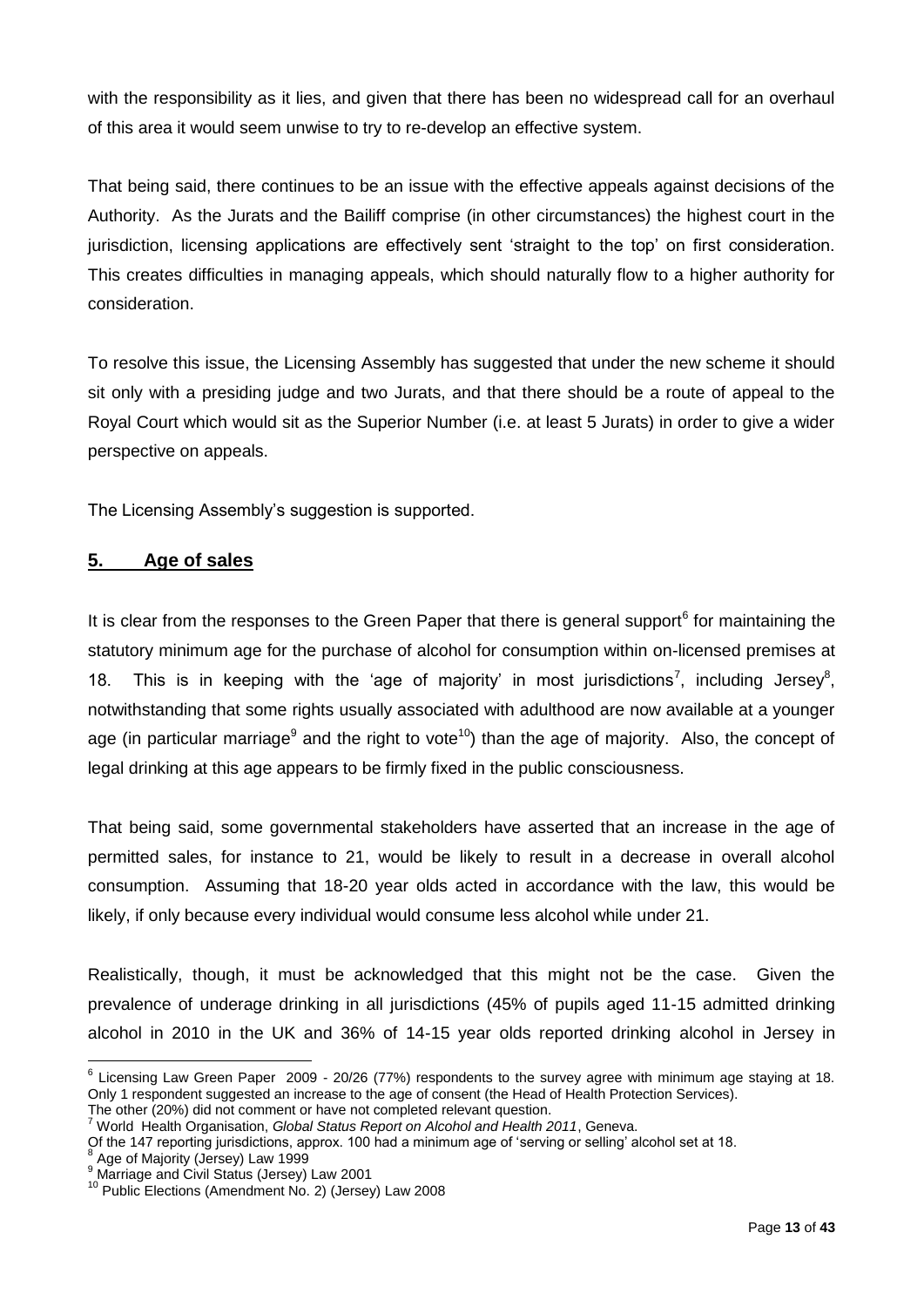$2010$ <sup>1112</sup>, at a minimum sales age of 18, it seems unlikely that there would be total abstinence on the part of under 21s, while it is likely that there would be a considerable increase in illicit purchasing.

Concerns about general 'fairness' to 18-20 year olds and a move away from the age of majority have also been raised.

Accordingly, there is no intention to change the statutory minimum age for the purchase of alcohol.

More support<sup>13</sup> has been expressed for an increase in the statutory minimum age for off-sales only to 21, with the minimum permitted age of consumption of alcohol generally remaining at 18<sup>14</sup>. The States Police and Health and Social Services have both indicated that they believe this would lead to less alcohol reaching people under 18, as the 'bridge' of older friends buying alcohol legally for illicit provision to underage consumers would be weakened.

Arguably, a separation in the statutory minimum age of on and off sales might encourage young people to start drinking in a controlled on-licence environment. This would have a beneficial effect on their learned behaviour in respect of alcohol, as they would have to behave reasonably well under the influence in order to be allowed to remain on licensed premises.

The licensee would also have a duty to ensure that individuals who were demonstrably drunk could not be served more alcohol. This could lead to an improvement in the attitude of young people to alcohol. It is also suggested in the Green Paper responses<sup>15</sup> that it would lead to a reduction in street drinking.

It must be recognised that such a change would represent significant alteration in the rights of a sizable minority of the population, and could lead to complications in terms of operation and enforcement, as well as constituting a departure from the generally established principle of connecting the legitimate acquisition and use of alcohol from the age of majority.

It is likely that the practical operation of a division in the purchasing age would be problematic, as would the distinction between the permitted age of consumption and the permitted age of purchase. If an individual of 18 acquired alcohol, by whatever means, it would then still be legitimate for them to consume it.

 $\overline{a}$  $11$  Smoking, drinking and drug use among young people in England 2010, Health and Social Care Information Centre.

 $12$  Health Profile for Jersey 2010

<sup>13</sup> Licensing Law Green Paper 2009; AMOS Group; Palladium; BII; Youth Service; Police; St. John; St. Martin; Trinity; Alcohol Liaison Officer; Solicitor General

<sup>&</sup>lt;sup>14</sup> Licensing Law Green Paper 2009; Q26

<sup>&</sup>lt;sup>15</sup> Connétables, and the HSS Alcohol Liaison Officer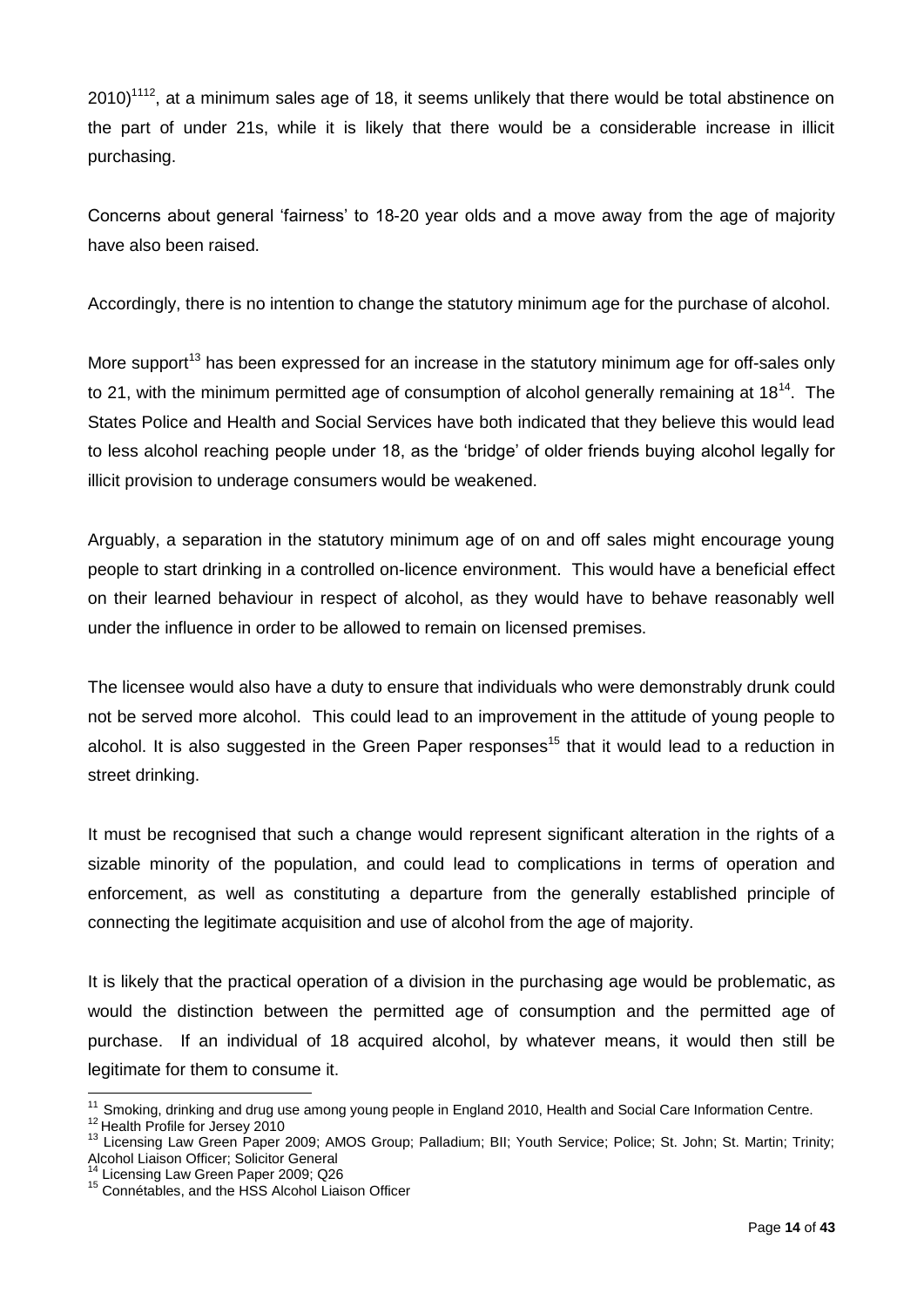Enforcement could also pose difficulties, especially in situations where a premises was licensed for both on and off-sales. Arguably, the problem of alcohol 'trickling down' to underage drinkers would not be resolved, as this already takes place outside of the law. Also, it has been suggested that the current problem of under 18s obtaining alcohol is a result of a minority of retailers either knowingly or negligently selling to underage drinkers, and so the solution would be found in improved enforcement and not changes in people's rights.

Lastly, the transitional provisions around such a change could be problematic, as without some interim system at the time of transition, 18-21 year olds would have their then-existing rights to purchase and carry away alcohol removed overnight.

Few jurisdictions make a distinction between the age at which alcohol can be purchased from onand off-licences, so it is not a widely utilised consumption control mechanism<sup>16</sup>. On balance, it is not considered appropriate to change the statutory minimum age for off-sales of alcohol.

# <span id="page-14-0"></span>**6. Licence number limitations**

The concept of limiting alcohol licences, particularly new off-licences, by absolute limitation on licence numbers or by a policy of restriction on licence density, has been discussed in detail as a part of the policy development process.

Arguments have been made that the density of alcohol outlets is a causal factor in determining the amount of alcohol consumption across the population. Given the commitment of the health authorities in Jersey to reducing the total consumption of alcohol, it is understandable that those authorities wish to limit the number of alcohol licences.

These arguments are based on sound principles, as it appears from work conducted in several jurisdictions that there is a link between the density of licensed premises and the consumption of alcohol<sup>17</sup>.

<sup>16</sup> International Center for Alcohol Policies (trade body) collated information from World Health Organisation, *Global Status Report on Alcohol and Health, (*2004), Geneva.

Of the 119 reporting jurisdictions, 6 had a higher minimum age of 'serving or selling' alcohol from off-licences than onlicences (Cameroon, Jamaica, Kazakhstan, Morocco, Swaziland and Sweden). Conversely, 5 had a *lower* age in respect of off-licenses than on-licences.

 $17$  This case is made by numerous studies, amongst them  $-$ 

[Kypri, K.](http://www.ncbi.nlm.nih.gov/pubmed?term=Kypri%20K%5BAuthor%5D&cauthor=true&cauthor_uid=18554346) et al, '*Alcohol outlet density and university student drinking: a national study'* (2008), School of Medicine and Public Health, University of Newcastle, Australia, and;

Pereira, G. et al '*Access to Alcohol Outlets, Alcohol Consumption and Mental Health'* (2013), PLoS One, online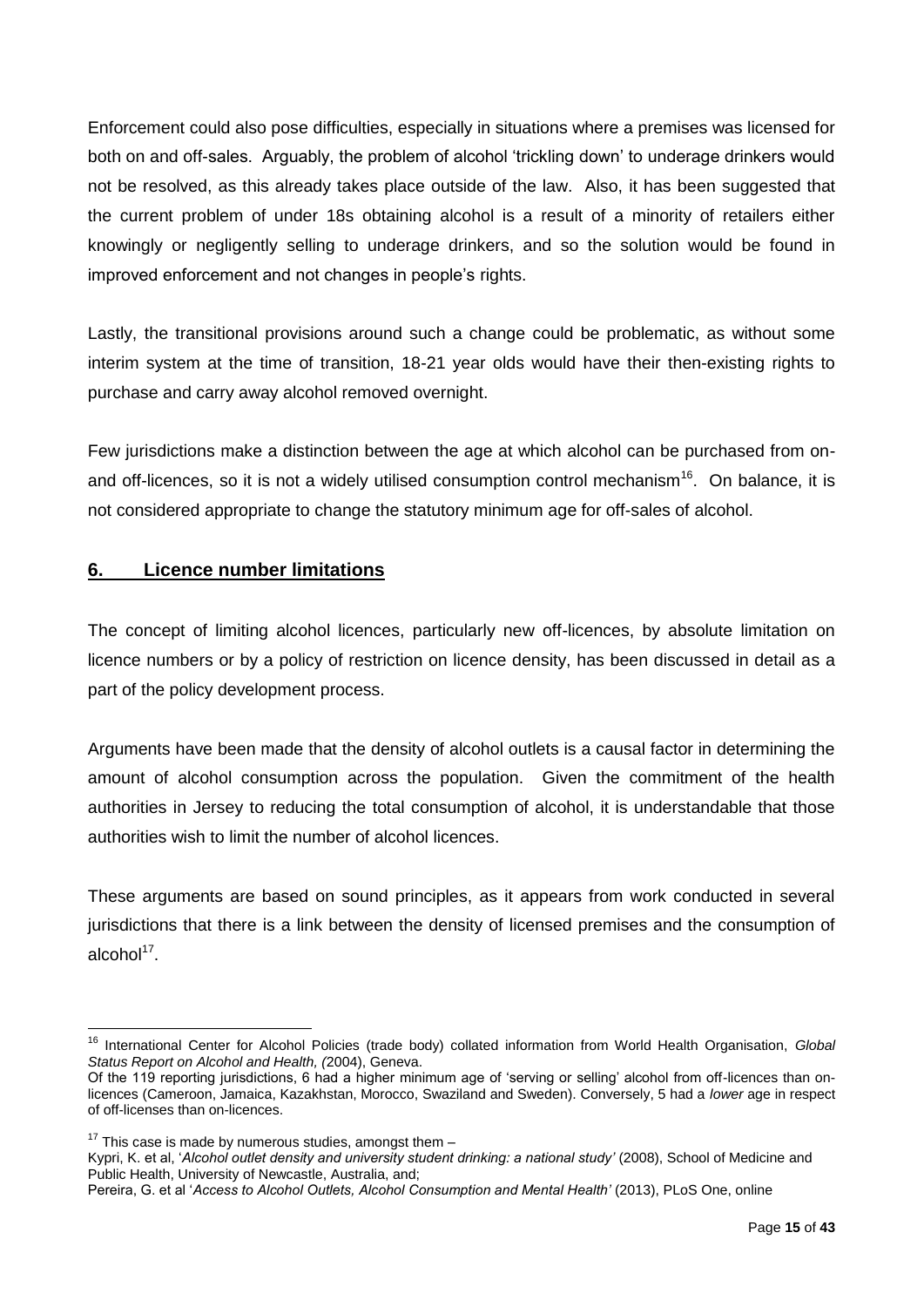In order to limit alcohol consumption a system of density management was proposed based on the control of licence numbers in key areas identified as being 'over-licensed'. As conceived, this would necessitate permitted licences to be withdrawn were an area to experience problems with drunkenness, or if an over-concentration of alcohol licences was deemed to be damaging to public health.

This approach was considered, but found to be ultimately unworkable due to its reliance on the withdrawal of alcohol licences from businesses that had not themselves broken any law or been individually responsible for any quantifiable social harm. For instance, under a licence limitation scheme, if an area was found to be over-licensed and if this was deemed to be detrimental to the public good, one or more alcohol licences would have to be withdrawn to rectify the situation.

The question becomes – if all businesses selling alcohol in the area are acting reasonably and legally, who loses their licence? The inability to fairly answer that question, together with the potential legal difficulties that arise from the reasonable expectation of a licence holder to continue to operate a business, are felt to weigh heavily against the introduction of any form of 'cap' or geographical limitation of existing licences.

A revised system was considered, which would apply limitations to the approval of new alcohol licences on either a geographical or absolute basis. This would remove the potential issue with withdrawing alcohol licence from existing operators and was considered to be a more workable and measured system.

Concerns existed as to the potential unintended consequences of such a system, indeedthe States Economics Unit concluded that the licence limitation approach could introduce unintended economic effects. The potential negative effects of introducing such a scheme were summarised as follows-

*"There will be economic costs associated with the proposed intervention of preventing new licences in certain areas because it will restrict competition. In particular-*

 *Inefficiencies would be introduced because market forces would no longer operate and land use would be less efficient than would otherwise be the case. This could prevent change and regeneration in town, undermining economic growth.*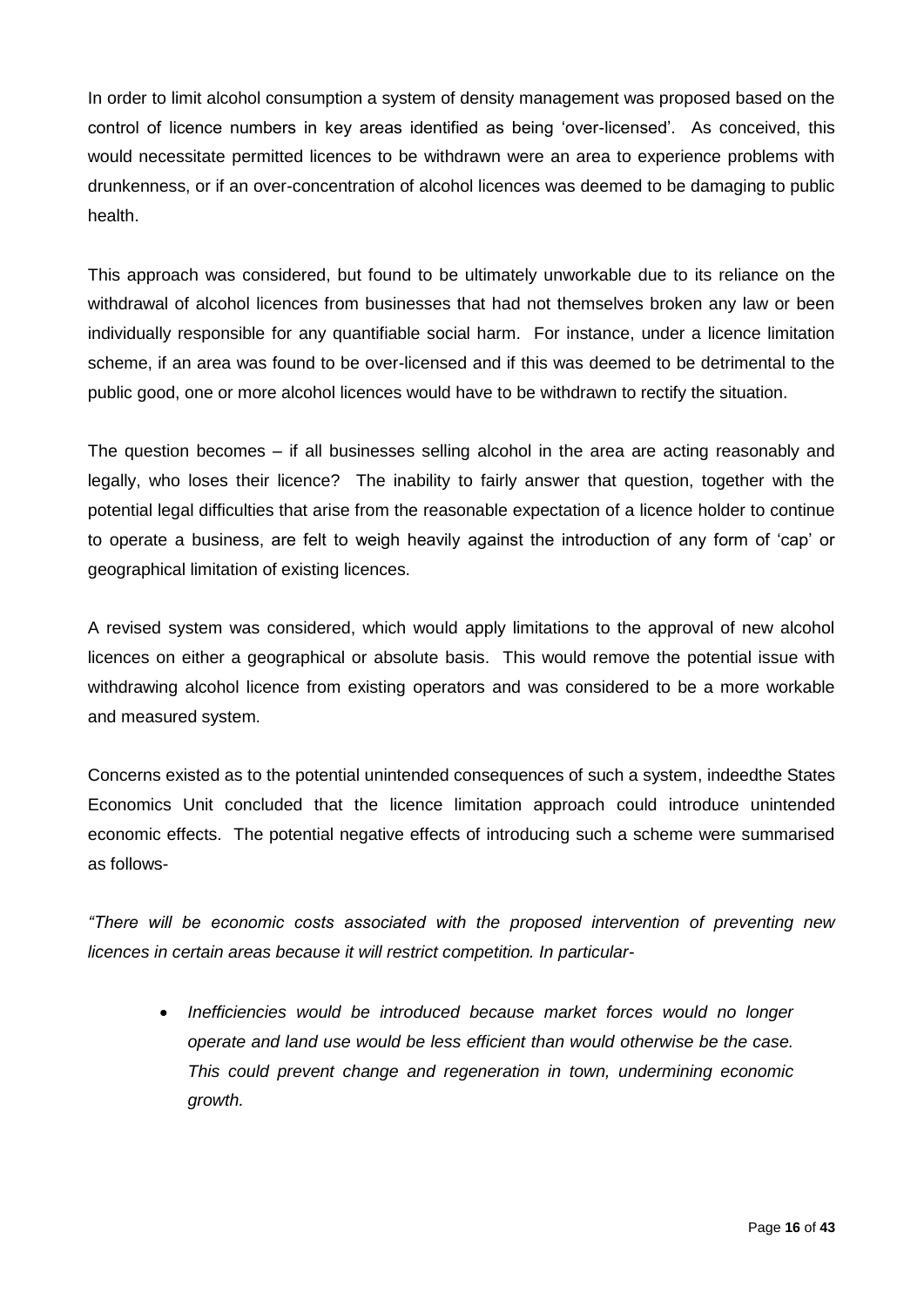- *Creating a value for existing alcohol licences could mean that businesses that would otherwise leave the market remain in business because of the value of the licence as an asset. This could have the perverse outcome of actually increasing the number of licences (and therefore density) relative to what might otherwise have been the case.*
- *Making the market less responsive to consumer tastes. For example, if preferences were away from high density pubs to lower density café/bars the market would be prevented from adjusting in this manner. In general consumer choice and customer service may suffer as a result.*
- *The sale and supply of alcohol would become a higher margin activity which creates incentives to increase supply within the rules of existing licences.*
- *Where licences become scarce, consumers may pay higher prices for alcohol increasing profits for suppliers. This may mean that some of the profits are absorbed by the suppliers and that some is capitalised in the value of existing licences. If higher prices are the real objective of the proposed policy then there are more effective ways of increasing prices".<sup>18</sup>*
- *It must be emphasised that all parties involved in the development of the new licensing legislation appreciate the need to incorporate legitimate concerns regarding public health, but the difficulty lies in establishing a mechanism which limits harm, is workable and not unduly onerous, and which will function as intended.*

In its analysis of licence imitations, the Economics Unit raised the key point that-

*"While the proposal from Health<sup>19</sup> focuses on the quantity of licences, it might be worth exploring issues around quality – in terms of who gets a licence to see if that would be more effective at achieving the objectives. <sup>20</sup>"*

<sup>18</sup> States of Jersey Economics Unit, '*Alcohol Strategy: assessing the economic impact of restricting new alcohol licences in Jersey'*, (2011), States of Jersey, p2 (1.1.6)

<sup>&</sup>lt;sup>19</sup> Health refers to the Health and Social Services Department

<sup>&</sup>lt;sup>20</sup> Ibid, p18 (5.2.3)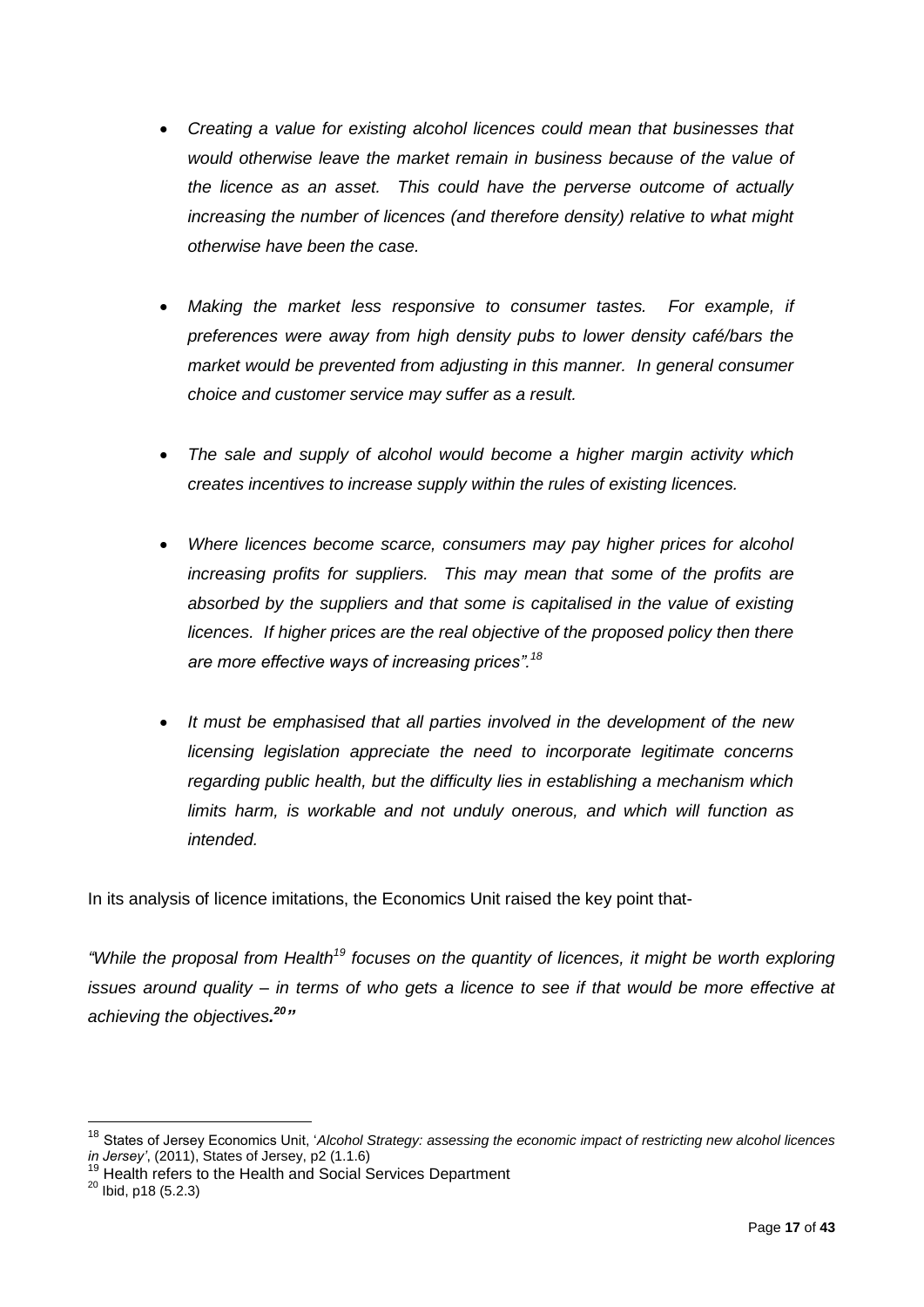The Economic Development Minister's position is that it is indeed the quality rather than absolute quantity of licensed premises that will determine Jersey's relationship with alcohol.

It has been difficult to establish to the satisfaction of all concerned that the most significant driver of alcohol consumption in Jersey is the number or density of licensed premises, given that the studies supporting the density argument tend to find that the absolute numbers of alcohol outlets are a secondary factor, and that other variables such as the cost of alcohol have more significant effects<sup>2122</sup>.

Accordingly, the Economic Development Minister does not feel it is appropriate at this time to introduce any method of limitation of licence numbers. However, given the difference of opinion in this area, the Minister is supportive of further research being carried out by the Alcohol and Licensing Policy Group.

# <span id="page-17-0"></span>**7. Licence duration**

The one-year duration of the current alcohol licence has been raised as an issue by several stakeholders, for differing reasons.

Industry stakeholders have objected to the current one-year duration of the licence on the grounds that most jurisdictions allow longer licence periods, which reduces administration and costs to the operator. A longer licensing period would therefore be supported by the industry on the grounds of simplicity and manageability.

The States Fire and Rescue Service has raised the issue that once a licence is granted, its involvement with the continuation of that licence is limited, as the annual renewal is an administrative process which simply requires the licence holder to confirm that they wish to  $r$ enew $^{23}$ .

It has been suggested that a longer licensing period would permit a more rigorous consideration of existing licences at the point of renewal, and allow government to make a more effective determination of current licences.

Rather than an automatic annual renewal, discussions were held about the prospect of granting operators five-year licences, at the end of which there would be a process more akin to a re-

 $\overline{a}$  $21$  Anderson P, Chisolm D, Fuhr D, ' Alcohol and Global Health 2'; World Health Organisation

<sup>22</sup> Wagenaar AC, Salois MJ, Komor KA, 'Effects of beverage alcohol price and tax levels on drinking'; University of Florida

 $^{23}$  As detailed in the Licensing (Jersey) Law 1974, Article 10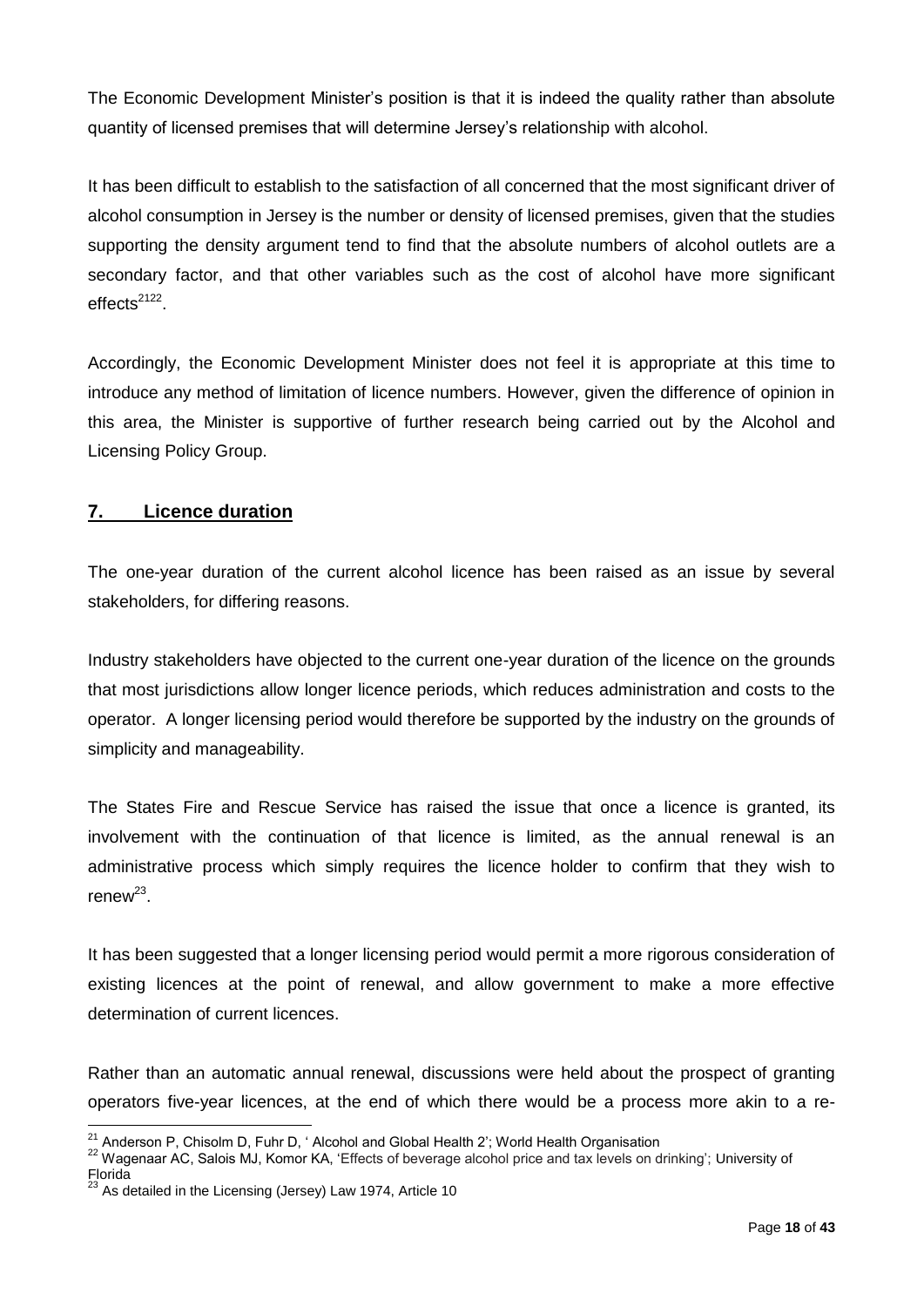application than a renewal. It was envisaged that his would involve representations from the police and fire service in the same manner as an initial application, and issues concerning the previous operation of the licence could be addressed at this time.

The intention was that this reconsideration would act as a point of engagement to allow the services to maintain contact with existing licences. It would be an opportunity to ensure that fire safety measures were up to date and maintained, and would act as a powerful incentive to encourage good behaviour amongst licensees.

This proposal was not accepted by the Licensing Assembly, which felt that the need to undertake detailed consideration of each licence on a five-year timescale would unduly increase the workload of the Jurats. Additionally, industry stakeholders raised concerns in respect of the five-year reconsideration concept, on the grounds that it would introduce a lack of certainty to operators who may have made significant investments in their premises.

It was suggested that there could be an unwillingness to invest in the industry if no guarantee can be given that a licence, once granted, will allow trading for more than five years. This would not help to enhance the quality of license premises.

In light of the difficulties raised in respect of the five-year licence system, an alternative system will be instituted under which licences would run indefinitely once granted, but which would include provisions to allow reconsideration of a licence at the request of interested parties including the police and fire and rescue service. This retains most of the benefit of the regular re-evaluation system by allowing concerned services to trigger reconsideration of a licence, and would be similar to the system operated in the UK $^{24}$ .

#### <span id="page-18-0"></span>**8. Personal licences and premises licences**

The development of a system of personal licences has been supported by both governmental and industry stakeholders<sup>25</sup>. This would be similar in concept to what is currently operating in the UK, in that premises selling alcohol and persons managing such premises would be licensed separately, and both types of licence would have to be in place for alcohol to be sold.

 $\overline{a}$ <sup>24</sup> UK Licensing Act 2003 Section 51-53B. Also see - Department for Culture, Media and Sport '*Guidance for Interested Parties: Applying for a Review*'

<sup>25</sup> 65% of all Green Paper respondents were in favour,4% (1) was not in favour (Palladium Group) and the rest made no comment.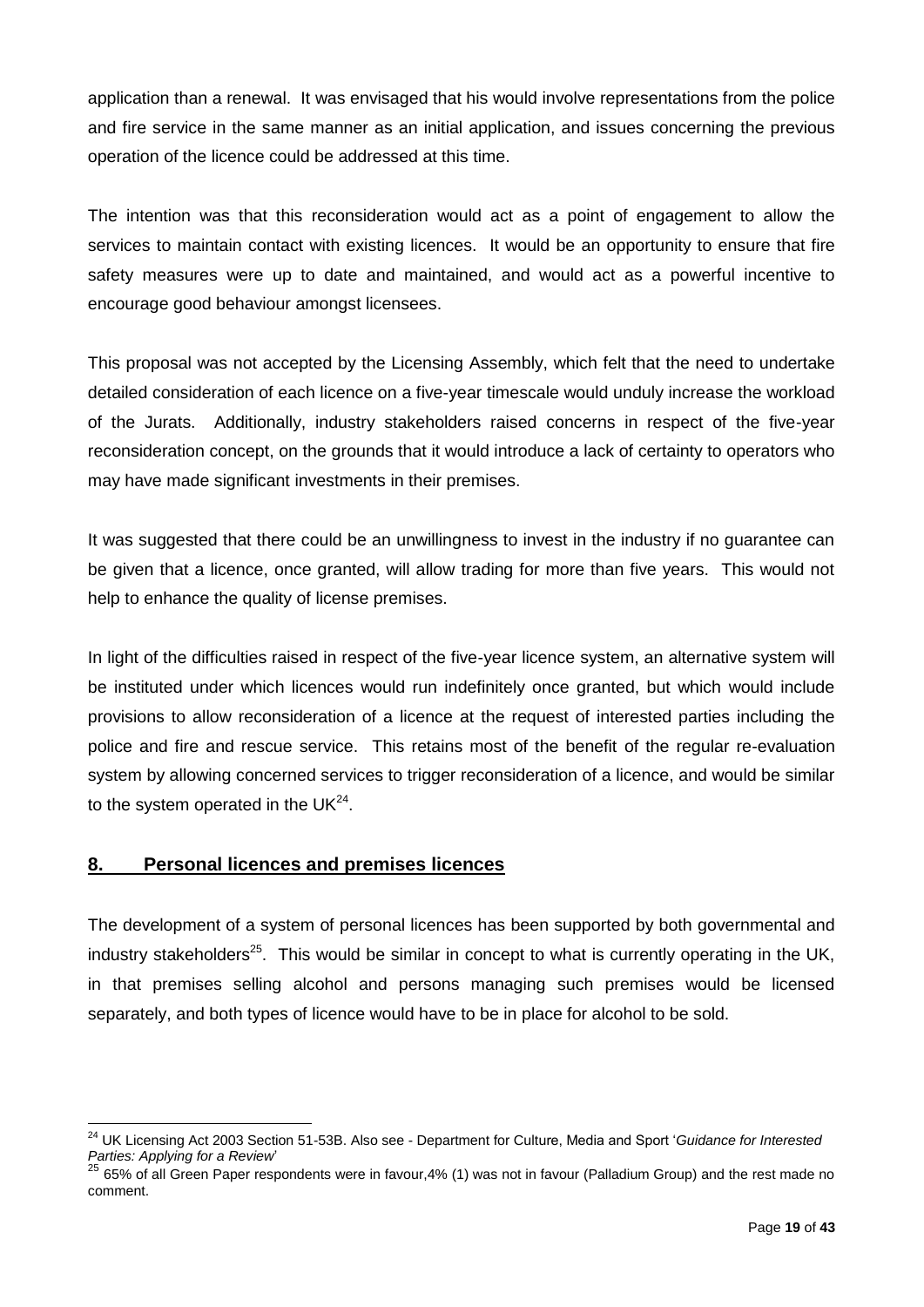Under the current system, one individual is identified in the licence for a licensed premises, this places a considerable burden on the licensee, and requires an administrative process if the licensee moves from one premises to the other.

The proposed system would see licences granted to a particular premises, which would operate in much the same way as under the current system alongside a licence held separately by the manager.

The personal licence would be granted to individuals who fulfil criteria of a similar nature to those stipulated in the UK under Part 6 of the 2003 Act<sup>26</sup>. The personal licence would be peculiar to the manager and would be portable as and when they changed employment or establishment, in a similar manner to the personal licence under the UK Licensing Act 2003 $^{27}$  (UKLA). The licence would be entirely relevant to the individual, and not be directly connected to any premises. It would be subject to approval by the police and Licensing Assembly, and personal licences would be recorded on a central, publicly-available register.

The personal licence holder would not have to be on the premises when alcohol is sold as this would not always be practical. However, it is important that the personal licence holder is able to demonstrate that they took all reasonable precautions in their absence to ensure that the premises operated within the law.

Guidance would be given to ensure that the personal licence holder understood what measures were deemed as reasonable precautions and ultimately this should reduce the administrative burden currently placed on the Connétable of the parish.

One notable benefit is that the conduct of a licensee can be tracked separately from the operation of premises. Another advantage that has been identified by operators is that the personal licence could be developed to allow people and companies to provide limited amounts of alcohol at locations not usually used for licensable activities without having to extend the licence assigned to some premises. This could include people such as outside caterers who wish to provide wine with a meal, or small businesses or societies which sell alcohol products at events such as fêtes.

The personal licence should also simplify the administration behind the licensing system. By allowing a person to manage any premises with a valid premises licence, it removes any need for repeated vetting of managers, as a licensee would be vetted on entry to the scheme and their conduct from that point on would be recorded.

 $^{26}$  Home Office; Amended Guidance issued under Section 182 of the Licensing Act 2003 (2012); Section 4.4

 $^{27}$  Home Office Amended Guidance Issued under Section 182 of the Licensing Act 2003, Section 4.14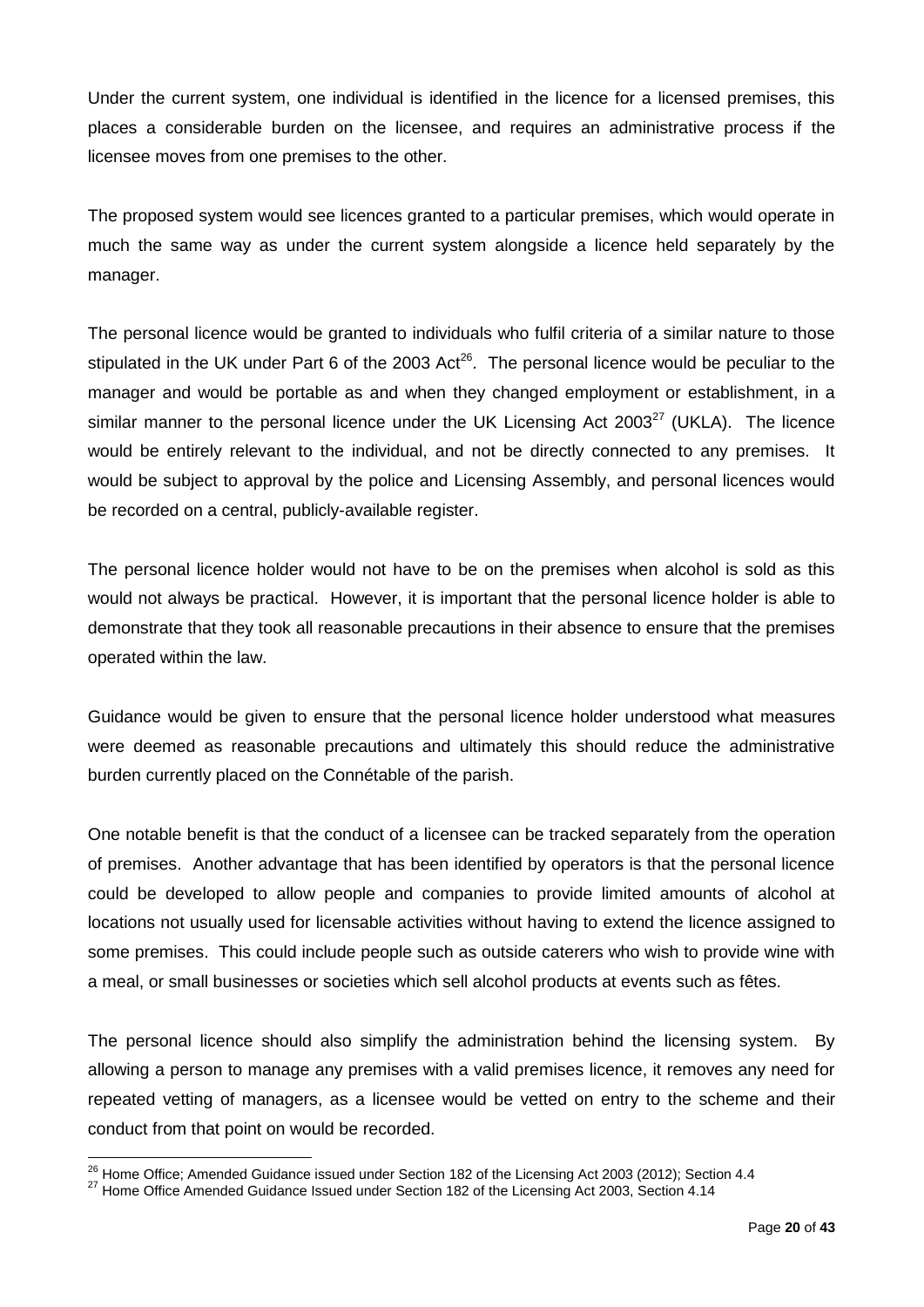It is envisaged that all relevant stakeholders would have an opportunity to scrutinise and if necessary object to applications for personal licences in the same manner as premises licences. This personal licence would be subject to periodic review. The UKLA allows such licences to run for 10 years, but there may be administrative reasons for advocating a shorter term.

These proposals represent a significant change to the current system of licensing that could result in resource implications and are therefore subject to further discussion with the Licensing Assembly, (although the Assembly has agreed with the concept in principle). Also, the proposal to centrally hold a list of personal licensees may also bring with it resource implications and a suitable administrating body will have to be found.

Nevertheless, the introduction of a system of separate personal and premises licences would offer considerable advantages (subject to clarification of any potential resource implications), including:

- Improved accountability: Premises licences to be held by the company secretary or chief executive, eradicating the current anomaly whereby responsibility for the proper management of the premises falls on the licensee, even though that person is an employee of the company.
- Central register: The creation of a central register for personal licence holders will allow greater transparency and control.
- Portability: Personal licences would be retained by the individual allowing movement between premises (and special events) without need for further application and consequential cost and time implications.
- Education: The introduction of a qualification in order to attain a personal licence brings with it the opportunity to train & educate candidates with regard to the law, the licensing objectives & generally raise awareness of the key issues surrounding alcohol sales.

#### <span id="page-20-0"></span>**9. Licence application process - cost recovery for statutory consultees**

Currently, the police and fire services are involved in the consideration of licence applications. Under new legislation, these services will remain key contributors to the licensing process. It is also probable that the police will see an increase in their overall level of input, with a consequent likely expenditure of resources.

It is not reasonable to expect these services to undertake additional work towards new and enhanced licensing objectives without establishing some mechanism by which they can recoup the costs of their efforts. The fire service has suggested that the amount of work conducted in respect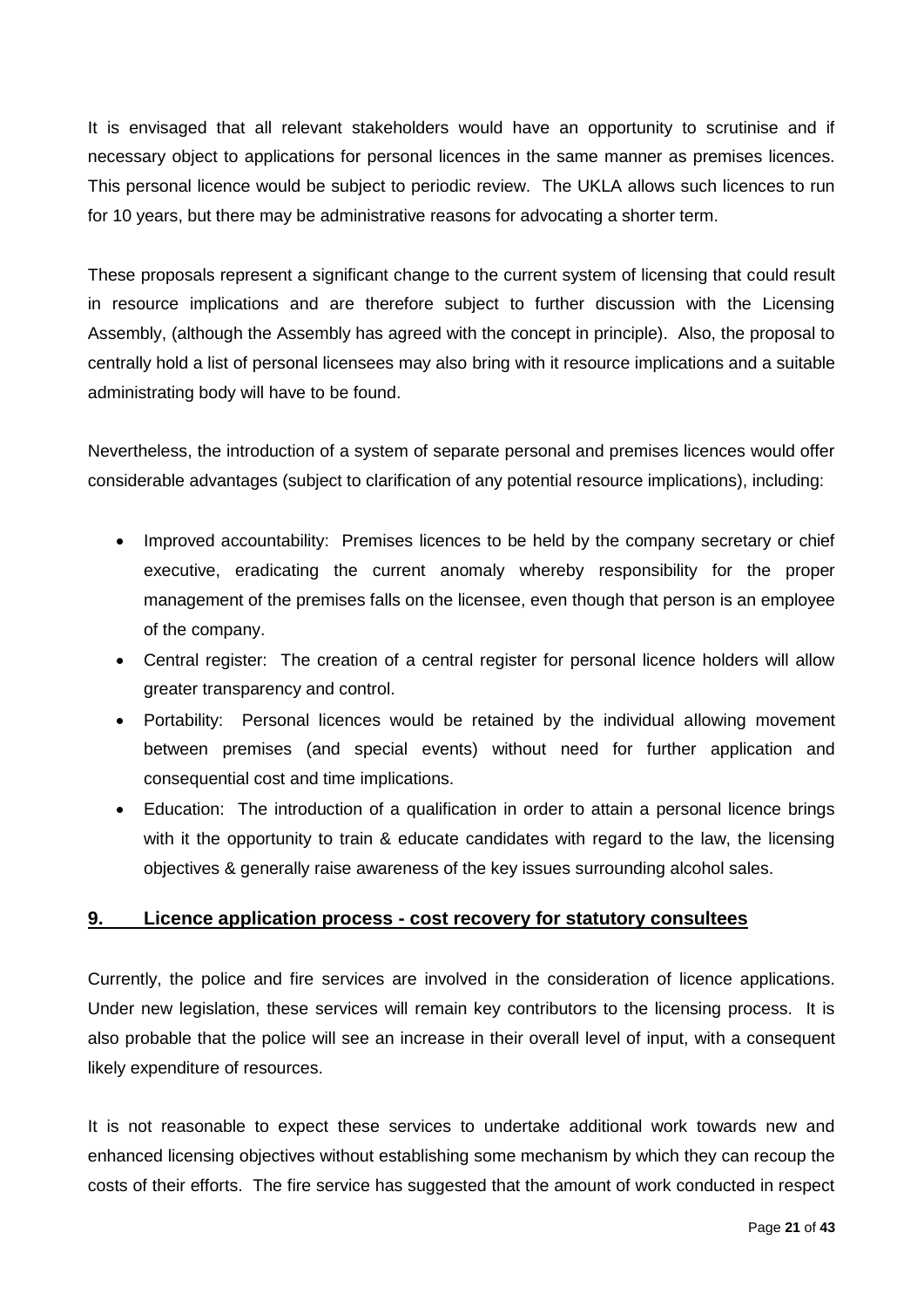of licensed premises is considerable, and that this represents a measurable cost to the services which they would ideally seek to recoup through some 'user pays' mechanism.

If the involvement of the police is increased, then it is likely that those organisations would equally be interested in the prospect of cost recovery.

Such cost recovery mechanisms would of course constitute a further burden on licence holders, and the appropriateness of further charges on the alcohol industry would no doubt be challenged by operators.

It is certainly the case that the licensed trade is already subject to a licence fee, and sells a product that is itself subject to a considerable degree of taxation. On-licences in particular bear additional costs such as door staff and security arrangements that most retailers are not subjected to. The argument has also been made that licensed premises are not unique in terms of requiring government regulation, and that cost recovery mechanisms should not be applied to a single industry in isolation.

While these points are appreciated, it must also be acknowledged that the alcohol industry is in a singular position in that it is permitted to profit from a product that is generally proscribed from sale, and that the intoxicant effects of its product result in costs to government, both administrative and operational, that other industries do not generate. Part of the administrative cost to the police and fire services is the time spent by those services in considering and advising upon applications, and working with applicants as necessary.

Currently these costs are absorbed by the services, which essentially means that they are met out of general taxation. Although costs incurred by other industries are met in the same way, it has been argued that the requirements of the licensed trade are greater than other sectors, and furthermore that there are secondary effects from the presence of the alcohol industry that have significant resource implications for the police service in particular.

While there is no intention to try and recoup the expenditure on immediate and long-term healthcare costs or the additional policing made necessary caused by alcohol consumption, it must be recognised that these exist and so in overall terms the profitable operation of the alcohol industry is not without its societal costs.

On balance therefore it seems appropriate to institute some form of cost recovery mechanism for the services which will be involved in the licensing process under new legislation. Including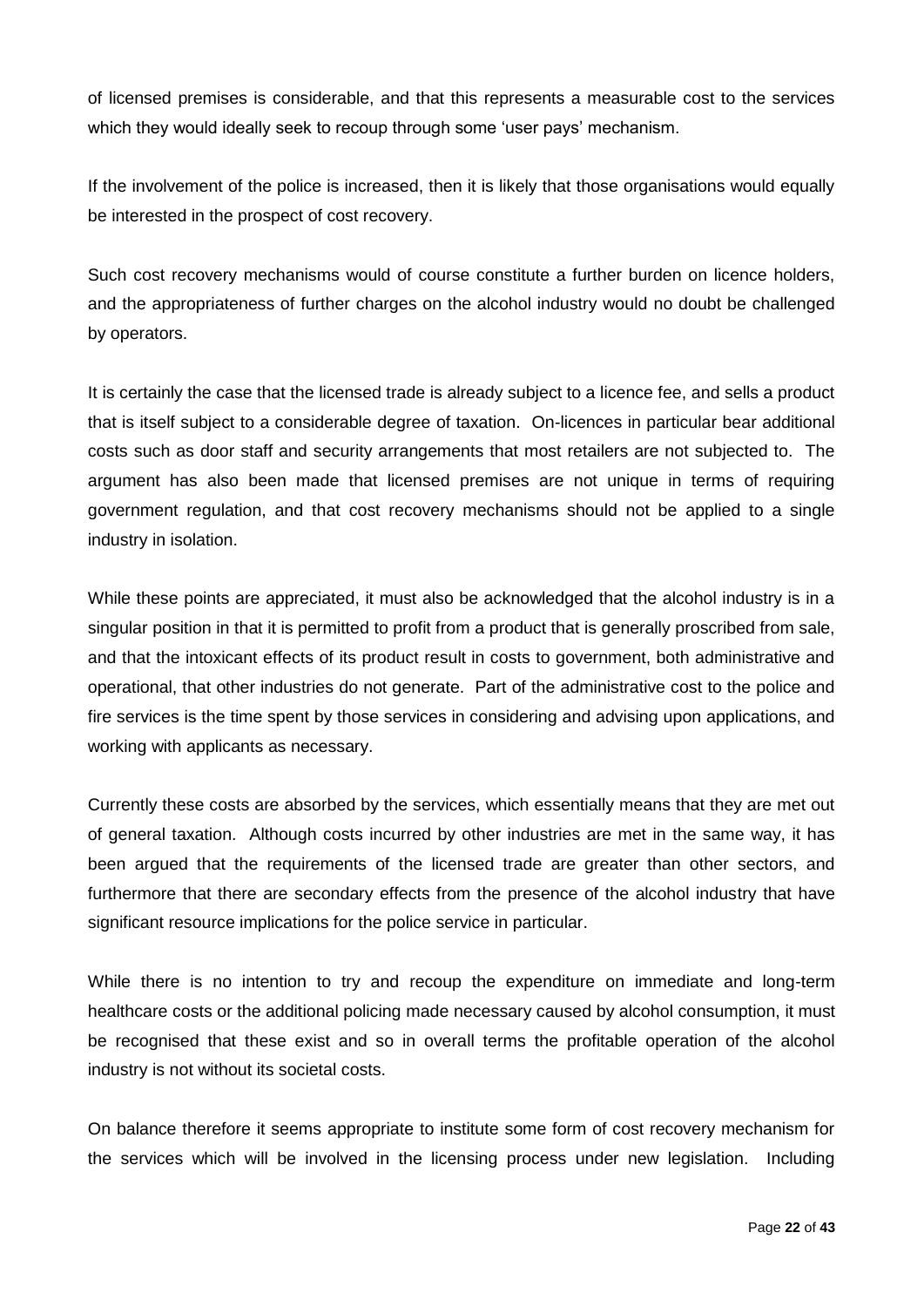provision for cost recovery in new legislation would seem to be relatively simple, with the following suggested mechanism.

Under the proposed scheme, applicants would be required, as part of the application process, to obtain reports from the various services detailing the assessed impact of the licence. The police would address any public order concerns and the fire service would detail the work to be conducted to make the premises suitable for use.

The applicant would be responsible for obtaining the reports, and the new legislation would allow the services to charge a fee equal to the cost of producing the reports, based upon a breakdown of resources expended on the work (which it is anticipated will be mostly or wholly staff time). This would help to ensure that the system was transparent and to assuage any concerns on the part of the applicant that services were either deriving revenue from the system or artificially increasing the cost of licences.

Some 'cap' on the cost of the reports would be required in order to assuage the concerns of licensees, and this would be set following further discussion with the services concerned.

It is hoped that once such a system had been operating for a time, the services would be able to refer back to reports previously provided to applicants, which would serve to lessen the cost of future work. Also, if a service had no concerns about a premises operating under a new licence then a simple statement to that effect could replace the report. This would help to minimise the costs to applicants.

It is likely that the mechanism outlined above would impose a relatively 'flat' cost on new applicants (although this is not certain), which would not be strictly in keeping with the planned graduation of fees. However, the benefits in governance derived from the statutory involvement of the services with licence applications and renewals would seem to be significant, and this mechanism would make provision for such involvement without imposing further resource implications on those services.

#### <span id="page-22-0"></span>**10. Licence application process - Fire and Rescue Service involvement**

Under the current system, the Fire and Rescue Service is significantly involved in licence applications, and the current 1974 law requires that "*Any* [liquor licence] *application shall be accompanied by plans of the premises and evidence that such consents for the construction or adaptation of the premises as may be required under any enactment have been obtained, and copies of such plans and such evidence shall be sent to the Chief Architect of the States, the Chief*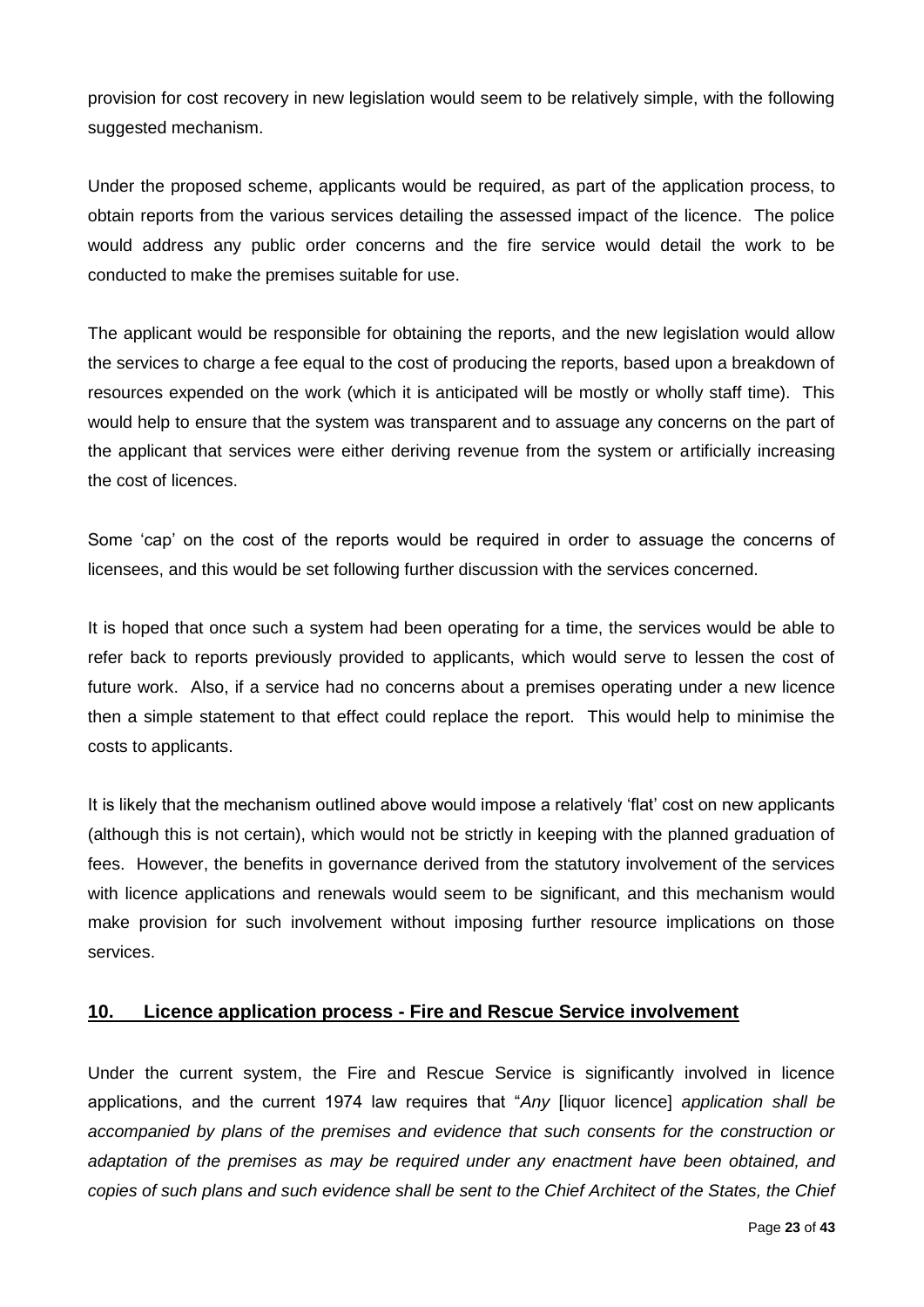*Fire Officer and the Chief Public Health Inspector, who shall cause reports thereon to be prepared and sent to the Judicial Greffier*."<sup>28</sup>

Given the nature of operation of on-licence premises (crowded environments concentrating individuals who may have impaired judgement) the consequences of a major incident could be severe. For this reason the requirements placed upon on-licences are relatively high, and indeed the maximum permitted occupancy for on-licensed premises is a function of fire safety considerations.

The fire service lacks, however, a legislative mechanism which requires on-licences to keep their premises up to the latest fire prevention standard. While the fire service is mandatorily involved with applications and approvals of licences, annual licence renewals do not require further consideration in fire safety terms, and so there is no automatic point of engagement with the fire service on an on-going basis, and this could result in premises with long-standing licences operating to different standards than those with more recently awarded licences.

It would seem reasonable to make provision in the new law for the fire service to have more powers if they 'have reason to believe' an establishment is presenting a significant health and safety risk to the general public. The fire service, if appropriate, would propose improvements to the licensee who would be given a 'grace period' in which to implement such changes. If the licensee did not implement these changes in the given time-frame, then this may trigger a recommendation for licence review by the Licensing Assembly under the grounds of contravention of 'securing public safety' in the licensing objectives.

Additionally, as the intention is to limit the extent of licences to the areas used for the purpose of selling and consuming alcohol, provision will need to be made to ensure that the fire service has the right to inspect and make recommendations with regard to safety within all areas of the building under which the licence is held, not just the area defined as the licensed premises.

#### <span id="page-23-0"></span>**11. Licence application process - police service involvement**

Under the current licensing legislation, the Fire and Rescue Service is statutorily informed of applications for alcohol licences, as well as the outcome of parish assemblies and grants of provisional licences. The fire service is also required to inspect all premises which apply for a licence.

 $\overline{a}$  $^{28}$  Licensing (Jersey) Law 1974, Article 7, 8 Provisional grant of license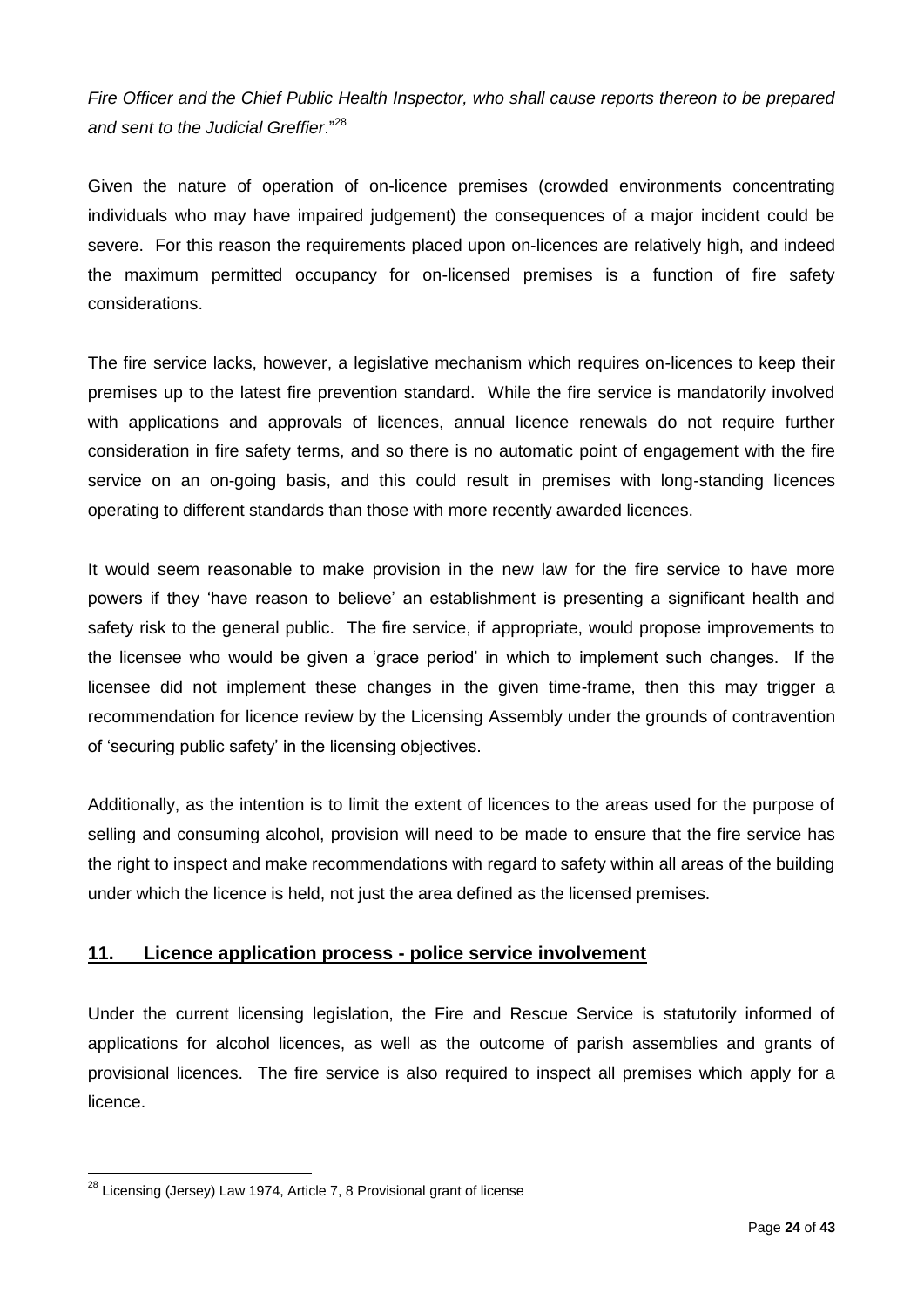In comparison, the level of involvement of the States Police in licence applications is minimal. There is no statutory requirement to inform the police of licence applications and representatives of the police do not have the automatic right to be heard by the Licensing Assembly. Currently a nonlegislative agreement has been established between the Judicial Greffe and the police licensing unit in respect of licence determinations, but this is not a statutory right to involvement.

Under the UKLA, the relevant police force has the statutory right to object to an application for a premises licence as follows:

- *"(9) The requirements* [for the approval of a licence] *are that the representations—*
	- *(a) were made by a chief officer of police for a police area in which the premises are situated, and*
	- *(b) include a statement that, due to the exceptional circumstances of the case, he is satisfied that the designation of the person concerned as the premises supervisor under the premises licence would undermine the crime prevention objective."<sup>29</sup>*

Given that the police force is responsible for addressing drunken disorder, and therefore could be greatly affected by the establishment of new licensed premises, this would seem like a sensible inclusion in any new licensing legislation.

In addition, there seems to be no reason not to go further and fully duplicate the current notification and involvement arrangements for the fire service as outlined in Section 10. This would only require that the notifications were copied to the police, and so would not be a resource intensive requirement.

# <span id="page-24-0"></span>**12. Door staff accreditation**

The consensus of the Green Paper suggests that the majority of stakeholders (60%) would support the introduction of a compulsory system for registration of door staff.

Currently a local scheme for accreditation exists and some (but not all) licensees are required by conditions upon their licence to employ such accredited staff.

 $\overline{a}$ <sup>29</sup> UK Licensing Act 2003 Article 18 (9)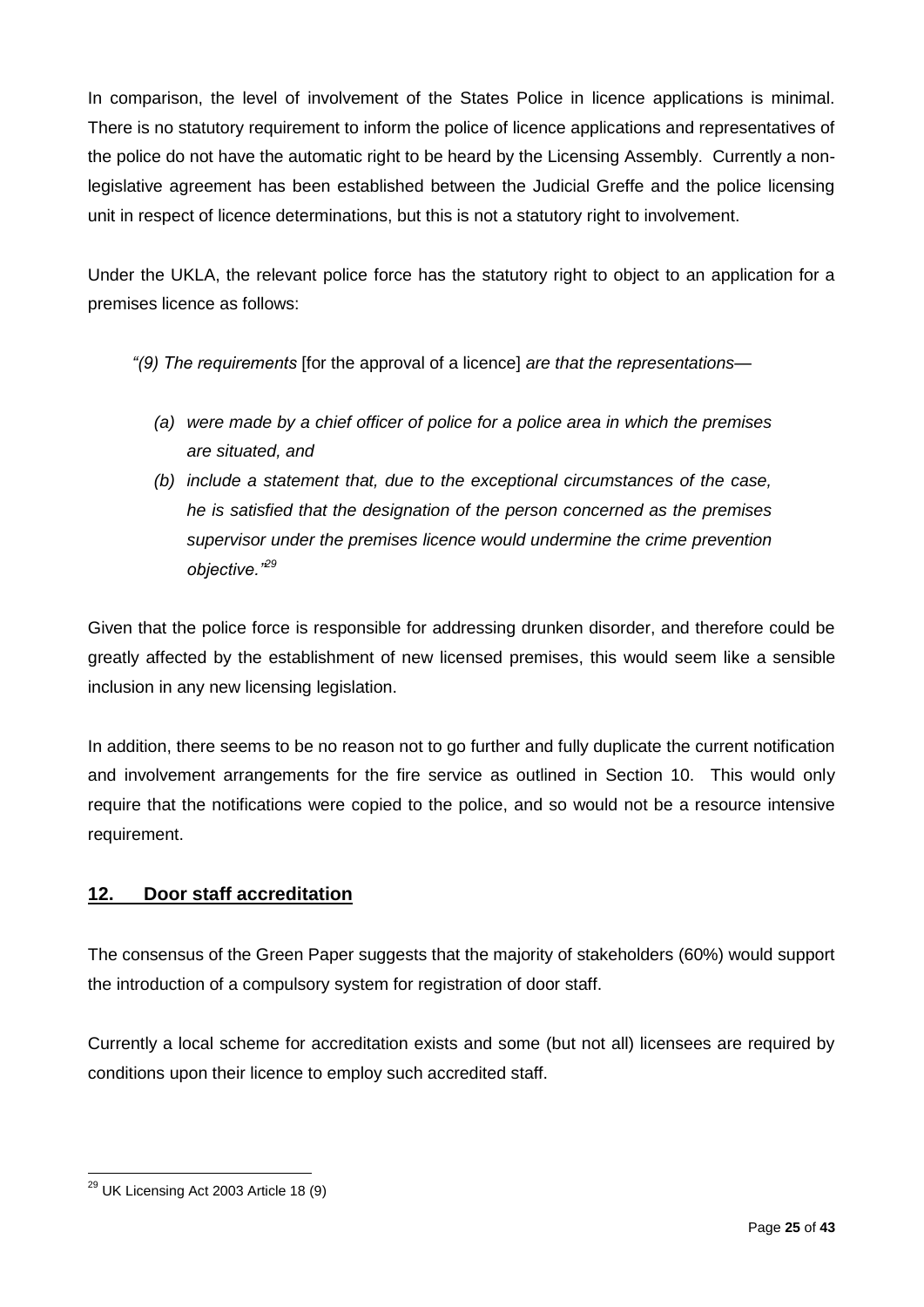The provision of professional and accredited door staff is seen as an important element of good practice as they are the most immediately public-facing members of licensed staff, and represent an extension of the licensee in terms of the licensee's responsibility to manage entry.

Several stakeholders have spoken against the concept of further regulation, on the grounds that the system would be hard to manage, increase bureaucracy and that it would impose a further cost upon the industry. They argue that the licensee should be responsible for employing suitable and qualified door staff in what is an already relatively limited market.

Additionally, under the current system of local accreditation operators could come to rely on a single accreditor, and in the event of the service provider ceasing to operate for any reason, licence holders might find themselves unable to obtain qualified staff and thus unable to comply with the conditions of their licence.

Under the terms of the UK's Private Security Industry Act 2001<sup>30</sup>, door staff in the UK fall within the 'private security industry', and the regulation of that industry is managed by the UK Security Industry Authority (SIA), an independent body which reports to the UK Home Secretary. The objective is to ensure that private security operatives are 'fit and proper' persons who are properly trained and qualified to do their job.

Consideration has been given to the possibility of connecting the local accreditation scheme to that of the UK. This would have the advantage of allowing a degree of transferability between the Island and the UK, and would ensure that the administrative burden of an accreditation scheme did not end up with the States.

The argument in principle for and against this requirement is broadly similar to that for mandatory licensee training, in that it would be likely to increase the overall professionalism and accountability of local door staff but would constitute a burden on those staff and on licensees.

Challenges exist in practical terms, not least the considerable legislative differences between the UK and Jersey. There are also cost concerns, as it appears that the SIA accreditation is more expensive to obtain than accreditation available locally. It seems likely that a local register would have to be maintained, as the training could not simply mirror the UK (due to legislative differences) and that training would have to be made available locally.

 $30$  Private Security Industry Act, Schedule 2, Part 2, Section 8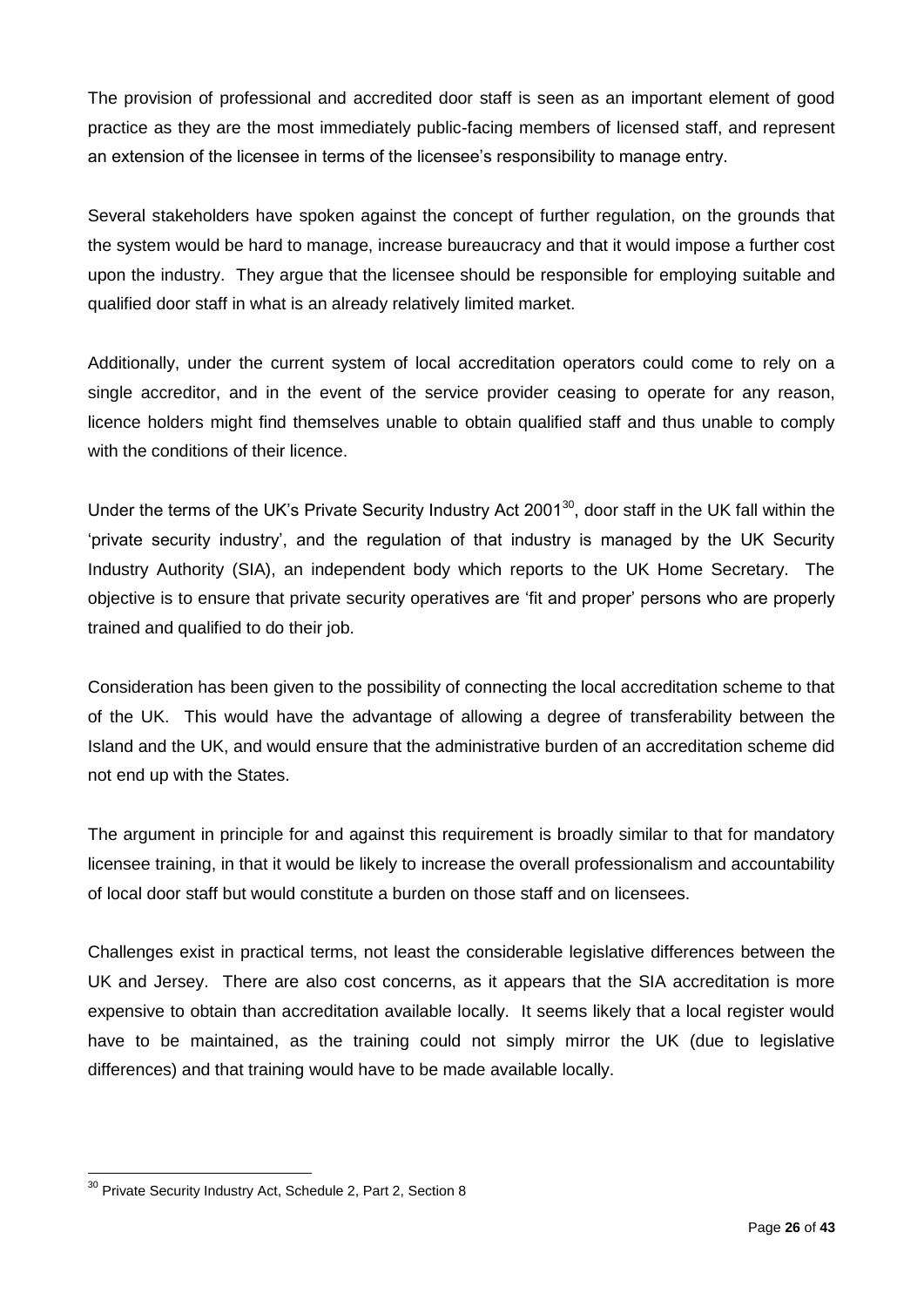Having consulted with the police and fire service, a reasonable compromise may be to introduce the requirement to have accredited door staff as part of increased security conditions associated with being eligible to hold a category E (nightclub) licence. This would ensure that the establishments which open latest and generally have the greatest propensity for generating intervention by the police, fire and health services, have trained and accredited security provision on-site. This would however increase the burden on category E licence holders because of the additional costs and administration which would be incurred.

The fire service has also suggested that any door-staff accreditation should if possible include elements of fire safety training. They expressed concern that some door-staff may not fully appreciate the relevant evacuation procedures or the potential consequences of a fire in some of the larger licensed establishments.

A requirement for utilisation of accredited security staff for special events could also be part of any operational conditions imposed by the Bailiff when the application is heard (see Section 22).

Local authorities and the police in the UK work on the ratio of at least 1 SIA-trained security person to every 75 participants, thus it would seem logical to advocate the adoption of a similar ratio in Jersey.

#### <span id="page-26-0"></span>**13. Young people in licensed premises**

The current Licensing Law permits young people to remain on licensed premises 'in a room with public bar' only until 9pm, if accompanied by an adult and in a 'suitable environment', and for accompanied persons under 18 to be served alcohol with a meal.<sup>31</sup>

There is general agreement amongst stakeholders<sup>32</sup> that young people should be able to remain in licensed premises after 9pm in certain situations, for instance if they are having a meal with their parents. This is seen by the industry as a positive step, especially from a tourism perspective and also more acceptable from a health perspective due to these now being non-smoking environments.

The limited and supervised introduction to alcohol in a relatively controlled environment may meet licensing objectives by allowing young people to better understand alcohol and its effects. The key is to ensure that the environment is suitable and that police have appropriate powers to intervene if necessary. The test of what is a 'suitable environment' would remain with the Licensing Assembly.

 $31$  Licensing (Jersey) Law 1974 Articles 12 (1) and 13 (4)

 $32$  74% of the respondents to the Licensing Law Green Paper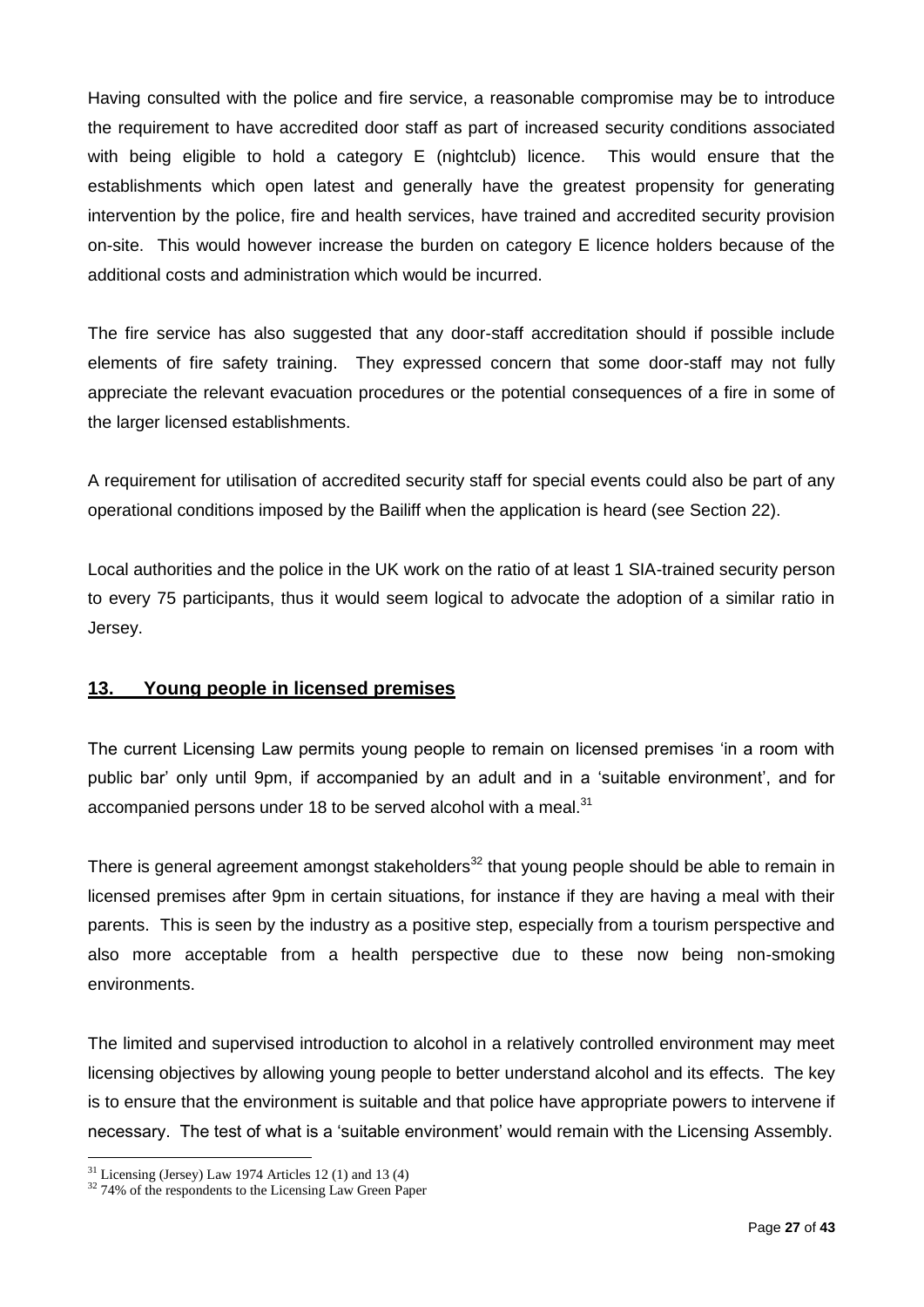On this basis it would seem sensible to introduce flexibility into the control over the access of young people to licenced premises. Category A premises (pubs) are primarily drinking establishments but can have a 'family friendly' atmosphere, especially on social occasions, etc. It would seem sensible to retain the 9pm time limit on these premises, as this is the established position.

Category B premises (hotels) may have a bar in a lounge room, and it would seem reasonable to allow resident young people to remain on those premises until the bar closing time (11.00pm). Once the bar is closed they can of course remain on the premise as residents.

Similarly, category C (restaurants) may have a bar in the same room as the dining area, and the presence of that bar should not in itself restrict access by young people. Young people should be permitted to remain on restaurant premises until closing time (1.00am).

Category D premises (private clubs) are slightly different in that they are more akin to private pubs than hotels or restaurants. Nevertheless, the new legislation will maintain the current requirement that the provision of alcohol be secondary to the actual purpose of the club, so it would seem acceptable to allow members under 18 to remain on the premises during the hours of operation.

Category E premises (nightclubs) are not a suitable venue for young people, and so no-one under the age of 18 should be permitted to be on those premises. To ensure that there can still be provision for 'under 18' entertainment in nightclubs, the condition requiring young people be excluded could be varied at time or on days where no alcohol was being sold on the premises.

The general exclusion of under 18s from nightclubs has the benefit of ensuring that the police are able to act if they find underage people in nightclubs who are not drinking at that particular moment, which would resolve a problem that has been raised as a matter of concern.

Category F premises (places of entertainment) in which a bar is present in the room where entertainment is being held (and given that the provision of dancing etc. with alcohol is now a separate category), children should be able to remain until closing time (1.00am at the latest).

#### <span id="page-27-0"></span>**14. Opening hours**

The permitted opening hours of licensed premises is a highly contentious issue which tends to provoke considerable debate. Evidence from the UK suggests that the UKLA's effective removal of statutory controls on closing times has not generated the more relaxed drinking culture that had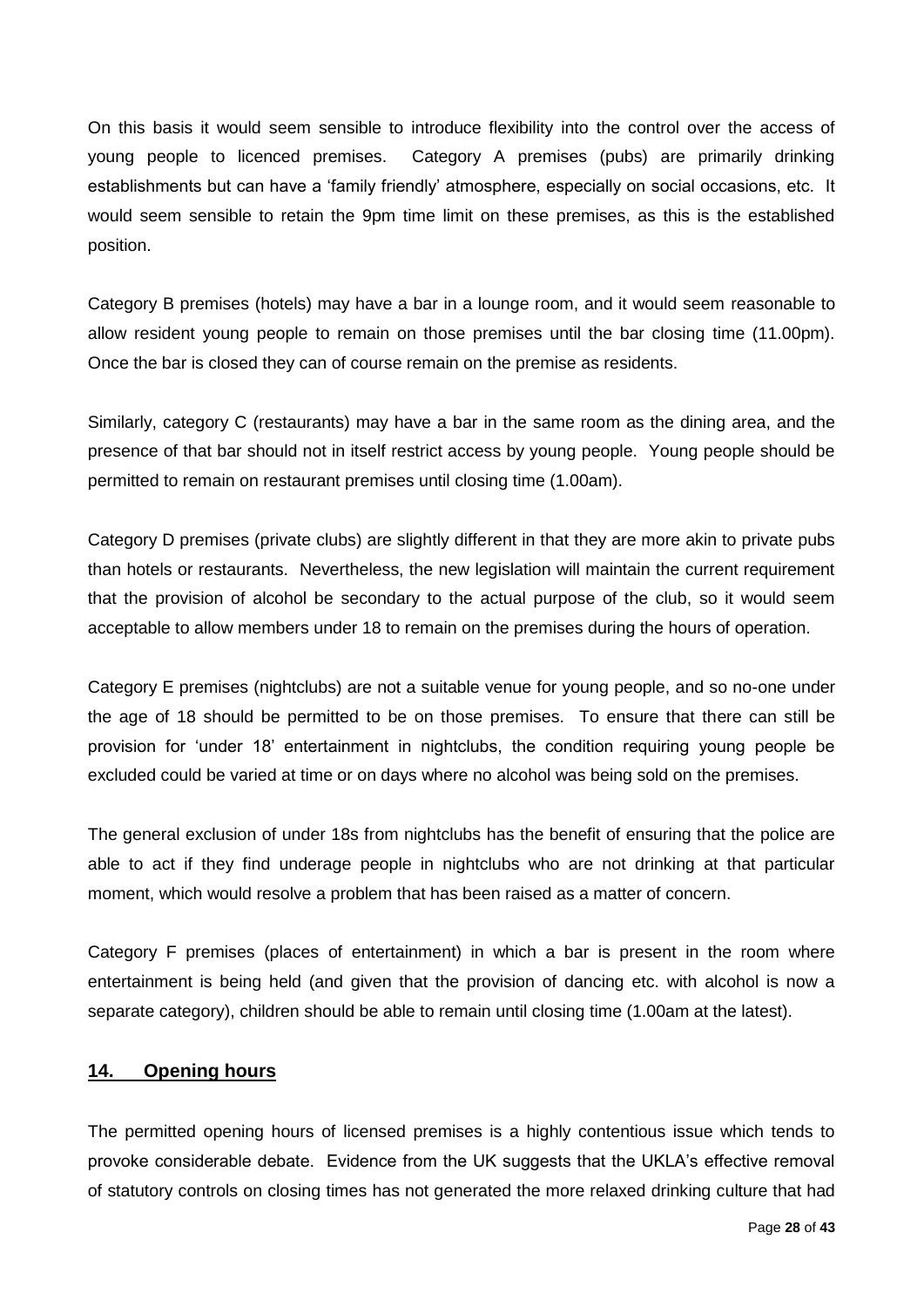been anticipated, and indeed that there has been limited use of very late licences (a total of 7,109 premises were licensed for the 24 hour sale or supply of alcohol in the UK in 2012, representing only 4% of all licensed premises).<sup>33</sup>

The Green Paper did not directly address closing times, although 'drinking-up time' was mentioned. Operators have not pushed hard for an extension of licensed hours, although it is natural that some would be interested in increasing profitability by trading for longer.

The police have indicated that clearing intoxicated people from town at a reasonable time is an important objective in terms of maintaining public order, and it is unlikely that they would support an overall increase in the licensed hours.

Staggered closing times for on-licences has been discussed, and indeed one of the potential benefits of the UKLA was that it would avoid simultaneous closing of premises putting a significant number of drinkers onto the streets at the same time. Reports in relation to this in the UK suggest *that "there is no clear picture of whether alcohol related demands on A&E services and alcoholrelated admissions have risen, some hospitals have seen a fall in demand, others have reported an increase"*<sup>34</sup>

In Jersey, there are acknowledged difficulties with the concept, as even if the licence system were designed in such a way as to facilitate it, such a system could be difficult to manage in practice and could result in significant commercial impacts on operators.

In order to 'stagger' closing times, similar businesses would have to be treated differently, with some being required to close at (for example) 10.30pm, some at 11pm and some at 11.30pm, with some provision being made for 'drinking-up time'. There might well be strong commercial pressure to be the 'last one closing', and the fact cannot be avoided that some licensed premises would be losing out to others by limitations imposed on the service that they could offer.

Recently, there have been calls for an extension of licensed hours to permit special events to take place, and to attract entertainment to the Island. The suggestion is that the 2.00am closing time does not allow sufficient commercial opportunity to justify booking top quality (and therefore expensive) entertainment such as visiting D.J.s etc, and that occasional special arrangements should be made to allow extended opening hours on request.

 $33$  Home Office; Alcohol & Late Night Refreshment Licensing: Statistical News Release (2012); Section 5

<sup>&</sup>lt;sup>34</sup> UK Govt. Written ministerial statement by Andy Burnham on the Evaluation of the impact of the Licensing Act 2003, March 2008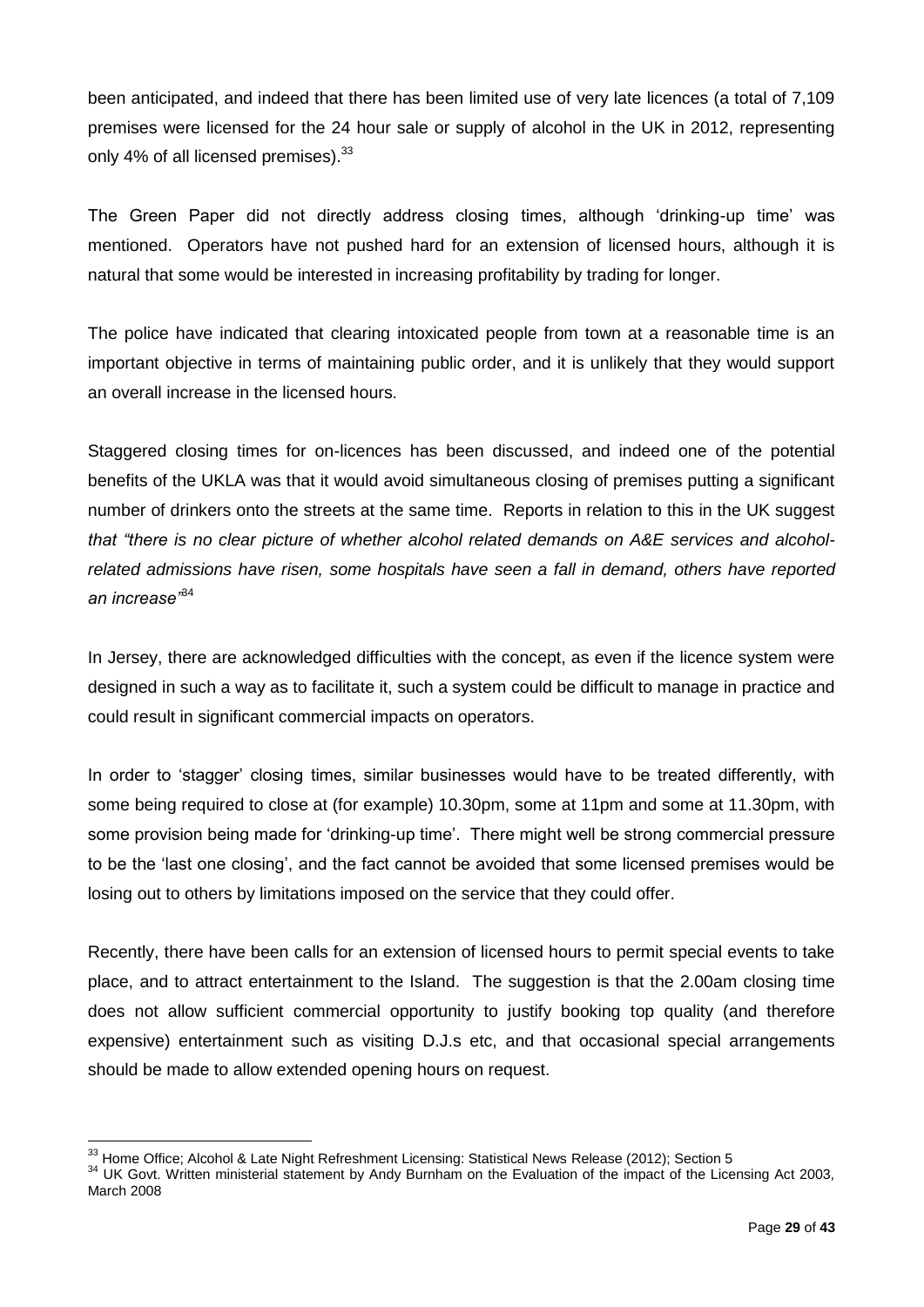This is not primarily to do with the general hours of operation, but rather the arrangements for licence extension. Under the current legislation, the authority to extend a licence rests with the Bailiff<sup>35</sup>, and the new legislation will maintain that arrangement. In order to ensure that decisions in this area are in keeping with the licensing objectives, the Alcohol and Licensing Policy Group may wish to draft a policy on the extension of licences for clarity.

Whilst it is acknowledged that there are difficulties involved with variable closing times - and that the 2009 Green Paper consultation did not highlight dissatisfaction with the current arrangements the Alcohol and Policy Licensing group will undertake a review of options related to the possible introduction of extended hours, including to allow for the sale of non-alcoholic drinks and food.

#### <span id="page-29-0"></span>**15. Police powers of closure**

Currently the police maintain public order in respect of licensed premises primarily through general public order legislation. In the UK, legislation empowers police officers to deal specifically with anti-social behaviour and potential public disorder resulting from the operation of licensed premises.

The UKLA grants powers to the police to issue a 'closure order' on licensed premises for up to 24 hours on the authority of a police Inspector (or higher rank) if he or she 'reasonably believes' that disorder is likely to occur, or if noise and disturbance is causing a public nuisance<sup>36</sup>. This period can be extended by the relevant magistrate's court until specified conditions are met.

The UKLA makes provision for the premises' licence to be reconsidered by the licensing authority if a Magistrate's Court invokes its powers under the Act.<sup>37</sup> The licence can then be modified or revoked by the court as necessary.

The Police Force has expressed a desire to see some of the comparable UK statutes recreated in local legislation. In particular the ability of the police to close disorderly premises without initially referring to the Licensing Assembly would allow public order to be better maintained. The review of these actions by a judicial body at the earliest opportunity would represent a 'check' upon the police to ensure that this power was not being used unnecessarily.

 $35$ Licensing (Jersey) Law 1974, article 86, Part 13, 89 (1) (a) Special Permits

<sup>&</sup>lt;sup>36</sup> UK Licensing Act 2003 Article 161 (1)

 $37$  UK Licensing Act 2003 Article 167 (1)(b)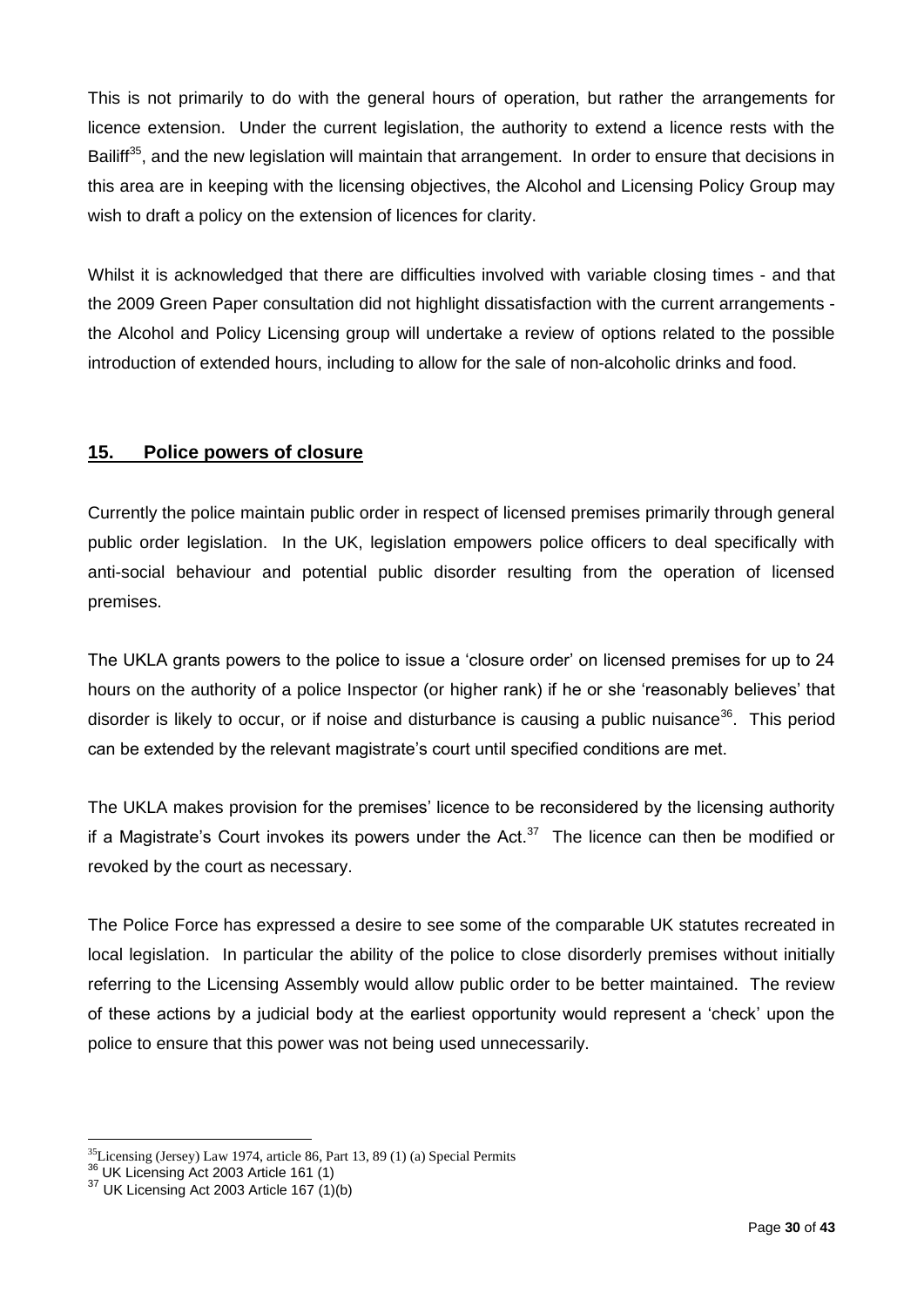It is envisaged that for the purposes of Jersey legislation only Police Inspectors would be empowered to authorise such a closure, to ensure that a clear line of accountability could be maintained.

The UKLA also contains powers which allow a police officer of the rank of Superintendent or higher to approach the relevant Magistrate's Court to obtain a closure notice for an 'area' if there are concerns that disorder might occur.<sup>38</sup>

The application of this power in Jersey would result in a significant degree of disruption to the industry, and no incident has occurred in recent times that would justify its use. Extrapolating from the UKLA provisions to Jersey, one of the two Jersey Superintendents (probably the head of Uniformed Policing) would be empowered to approach a judicial body (presumably the Licensing Assembly in an exceptional session) to request that all licensed premises on a given street or in a designated area (i.e. the Weighbridge and surrounding streets) be closed for a specified duration.

Although it would clearly be disproportionate in the vast majority of situations, this might be a valuable power in certain 'worst-case' scenarios. It seems realistic to assume that the involvement of such high-ranking police officers would effectively require the involvement of the [Home Affairs](http://www.gov.je/HomeAffairs) Minister (even if this was not a statutory requirement, which might in itself be wise), and this together with the need for judicial consideration of the request (by the Licensing Assembly in exceptional session headed by the Bailiff) should result in the use of this power only where the government of the Island has agreed that the threat is of sufficient magnitude to warrant such draconian measures.

It would therefore seem appropriate to provide the States Police with powers comparable to those available to police forces in the UK under the UKLA in respect of closing identified licensed premises, or groups of licensed premises in the most extreme cases. These powers would be subject to controls to ensure that they were operated in a transparent and reasonable manner, and should be a last resort for the police where all other options have failed.

In the UK, the exercise of this power in relation to a specified premises triggers an automatic review of that premises' licence. This reflects the seriousness of any situation that would require the police to exercise these powers. This review of the licence would take place as detailed in Section 2, and could result in withdrawal of a licence or the imposition of restrictive conditions.

<sup>&</sup>lt;sup>38</sup> UK Licensing Act 2003 Article 160 (1)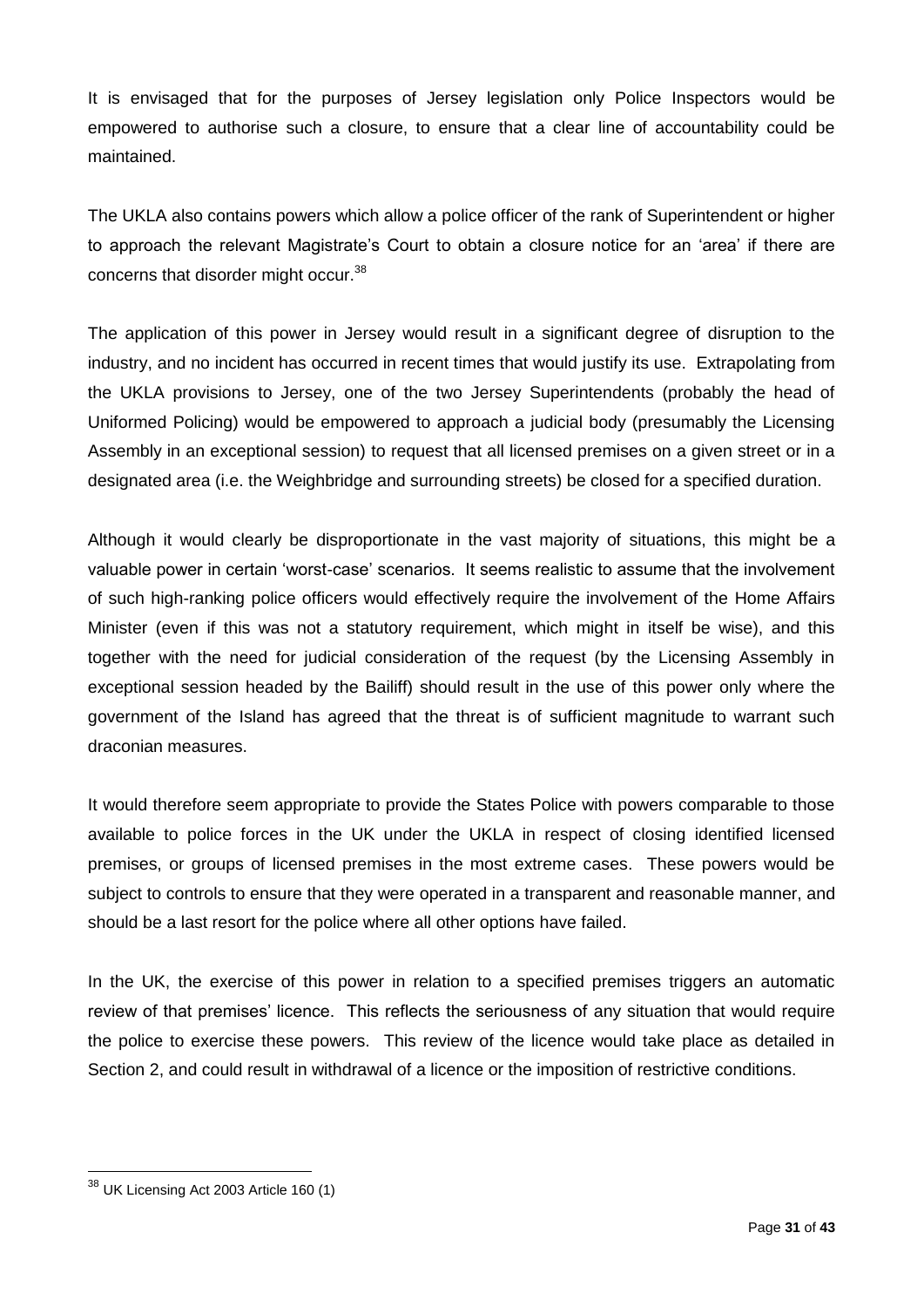#### <span id="page-31-0"></span>**16. Noise and disturbance**

The Green Paper raised the possibility of using licence conditions to ensure that premises operating late at night had adequate soundproofing and other noise abatement mechanisms in place, as well as empowering the States Police more fully to regulate the noise emitted by licensed premises.

Separately, some licensees have expressed an interest in having more transparent and established rules in respect of noise generation so that they can moderate their own sound output without agencies becoming involved. They have suggested that a formula such as 'maximum of 'x' decibels at 'y' distance' be included in the law.

The police service has indicated that it would find it difficult to accommodate additional responsibilities in this field, and that it does not consider excess noise to be a criminal matter. It has suggested that the matter should remain with the Health and Social Services Department. It has also recommended that the potential of a licensed premises to generate noise should be an important consideration in deciding whether or not to grant an alcohol licence, especially in respect of late-opening premises.

The concept of a fixed maximum of noise generation forming part of either the licensing law itself, or the conditions of alcohol licences would seem to provide certainty to licensees at the cost of limiting flexibility within the system. It is not clear if such a system would be practical, given the complex and technical nature of sound propagation and the subjective nature of loudness and nuisance.

Accordingly, it does not seem practical at this time to involve the States Police in the prevention of excessive noise beyond their current responsibilities.

Discussions will continue in respect of developing specified noise maxima but the potentially insurmountable difficulties inherent in designing such a system should be acknowledged, as should the difficulties of incorporating such a system in primary legislation.

#### <span id="page-31-1"></span>**17. On and off-licence parity – drinks promotions**

In principle, the concept of establishing the maximum practical parity between the requirements placed upon on and off licences has been suggested. Arguably this would be reasonable as offlicences currently have more lenient restrictions in terms of alcohol provision, but may be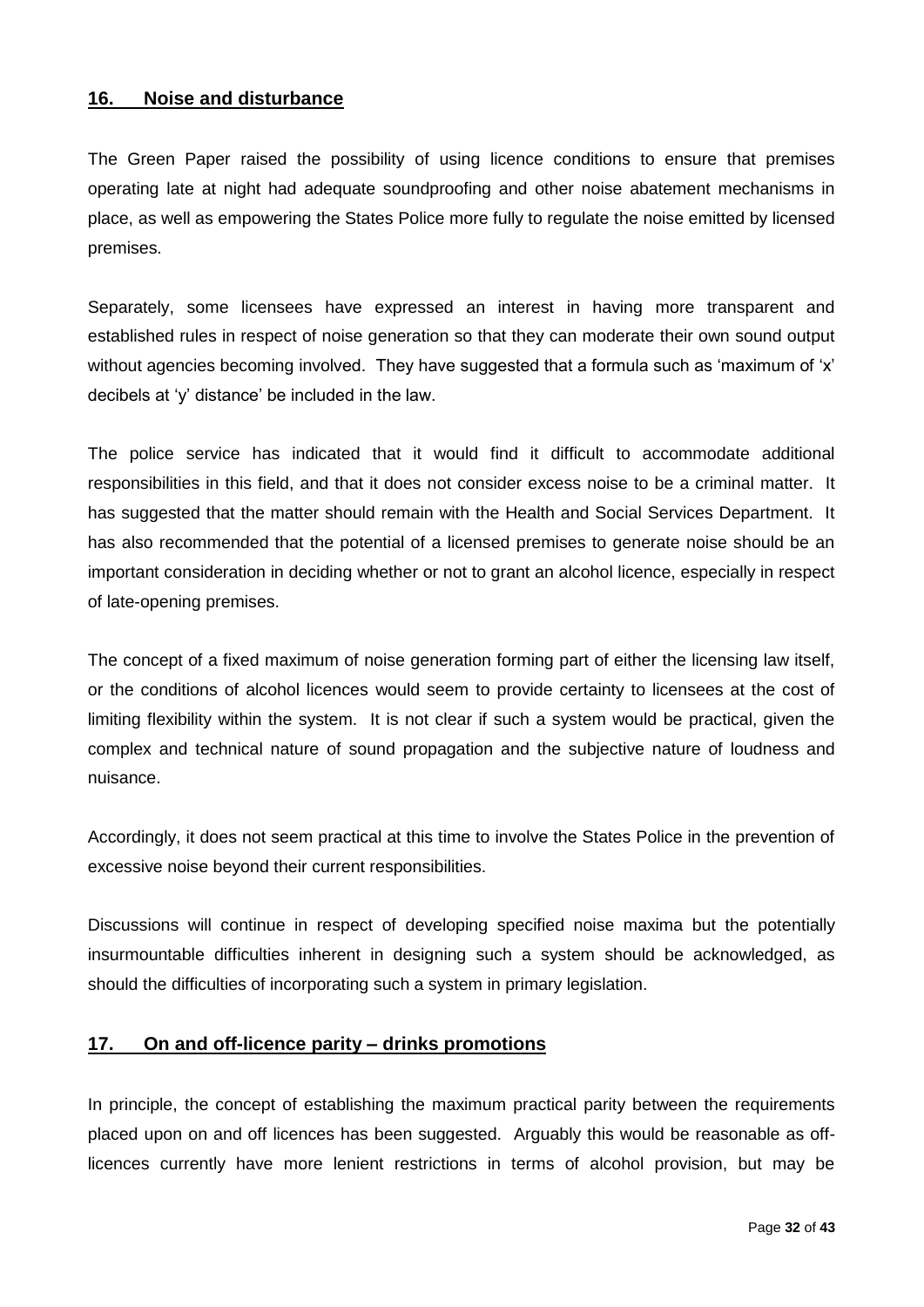responsible (anecdotally) for a significant proportion of drink-related problems in public and in domestic settings.

It is also argued (particularly by on-licence operators) that off-licences are responsible for some of the difficulties experienced by the on-licence trade, as some patrons attempt to reduce the cost of an night out by drinking alcohol acquired from off-licences at home before entering on-licensed premises.

The past 30 years has seen a shift in culture regarding alcohol consumption, one trend has been the increase in adults drinking at home having purchased alcohol via the off-trade. Studies show that the principal reasons concern convenience, these include cost, safety, social occasions, fear of under-age drinkers and child care.<sup>39</sup>

Operators of on-licensed premises find themselves responsible not only for those who purchase alcohol but those who consume it. It has been argued that if a group of people are purchasing 'rounds' a licensee could find it difficult to ensure that alcohol was not being provided to an unsuitable person (i.e. an underage or drunk person), but nevertheless this would remain the licensee's responsibility. The on-licence is therefore expected to monitor the 'end-user' of alcohol as well as the persons to whom it is sold.

Off-licences are not (and realistically cannot) be subjected to this level of control, but there is an argument that some of the requirements placed upon on-licences could be fairly replicated in an off-licence setting. In particular, the current moratorium on drink promotions in on-licensed premises has been identified as a significant difference in treatment. It has been suggested that this might be extended to off-licences, and that this could have positive effects both in terms of reducing public disorder and reducing total alcohol consumption.

Such a measure could constitute an effective increase in the cost of alcohol, although it must be acknowledged that the absolute cost of alcohol could be maintained by retailers simply reducing overall prices rather than developing offers. It would however have the effect of reducing the use of alcohol as a potential loss-leader or discount product, as it is less likely that permanently maintained alcohol prices would result in prices as low as those available in time-limited offers.

The significant difference between on and off-licences is that alcohol products comprise only part of the business of most off-licences, which tend to be general retailers with an element of alcohol

 $\overline{a}$  $^{39}$  Foster J, Read D, Karunanithi S, Woodward V, 'Why do People Drink at Home', Greenwich University 2010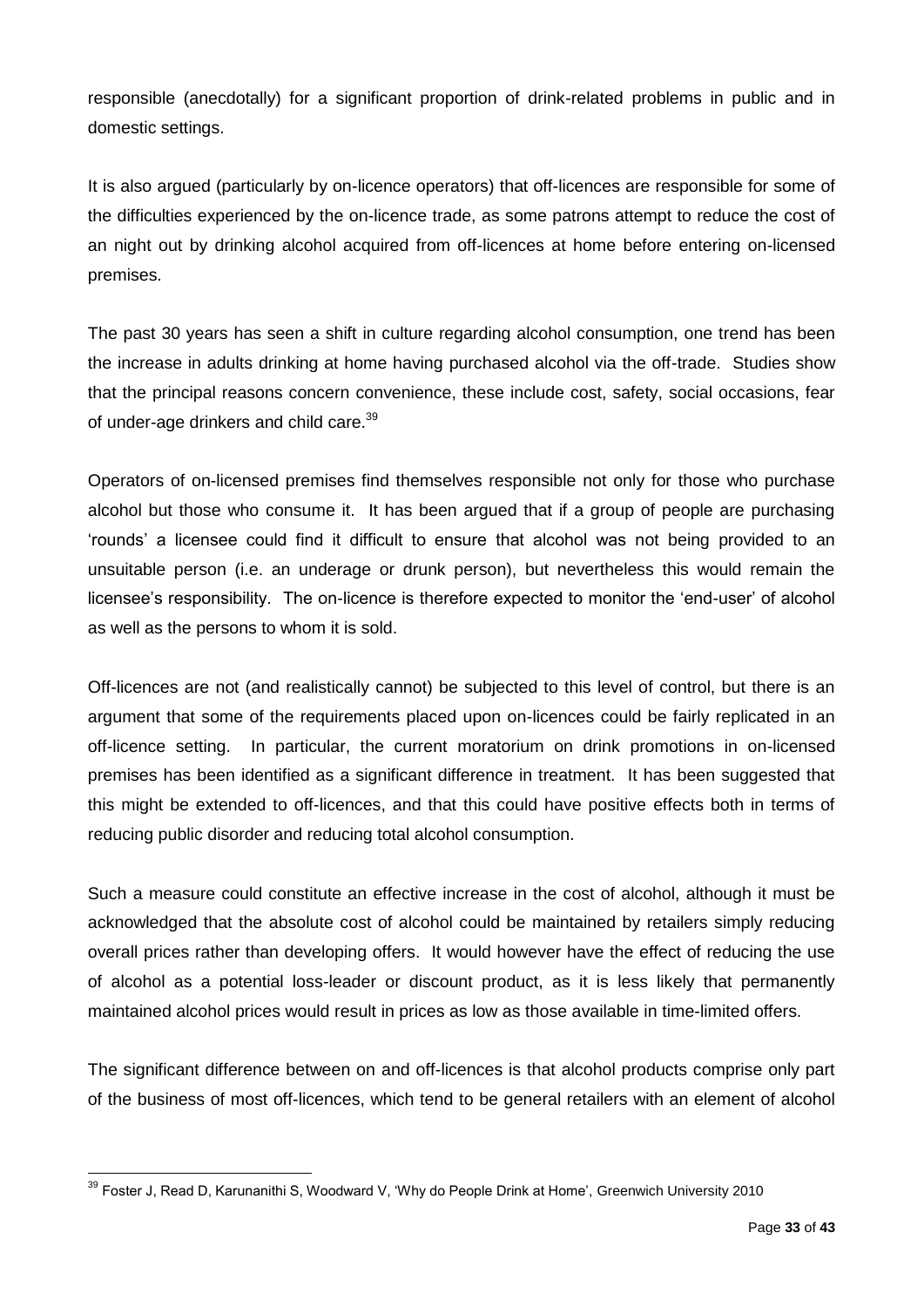provision. This means that controlling the offers and promotions available to these retailers is more problematic as their business model is not built entirely on the provision of alcohol.

The imposition of controls on the offers of general retailers could have secondary effects, particularly in respect of store-wide discounts or broader offers over a range of products. There could equally be undesirable effects on loyalty and discount schemes in operation in some chain retailers.

If promotions and offers on alcohol were not to be permitted in general retailers, it would seem unreasonable to apply such restrictions to dedicated off-licences.

It is anticipated that this is an area in which the Alcohol and Licensing Policy Group will provide advice to the Licensing Assembly.

# <span id="page-33-0"></span>**18. Pricing strategies**

There is research evidence that shows that the amount of alcohol drunk by the population as a whole<sup>40</sup>, as opposed to by particular groups in the population, is driven in part by price, availability and promotion. Or, to put it simply, the more outlets there are selling cheap alcohol, the more a population is likely to drink overall. The Alcohol and Licensing Policy Group will therefore be undertaking a review of three different areas of pricing strategy:

#### **Equalisation of Impôt duty**

 $\overline{a}$ 

In Jersey, dutv $41$  is calculated according to the type of alcoholic drink and to some extent its alcoholic strength. At present, the duty on spirits is much higher than other alcoholic drinks but there are examples where the duty is higher for lower strength alcoholic drinks than higher strength alcoholic drinks – an anomaly which has arisen over time.

Equalisation of duties would mean strengthening the link between duty and alcoholic content, as well as increasing the duty levels over time so that eventually the duty on a unit of alcohol is the same whether it is in beer, cider, wine and spirits.

Equalisation of Impôt duty, like minimum pricing (12.3 below), would potentially reduce total alcohol consumption. Negative unintended consequences could, however, also arise, such as a perverse incentive to drink spirits in preference to low alcohol drinks.

<sup>&</sup>lt;sup>40</sup> Anderson.P, Baugman.B: 2006: Alcohol in Europe, A Public Health Perspective. A Report for the European Commission: Institute of Alcohol Studies

Impots is French for tax or duty. By virtue of the Customs and Excise (Jersey) Law 1999 duty means any duty imposed by this Law on goods imported into, exported from or grown , produced or manufactured in the Bailiwick and includes both customs and excise duty.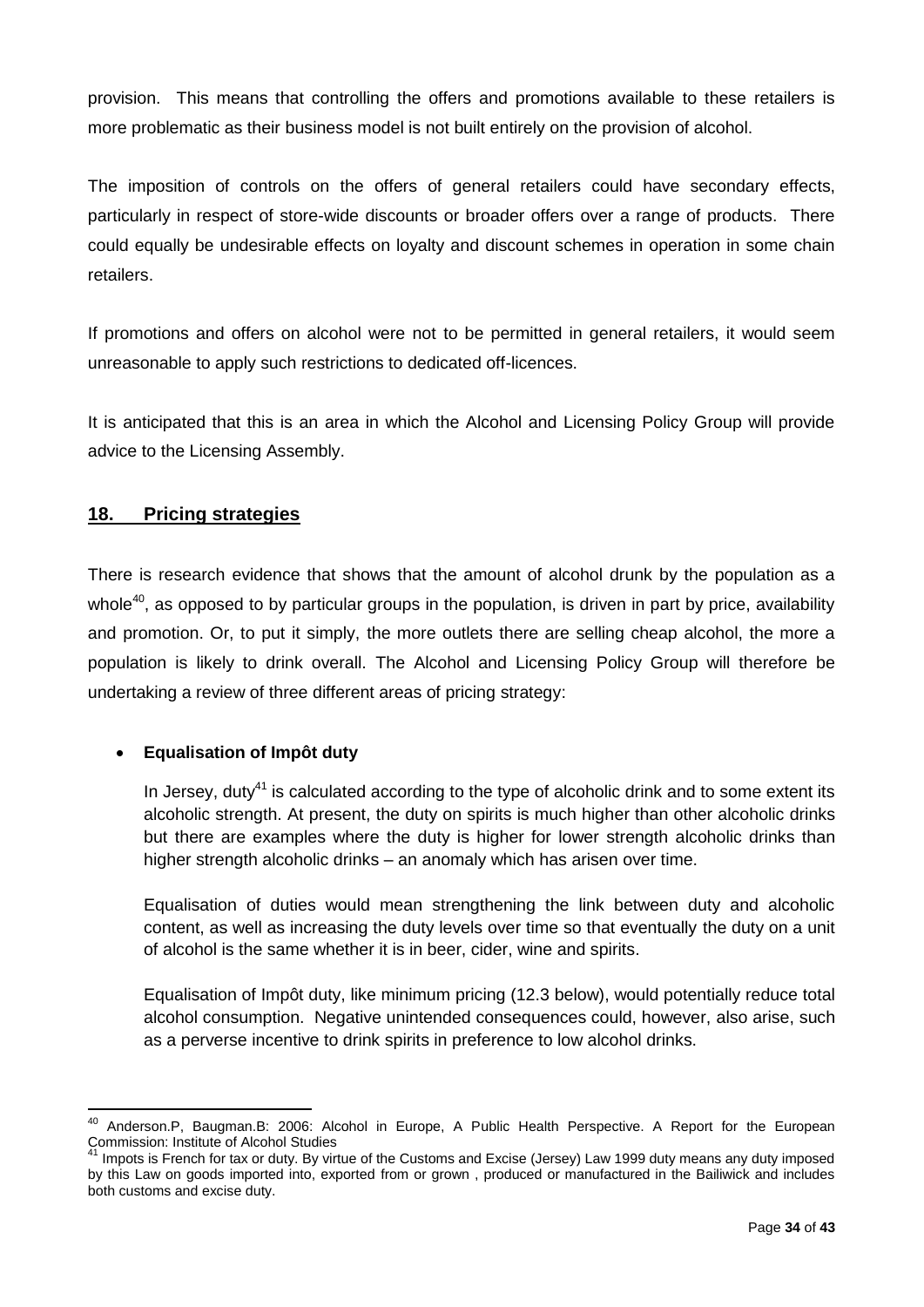#### **Control of drinks promotions or pricing incentives (see section 17 above)**

Currently there is a moratorium on drinks promotions in licensed premises, although not in off-licence premises. This is in part because many off-licences are general retailers and the imposition of controls on price promotion for alcohol could potentially have unintended consequences on other store-wide discounts and food promotions.

That said, the Alcohol and Licensing Policy Group will undertake a review of pricing incentives in off-licences and the effect they have on consumption of alcohol including consideration of the advice issued by a former H.M. Solicitor General regarding drinks pricing in licensed establishments, and the impact of this advice on the licensed trade.

This work is to be undertaken in light of national survey data that shows a change in drinking patterns, with increased drinking at home and away from drinking in licensed premises.

Whilst there is no local survey data about the extent of this trend in Jersey, anecdotal evidence suggests that it is also the case here. In particular concerns have been raised about young adults buying alcohol from off-licences to "pre-load" before they go out for the evening.

It is also known that since 2000, alcohol sold in off-licences has become more affordable, whereas on-licence alcohol has become less affordable over the same period. In addition, there are higher numbers licensed premises in Jersey when compared to the England - 2.2 times more off-licences and 2.1 times on on-licences in Jersey than  $E$ ngland<sup>42</sup> based on population - making alcohol more readily available for purchase.

#### **Minimum pricing review**

Minimum price is a mechanism that can be used by governments to set the price of alcohol at a level that would potentially deter over-consumption. Under a minimum pricing scheme, retailers would be legally required to ensure the amount they charge for the alcoholic drink is set above the minimum price. The stronger the alcohol content of drink, the more units that are in it, the higher the minimum price for that drink.

<sup>&</sup>lt;sup>42</sup> Source: South West Public Health Observatory, 2008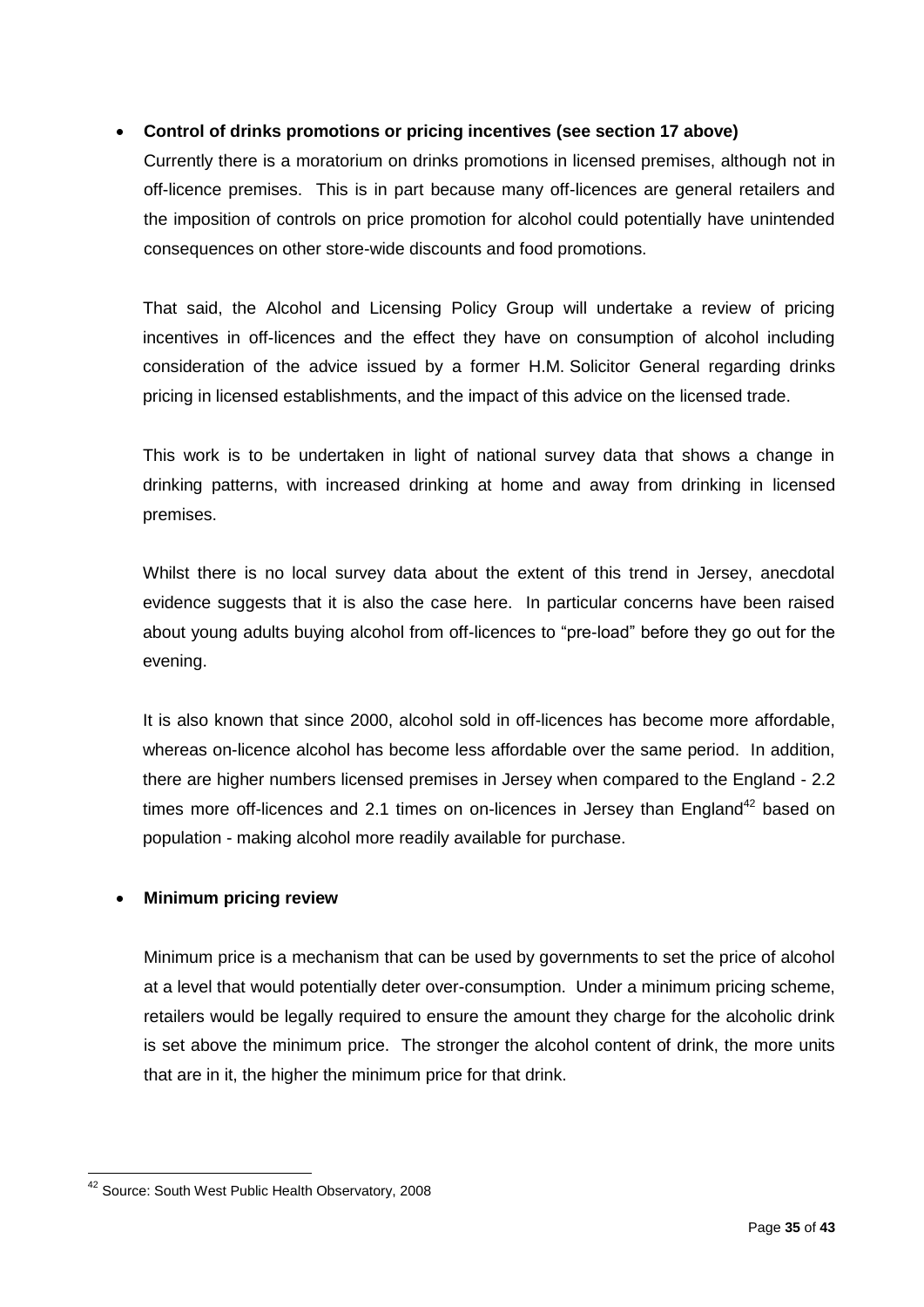Some industry stakeholders have expressed concern that a minimum price would unequally and unfairly affect sensible drinking. However the latest research has suggested that consumption amongst low income and higher income moderate drinkers respectively would fall by just 3.5 and 1.0 units per year. This compares with 297.0 units for low income harmful drinkers and 85.2 units for higher income harmful drinkers.<sup>43</sup>

The Scottish Government has made a commitment to introduce a minimum price per unit of alcohol, however the introduction of the scheme is held up in the European Courts. In the meantime, the Government in England & Wales has stalled a decision on minimum pricing.

The Alcohol and Licensing Policy Group's review of minimum pricing would not commence until after the legal position on introducing it is made clear through the European courts.

#### <span id="page-35-0"></span>**19. Fees**

The intention is to continue to drive fees from the licence system at the same overall level, adjusted for inflation since uplifting ceased in 2007.

#### <span id="page-35-1"></span>**20. Qualifications and accreditation for licensees and staff**

Several key stakeholders have indicated that they would be in favour of the introduction of an industry standard accreditation scheme for managers and representatives of licensed premises.

This is a requirement under the UKLA for persons applying for a personal licence. $44$  There are three awarding bodies in the UK which offer similar courses which meet the specifications set by the Department for Culture, Media and Sport (DCMS). Typically, the training covers topics including the nature of personal licences and responsibilities of holders, the nature of premises licences, the operation of licensing authorities, the powers of the police, permitted and forbidden activities, disorderly conduct, the protection of children and the rights of entry to premises. It also gives an overview of the legislation in the area.

Many of these courses are advertised as one-day events with single examination assessments. The cost is approximately £150-200, and many businesses in the UK seem to arrange such training for all staff involved in the provision of alcohol, not just licence holders. The short duration of the courses suggests that they are not particularly onerous.

<sup>43</sup> University of Sheffield. 2013. *Modelled income group-specific impacts of alcohol minimum unit pricing in England 2014/15:*

<sup>44</sup> UK Licensing Act 2003; Part 6; Section 120 (8)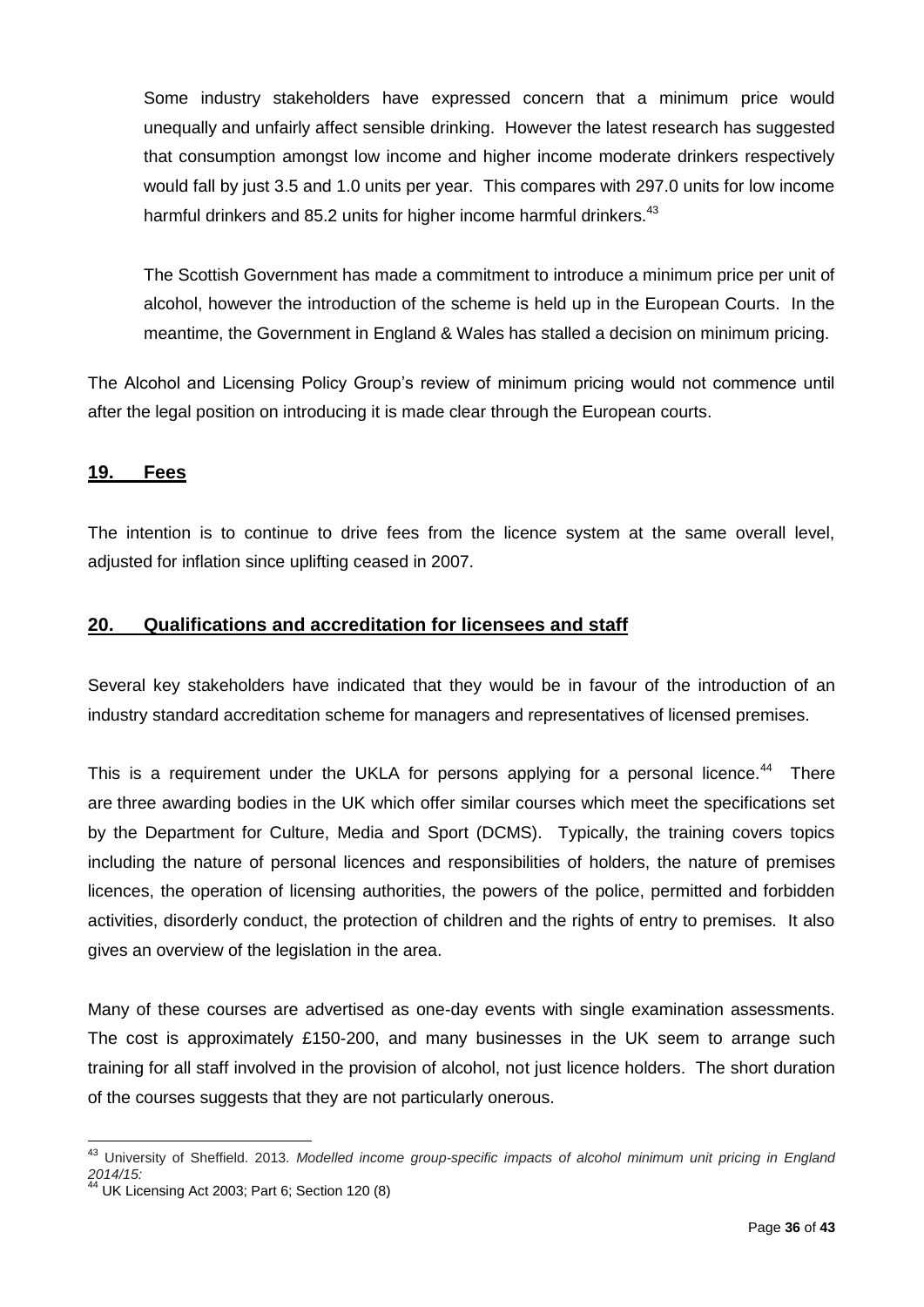Requiring such training in Jersey would be likely to benefit the industry in terms of improving professionalism and increasing understanding of licensing issues amongst operators. It may prove especially beneficial given that new legislation will be in place, as it would help to ensure that licensees are aware of the changes to the licensing regime and the requirements of the new law.

It is not however a simple matter to create such a training scheme for Jersey. The legislative background in Jersey differs from the UK, and so even if new licensing legislation were to incorporate some elements similar to those in the UKLA, it would still not be possible to use the UK training schemes in Jersey without some modification.

Informal discussions have been held with UK training providers to gauge their opinion on the matter, and the general reaction has been positive. One company has indicated that some local licensees currently take the UK training course with a 'Jersey-specific' addendum. Highlands College has also been involved in providing such training in the past.

It is not possible to enter into detailed discussions with the training providers until the parameters of the new licensing law have been mapped out, as no sensible discussion can take place without knowing what training they will be asked to provide. However, the positive responses to date indicate that there is a high likelihood that some arrangement could be reached.

In the UK, the requirement for staff training applies to both on and off-licences, as a personal licence would be needed to manage either type of premises. If Jersey adopts the personal licence system it would follow that local off-licensed establishments, even those small shops which sell limited amounts of alcohol, would need a designated person to hold a personal licence.

It is recognised that the effect of mandatory training on small off-licence retailers (in particular on corner shops which may have only a few square feet of alcohol sale space) might be significant, and this measure could reflect another 'flat' cost effect across the industry. This will have to be managed carefully to avoid a disproportionate burden of costs falling upon small businesses.

<span id="page-36-0"></span>Subject to the caveats above, the new legislation will contain provisions making appropriate training a requirement for the grant of a personal licence.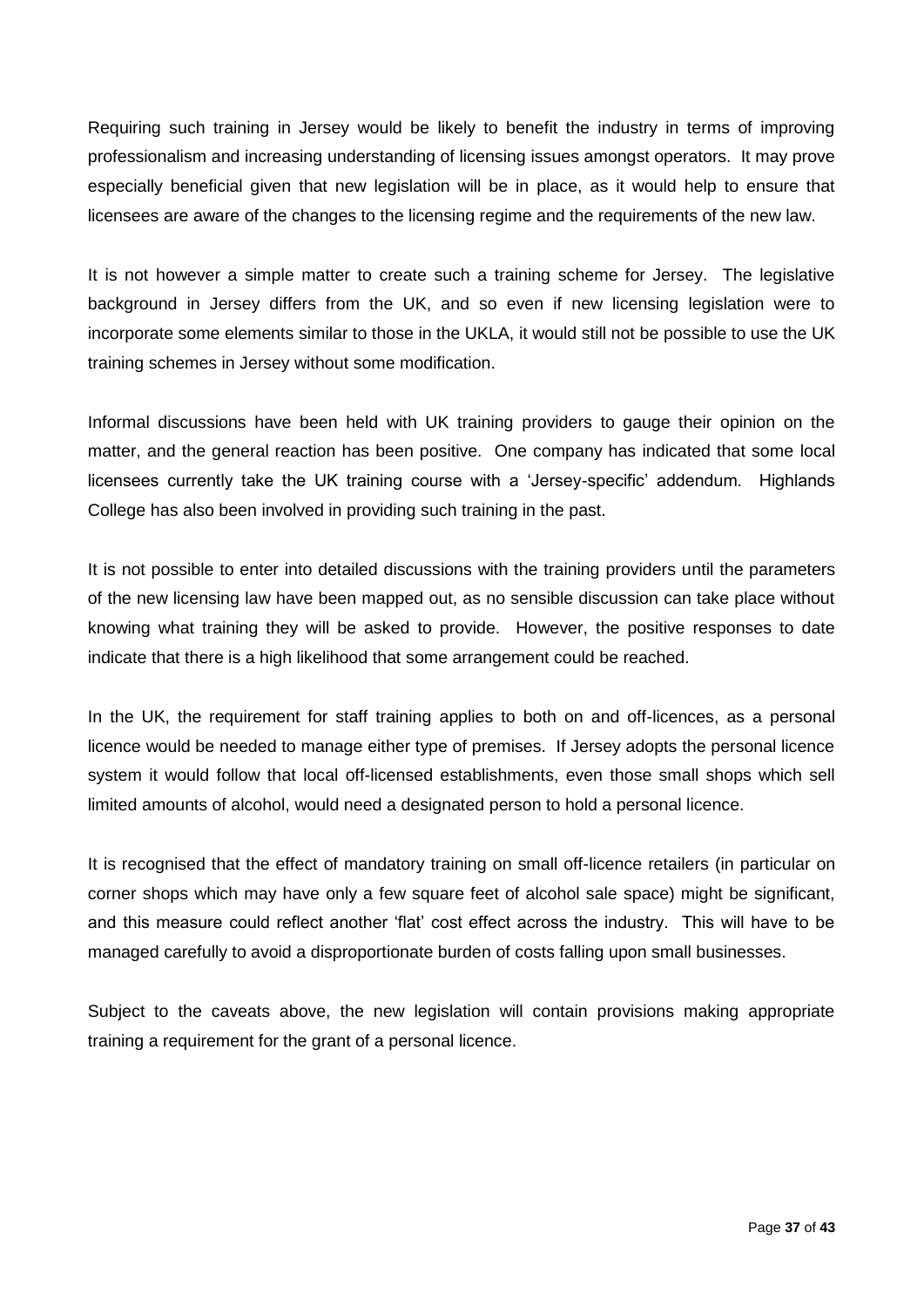#### **21. Temporary licences**

Currently, the Licensing Assembly can issue a licence to a premises on the understanding that certain action will be taken in due course, in particular that fire safety arrangements will be made. This allows the operator to trade while improvements are made, and is highly desirable from the perspective of licensees. It has been suggested that were this facility not to be available it is possible that some premises might fail in the opening stage of operations.

Concerns have been raised that this allows premises to trade without being fully compliant in some areas, and that the removal of an alcohol licence from an operator which did not eventually comply with the improvement conditions could be difficult.

A temporary licence scheme would resolve this issue. An applicant who was not fully compliant with the new legislation in some aspect of its operation, for instance in its fire safety requirements, could be offered a temporary licence that self-expired at a date shortly after the next sitting of the Licensing Assembly. The assembly would at its next meeting consider the application of the premises for a full licence, and, if it was satisfied that the necessary works had been carried out, such a licence could be granted.

Alternatively, if the works had not been completed then the applicant could be refused. The temporary licence would then expire in due course with no further action from the Licensing Assembly required. This would allow operators to trade while they got their business underway, but would also act to ensure that operators were still bound to complete the necessary works, while avoiding the need to have the Licensing Assembly revoke a licence in the event of noncompliance.

It is envisaged that the temporary licence could be extended on demand if the Licensing Assembly considered that works had not been completed due to circumstances beyond the applicant's control.

The introduction of a temporary licence scheme is supported.

#### <span id="page-37-0"></span>**22. Business plan / operating schedules**

As part of the Green Paper consultation it was suggested that operators be required to submit a business plan outlining what the applicant's business will do, and how it will do it. This has met with resistance from operators on the grounds of being unreasonable, as it is perceived that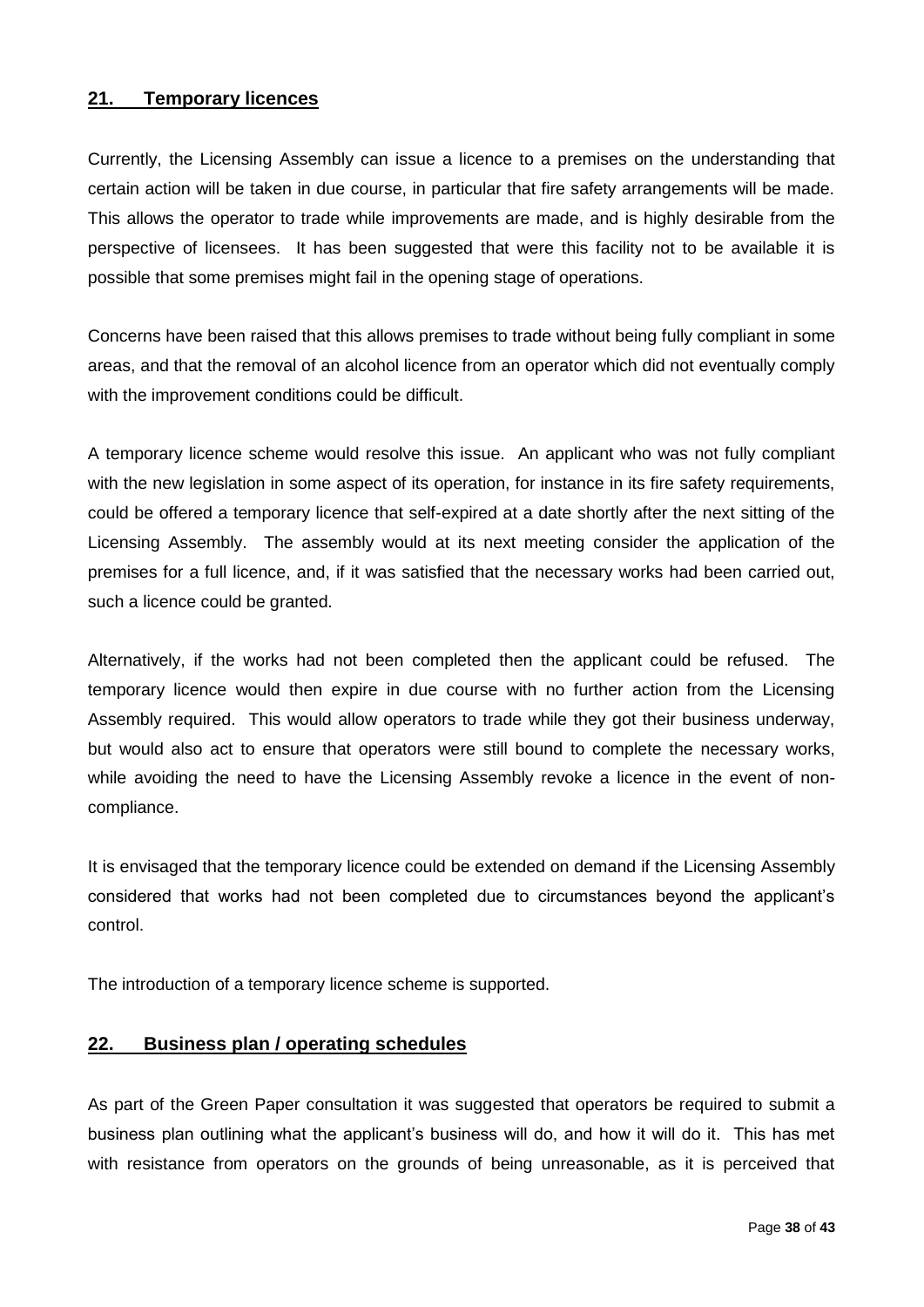business plans could contain commercially confidential information which should not be revealed for this purpose.

This is to a large degree an argument about semantics. Under the UKLA providers are expected to make available to the determining body an 'operating schedule' which outlines the intended operation of the business but does not contain detailed commercial operation.<sup>45</sup>

Such a schedule would be a vehicle for applicants to demonstrate that they were operating in accordance with the 5 key licensing objectives, and also that they had met other proposed requirements under new legislation, such as staff training.

Given the need for the determining body to properly understand the business model behind a proposed alcohol licence, it is desirable that an operating schedule be provided for consideration during the licence application process.

# <span id="page-38-0"></span>**23. Licensing for special events**

Currently the law only allows the holder of an on-licence to apply to the Bailiff for a 'special permit'<sup>46</sup> which acts as an extension to their licence by granting them permission to sell alcohol at special occasions such as race meetings, sporting events, fêtes etc. Once granted, the licensee must then present the permit to the Connétable of the parish in which the event is to be held before alcohol can be sold.

In practice an event organiser who does not hold an on-licence needs to rely on the good will of an existing licence holder to apply for an extension before alcohol can be sold at a special event. This arrangement can be less than satisfactory as situations may arise whereby the licence holder has little or no control over alcohol sales for which they are directly responsible. Currently there is no requirement for the licensee to be present at such an event and ultimately what should be a highly regulated activity can lack the necessary oversight.

The current system is restrictive, open to abuse and makes no distinction between sizes and types of event.

In the UK special events are categorised by order of size-

#### Fewer than 500 people:

 $\overline{a}$  $^{45}$  UK Licensing Act 2003; Part 3; Section 17 (4)

<sup>46</sup> Licensing (Jersey) Law 1974, article 86, Part 13, 89 (1) (b) Special Permits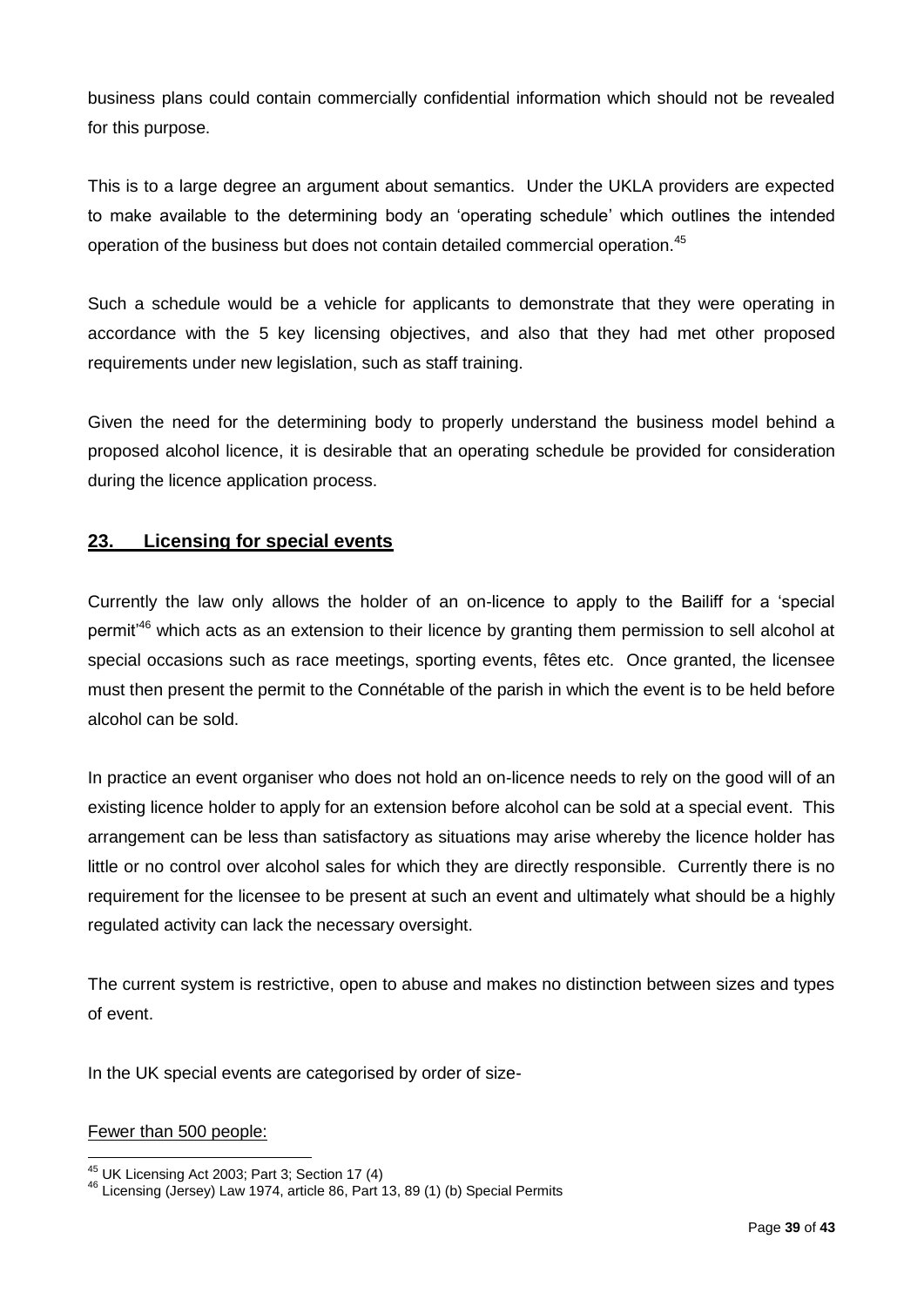- In order to obtain a license for an event which is to accommodate fewer than 500 people (Permitted Temporary Event), an individual may apply for a 'Temporary Event Notice' (TEN).<sup>47</sup> The licensing authority grants permission by signing the notice and sending it back to the applicant, no further permission or authorisation is necessary.
- Someone who holds a Personal Licence is be able to hold up to 50 temporary events a year at other premises that are not licensed. Non-Personal Licence holders are able to hold up to 5 temporary events a year. A Temporary Event Notice must be submitted to the Council before an event can be held, and the Police may object to it on crime and disorder grounds
- Once the individual is in possession of the TEN, a copy must be supplied to the relevant Chief of Police, thereby providing opportunity to object.
- Fees: £21.00 per application.

#### More than 500 people:

- In order to sell alcohol at an event hosting more than 500 people, a premises licence is required. As part of the application process an individual will need to be nominated as 'designated premises supervisor', this person will also be required to hold a valid personal licence.
- The provision of an Operating Schedule<sup>48</sup> is required as part of the premises application process.
- Fees: Based on non-domestic rateable value.

#### More than 5,000 people:

- A premises licence is required but note that as part of the application process it is likely that more scrutiny will be applied to the Operating Schedule.<sup>49</sup>
- Fees: The licensing authority will charge an additional fee for exceptionally large events based on a sliding scale.

Whilst it is not necessary to replicate a system such as the one used in the UK due to the relative size and nature of events organised in Jersey, there are undoubtedly elements which could be utilised as part of a model to improve the current process.

One such element would be the introduction of a personal licence scheme for extra-ordinary special events (as detailed in section 4) which could allow individuals in possession of such a

<sup>&</sup>lt;sup>47</sup> UK Licensing Act 2003; Part 5; Section 100

<sup>48</sup> UK Licensing Act 2003; Part 3; Section 17 (4)

<sup>49</sup> UK Licensing Act 2003; Part 3; Section 17 (4) (h)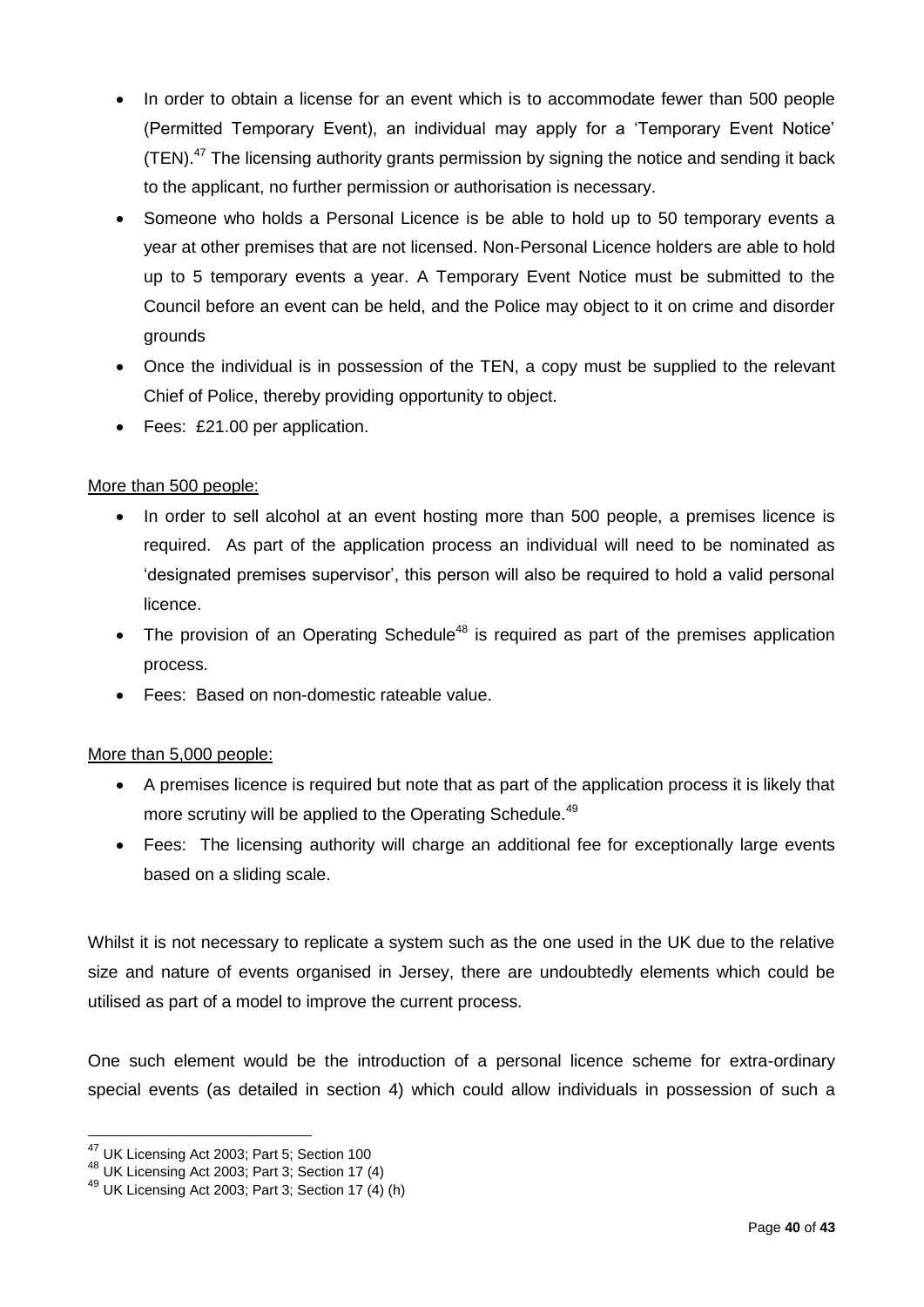licence to effectively license the entire special event premises to sell alcohol without 'extending' another establishments' licence. It would also allow individuals who are not in possession of an on-licence to apply for a personal licence and not rely on the goodwill of a current on-licence holder in order to be able to offer the sale of alcohol at any such event.

One of the requirements could be that the personal licence holder would need to be on-site at all times during the special event, this would be a function not dissimilar to that of the 'designated premises supervisor<sup>50</sup> under the UKLA. This would encourage accountability and ensure that there was always an official available should they be required.

The personal licence holder would still have to apply to the Bailiff in order to gain permission to host an event. The parish in which the event was due to take place would also need to be notified. The Bailiff would ultimately decide whether an event is worthy of triggering further scrutiny (or potentially a premises licence application.

With regard to the definition of the premises when considering a special event, it would seem sensible to base it on area, bearing in mind that often such events are not restricted to buildings. This method would also allow consideration for the inclusion of such places where ancillary activities occur (toilets, camp sites etc.) which may form part of the licensed area by virtue of being accessed by people carrying drinks.

Fees: A flat fee for events not requiring health & safety reports.

As noted in section x, extensions to licences whereby only a later closing time is requested for an existing licensed premises would continue to be administered by the Bailiff as it is in under the current legislation.<sup>51</sup>

# <span id="page-40-0"></span>**24. Transitional provisions**

The proposed changes to the licensing system will improve the operation and accountability of the licensed sector in Jersey, but will impose an increased compliance burden on the industry. It is not considered feasible or fair to introduce the changes immediately, and so there will be a transitional stage after the introduction of new legislation but before it comes fully into effect.

It is anticipated that this will be a period of up to one year, during which time existing licences will operate according to the conditions on which they were granted.

 $50$  UK Licensing Act 2003; Part 3; Section 15

<sup>51</sup>Licensing (Jersey) Law 1974, article 86, Part 13, 89 (1) (a) Special Permits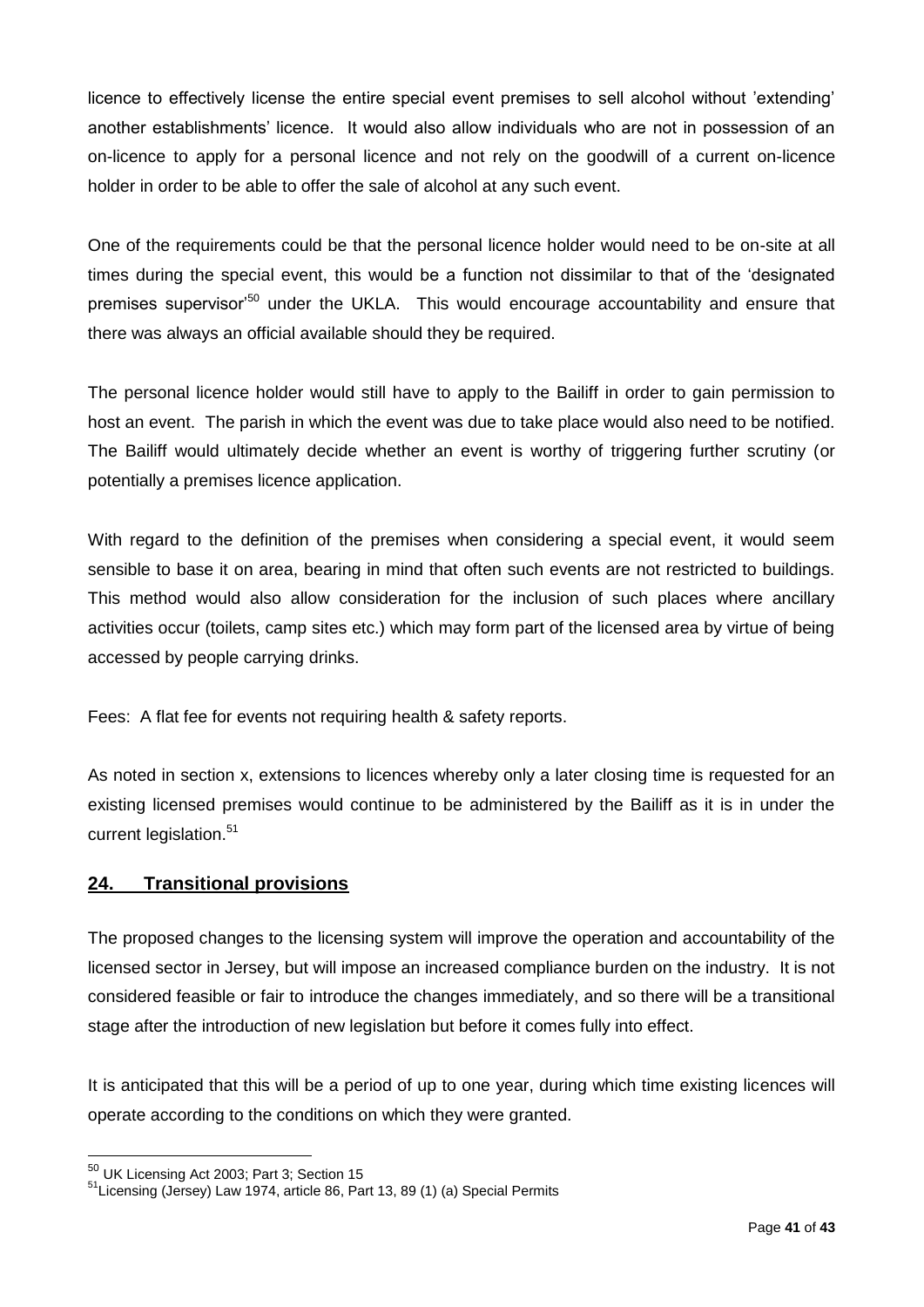During the intermediate period, the application process will be revised and applications for new licences and variations arriving after a cut-off date will need to be submitted in the new format.

Existing licences will be transitioned across to the new licence categories without the need for a new application by the licence holder, save that in order to support the zonal licence scheme, businesses with more than one licence (with the exception of restaurants running public bars) will need to provide a plan of the premises indicating where the various licences will be in operation.

It is not anticipated that the Licensing Assembly will have to treat the clarification of licensed area as a reconsideration of these licences, as it will effectively have granted the relevant licences for the full area of operation already.